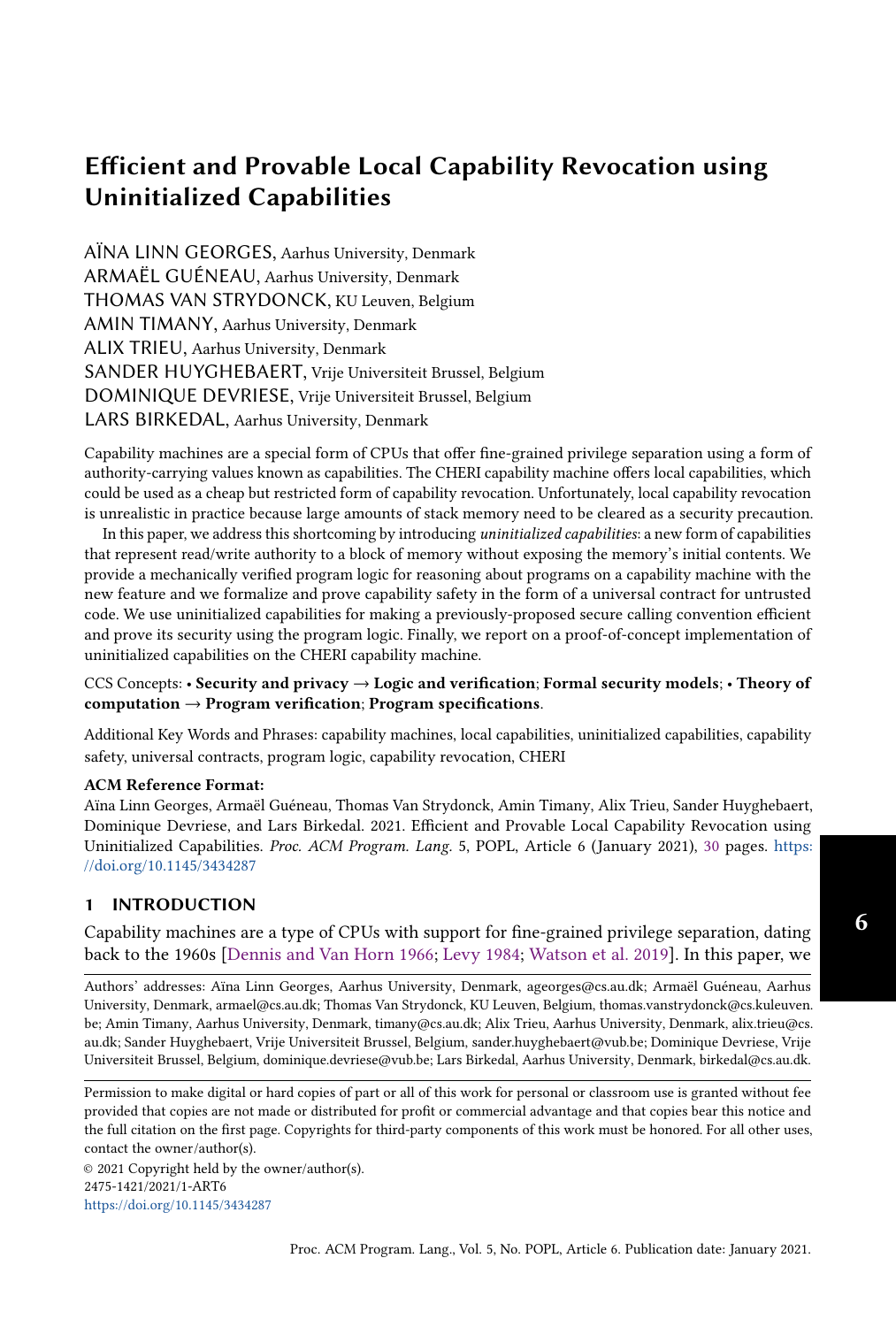will specifically focus on a recent family of capability machines called CHERI [\[Watson et al.](#page-28-1) [2019\]](#page-28-1). Capability machines provide native support for capabilities: values which represent a certain authority to interact with memory, the operating system or other isolated components in the system. Capabilities come in several forms. Memory capabilities represent the authority to access a certain region of memory with a certain permission (e.g. rw or rx). On many capability machines, including CHERI, memory capabilities are designed to directly replace pointers, thus adding native bounds and permission checks with almost zero runtime overhead.

Additionally, capability machines usually offer a form of object capabilities [\[Miller](#page-28-2) [2006\]](#page-28-2): a form of reified closures that represent the authority to invoke an isolated component without exposing its internal state and its private capabilities. Invoking such an object capability passes control to the other component and makes available its private capabilities and thus, its authority. As such, they offer a cheap form of context switches. On CHERI, object capabilities take the form of pairs of code and data capabilities, tied together by being sealed with a common seal [\[Watson et al.](#page-28-3) [2016,](#page-28-3) [2015\]](#page-28-4). Sealing is a primitive CHERI operation that renders capabilities opaque and unusable, except that the pair can be invoked with a special instruction CCall.

Local capabilities are a new feature of CHERI [\[Watson et al.](#page-28-4) [2015\]](#page-28-4). Conceptually, they are intended as a form of ephemeral capabilities that can be used directly but not stored for later use. More technically, they are a form of capabilities that can be kept in registers but not stored in memory. There is, however, an exception to the latter rule: local capabilities can be stored in memory through memory capabilities with special "write-local" permission. This exception is specifically intended for the stack capability, so that the stack can be used for spilling local capabilities from registers and function arguments.

In principle, local capabilities make it possible to pass a capability to an untrusted component temporarily, without allowing the component to store it for later use. In other words, if the component is invoked again, the local capability is effectively revoked: the component cannot have access to it anymore. As such, local capabilities can be seen as a restricted revocation primitive with little performance overhead.

Unfortunately, this potential is not realized in practice. While CheriBSD (an adaptation of FreeBSD which makes use of CHERI capabilities) does use local capabilities to represent stack pointers, they work with private per-compartment stacks, and local capabilities are never passed to untrusted code in other compartments [\[Watson et al.](#page-28-4) [2015\]](#page-28-4). Hence, the CheriBSD system does not actually rely on local capabilities for enforcing security properties but only to mitigate the impact of potential bugs; specifically, to prevent accidental leaks of stack pointers. The latest CHERI ISA reference document mentions two additional dimensions of locality (kernel vs. user-space memory, garbage-collected vs manually managed memory), but neither involves a form of revocation [\[Watson et al.](#page-28-1) [2019,](#page-28-1) §D.13].

The likely reason for this limited use of local capabilities as a revocation mechanism is that its guarantees only hold under an important restriction. If we want to revoke a local capability before a second invocation of untrusted adversarial code, we must make sure not to accidentally leak an old copy of the capability. While local capability rules ensure that such old copies can never end up in heap memory (because no write-local capabilities to heap memory exist), they may still be present in any location where the adversary may have previously stored them: capability registers, but also any region of memory which it had a write-local memory capability for. Practically, the only way accidental leaking can be avoided is by clearing unused registers and sweeping over this write-local memory to clear it entirely or at least erase local capabilities. For example, in a secure calling convention built on local capabilities, [Skorstengaard et al.](#page-28-5) [\[2018\]](#page-28-5) have to clear the entire unused part of the stack before any invocation of adversarial code. This requirement is very costly in practice, and also hard to avoid, since the stack must be made write-local if we want to allow invoked code to spill registers or store local capabilities away during sub-invocations. The

Proc. ACM Program. Lang., Vol. 5, No. POPL, Article 6. Publication date: January 2021.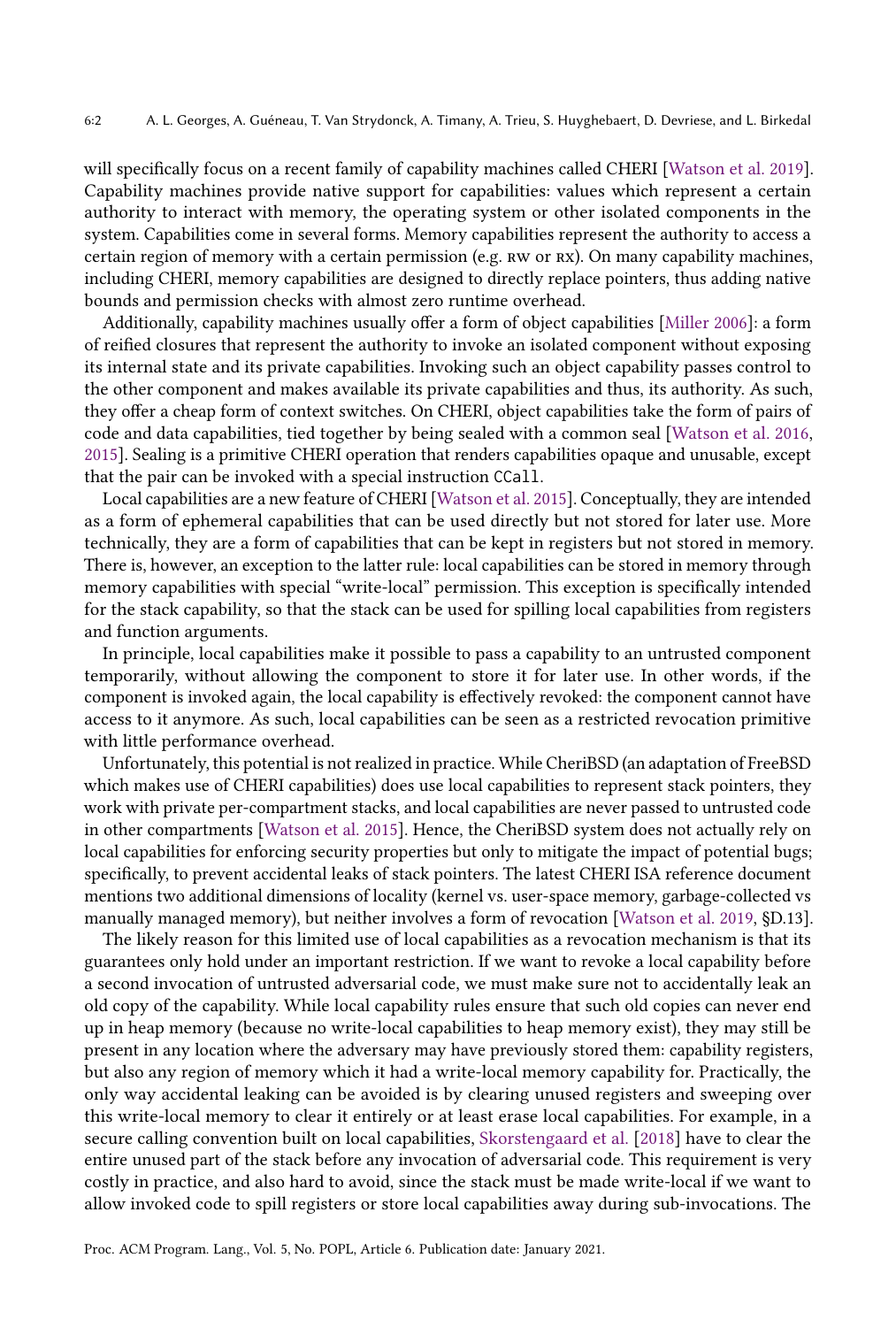performance impact might be mitigated with special hardware support [\[Joannou et al.](#page-27-1) [2017\]](#page-27-1), but it is unclear whether this is enough to make it realistic for practical use.

In this paper, we propose a way to redeem local capabilities as a restricted but efficient revocation primitive using uninitialized capabilities. This is a new form of capabilities that represents read-write access to a region of memory without access to its current contents. Regions of memory which the adversary has previously had write-local access to, specifically the stack, can be made available to the adversary through an uninitialized capability without the need to clear the memory beforehand. Technically, an uninitialized capability's range of authority is divided into two parts: the range below the address currently pointed to, say  $[b, a)$ , and the range above the current address, say  $[a, e)$ . The range below represents the initialized part of the capability, and the range above represents its uninitialized part. The capability grants read-write access to  $[b, a)$ , and write-only access to  $[a, e]$ . However, if the address a is written to, the boundary between the two parts is automatically changed to include the now-overwritten memory location, i.e.,  $a$  is automatically incremented (pushing a value on the stack in the case of a stack capability). An uninitialized capability can be restricted by lowering the current address and thus "uninitializing" a range of memory (popping the stack), but its authority can only be increased by writing to it, thus overwriting its previous content. Additionally, regular capabilities can be made uninitialized and an uninitialized capability to  $[b, e]$  can be restricted to a regular read-write capability to its initialized part  $[b, a)$  which can be passed to existing code.

Although uninitialized capabilities are more generally useful, this paper focuses on how they redeem local capabilities as a revocation primitive. To this end, we formally establish the guarantees provided by local and uninitialized capabilities with a capability safety result based on the one by [Skorstengaard et al.](#page-28-5) [\[2018\]](#page-28-5). Capability safety is expressed as a universal contract—or specification that holds for arbitrary assembly code. The universal contract is defined using a logical relation which captures the authority represented by a capability, and guarantees that this authority is respected and monotonically preserved by arbitrary assembly code. To simplify the definition of the logical relation and avoid some tedious book-keeping related to step-indexing and shared logical state, we make use of a program logic for our capability machine model which we define using the Iris program logic framework [\[Jung et al.](#page-27-2) [2016,](#page-27-2) [2018,](#page-27-3) [2015;](#page-27-4) [Krebbers et al.](#page-28-6) [2017a\]](#page-28-6). We have mechanized all of the technical development using the Iris implementation in Coq [\[Krebbers et al.](#page-27-5) [2018,](#page-27-5) [2017b\]](#page-28-7).

Our program logic and logical relation are the most important technical contributions of this work. To allow reasoning about the pattern of local capability revocation, we use a novel combination of Iris' invariants and saved predicates with more traditional Kripke world-indexing. We use this Kripke world-indexing with public/private transitions [\[Dreyer et al.](#page-27-6) [2010;](#page-27-6) [Skorstengaard et al.](#page-28-5) [2018\]](#page-28-5) and a new idea of what we call frozen regions to support typical patterns of (temporary) local capability revocation.

To demonstrate both how uninitialized capabilities redeem local capabilities as a revocation primitive in practice and how our capability-safety result enables reasoning about programs using these features, we study a modification of [Skorstengaard et al.](#page-28-5) [\[2018\]](#page-28-5)'s calling convention that avoids the problematic clearing of large parts of the stack. The resulting calling convention is another contribution in its own right. We demonstrate how our program logic can be used to prove correctness of programs using the calling convention, specifically for the classic "awkward" example which relies on well-bracketed control flow and stack frame encapsulation. The mechanization is highly called for because of the low-level nature of capability machines, and the large amount of bookkeeping that is necessary for reasoning about example programs (arithmetic manipulation of addresses, restriction of all relevant capabilities, setup of activation records, etc.).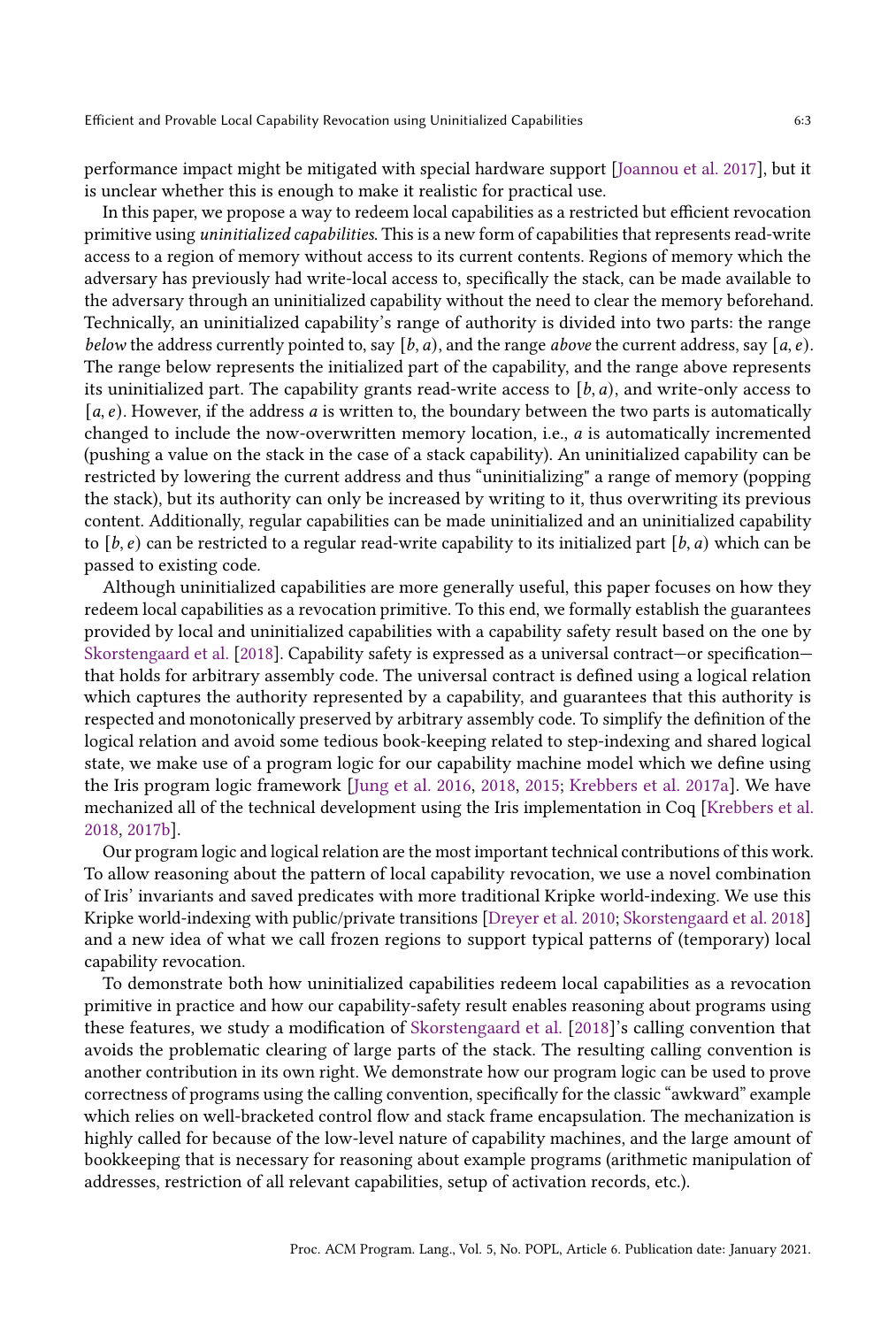Finally, more practically, we provide evidence that uninitialized capabilities can be realistically added to the CHERI capability machine by implementing them in the CHERI-MIPS ISA and the definition of its operational semantics in SAIL [\[Armstrong et al.](#page-26-0) [2019\]](#page-26-0). Additionally, we add support for the new instructions to the Clang/LLVM assembler. The simulator that we thus obtain from SAIL and the modified assembler have been used to experiment with the new calling convention in manually modified assembly programs.

To summarize, our contributions are centered around the new uninitialized capabilities:

- We propose uninitialized capabilities: a new form of capabilities that represents read-write access to memory without exposing the memory's initial contents (Section [4\)](#page-9-0).
- We explain how uninitialized capabilities redeem CHERI's local capabilities as a restricted but efficient revocation primitive (Section [4\)](#page-9-0).
- We characterize the combined guarantees of the two features with a capability-safety result, mechanized in Coq, as a universal contract that holds for arbitrary assembly programs. It uses a logical relation and a novel combination of Iris features like guarded recursion and shared invariants, with Kripke world-indexing and public/private transitions for reasoning about local capability revocation (Sections [5](#page-11-0) and [6\)](#page-14-0).
- We define a modified version of the calling convention of [Skorstengaard et al.](#page-28-5) [\[2018\]](#page-28-5) which removes its performance problems. We provide evidence that it enforces well-bracketed control flow and local stack frame encapsulation by proving an implementation of the awkward example correct (Section [6.8\)](#page-22-0).
- We implement uninitialized capabilities in the SAIL semantics of CHERI-MIPS and the Clang/LLVM assembler and use them to experiment with the modified calling convention (Section [7\)](#page-24-0).

Finally we add that, to the best of our knowledge, our Iris-Coq mechanization of capability safety is the first mechanically verified account of key deep semantic properties (spanning several components, including unknown adversarial code) that are enforceable using capabilities. The Iris-Coq mechanization can be found at [https://github.com/logsem/cerise-stack/releases/tag/POPL2021.](https://github.com/logsem/cerise-stack/releases/tag/POPL2021)

The idea and implementation of uninitialized capabilities has also been reported in the master thesis of one of the authors [\[Huyghebaert](#page-27-7) [2020\]](#page-27-7), overlapping partly with Sections [4](#page-9-0) and [7.](#page-24-0)

# 2 A CAPABILITY MACHINE WITH LOCAL CAPABILITIES

This section defines the operational semantics of our capability machine. Our machine model is defined along the same lines as the one from [Skorstengaard et al.\[2018\]](#page-28-5), and hence transitively draws from CHERI [\[Watson et al.](#page-28-4) [2015\]](#page-28-4) and the M-Machine [\[Carter et al.](#page-27-8) [1994\]](#page-27-8). In Section [2.1](#page-3-0) we describe the operational semantics for a bare-bones capability machine (without local and uninitialized capabilities) as a starting point. Then, we add support for local capabilities in Section [2.2.](#page-6-0) The semantics for uninitialized capabilities will be treated later in Section [4,](#page-9-0) resulting in the full definition of the capability machine semantics we assume in the rest of the paper.

Figures [1](#page-4-0) to [4](#page-6-1) summarize the operational behavior of our capability machine, and will be referenced on multiple occasions. They are color-coded as follows: the bare-bones capability machine is defined in black; additions related to local capabilities are typeset in red. Finally blue additions, introduced on top of the red ones, account for uninitialized capabilities and will be discussed in Section [4.](#page-9-0)

### <span id="page-3-0"></span>2.1 Bare-bones Capability Machine

Figure [1](#page-4-0) defines the syntax we use in our capability machine. The set of addresses Addr is finite, to make our model more realistic, and described by the integer range [0, AddrMax]. The address AddrMax is the top address and cannot be dereferenced.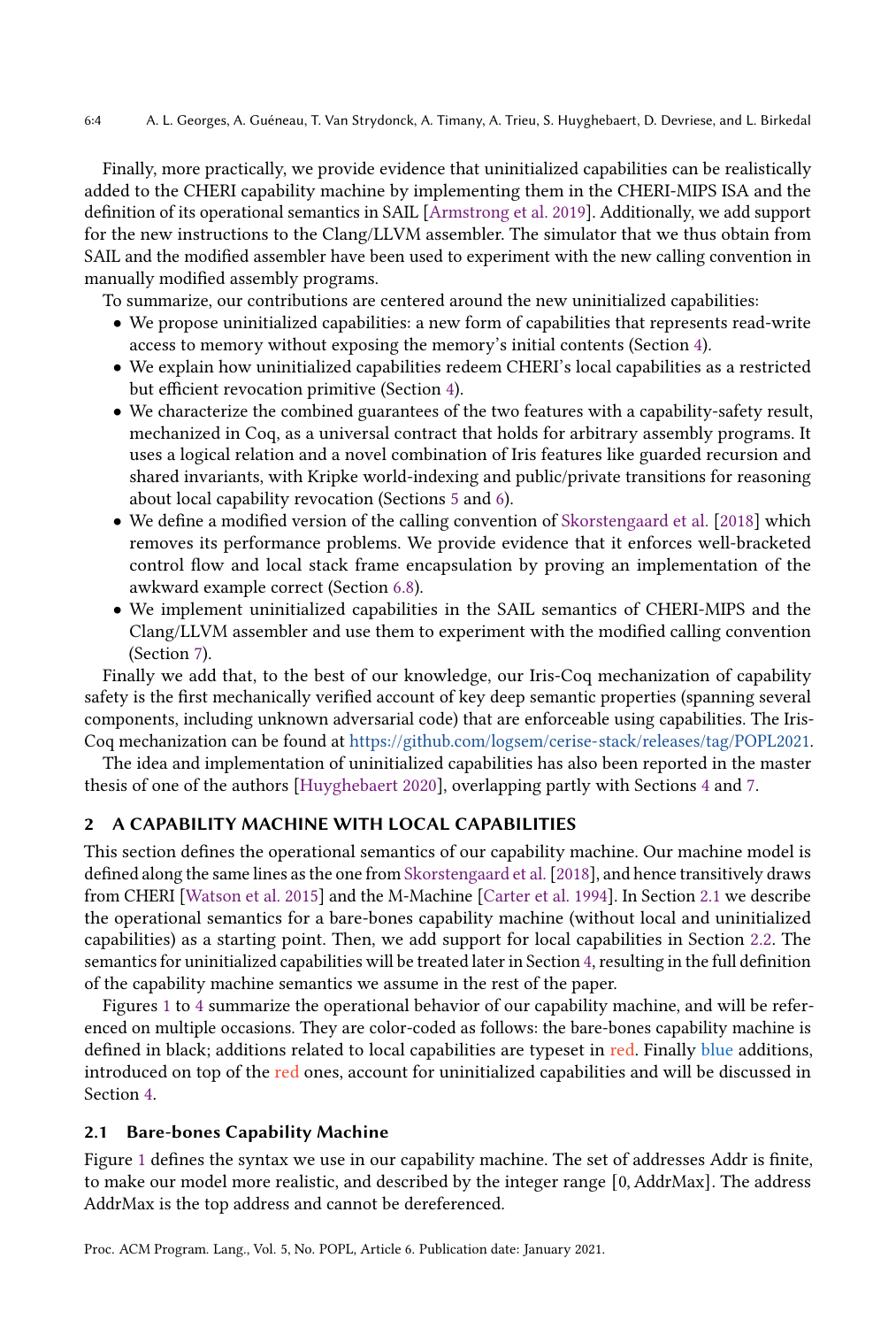<span id="page-4-0"></span> $a \in \text{Addr} \quad \triangleq \quad [0, \text{AddrMax}]$  $p \in \text{Perm}$  ::=  $Q \mid E \mid RO \mid RX \mid RW \mid RWX$ | rwl | rwlx | urw | urwl | urwx | urwlx  $q \in \text{Global}$  ::= GLOBAL | LOCAL  $c \in \text{Cap} \qquad \triangleq \{ (p, q, b, e, a) \mid b, e, a \in \text{Addr} \}$  $w \in Word \cong \mathbb{Z} + Cap$  $r \in \text{RegName} ::= pc | r_0 | r_1 | \dots$  $reg \in Reg \cong RegName \rightarrow Word$  $m \in \text{Mem}$   $\stackrel{\text{{\tiny \textsf{d}}}}{=}$  Addr → Word  $\varphi$  ∈ ExecConf ≜ Reg × Mem  $δ ∈ DoneState ::=$ Standby | Halted | Failed  $\mu$  ∈ ExecMode ::= SingleStep | Repeat  $\mu$  | Done  $\delta$  $\rho \in \mathbb{Z}$  + RegName  $i ::= \text{imp } r | \text{jnz } r r | \text{move } r \rho | \text{load } r r | \text{store } r \rho | \text{add } r \rho \rho | \text{sub } r \rho \rho |$ lt  $r \rho \rho$  | lea  $r \rho$  | restrict  $r \rho$  | subseg  $r \rho \rho$  | isptr  $r r$  | getp  $r r$  | getl  $r r$  | getb  $r r |$  gete  $r r |$  geta  $r r |$  fail | halt | loadU  $r r \rho |$  storeU  $r \rho \rho |$  promoteU  $r$ 

Fig. 1. Machine words, machine state and instructions.

A memory word  $w \in$  Word is either an (unbounded) integer or a capability c. Capabilities are of the form  $(p, q, b, e, a)$  and allow exerting permissions p over the memory range [b, e), while currently pointing to a. The permissions  $p$  and locality bit  $q$  appear in the permission and locality lattices of Figure [2,](#page-4-1) which induce a bottom-to-top partial order ≼ on permissions, localities and pairs thereof. The locality bit  $q$  only plays a role in presence of local capabilities, and will be covered later in Section [2.2.](#page-6-0) The permission lattice, on the other hand, contains six different types of permissions; the null (o), read-only (ro), enter (e), read/write (rw), read/execute (rx) and read/write/execute (rwx) permissions. The sole non-standard permission, E, is inspired by the M-Machine [\[Carter](#page-27-8) [et al.](#page-27-8) [1994\]](#page-27-8). Enter capabilities represent opaque closures, or object capabilities, encapsulating code and data, and hence cannot be read, written, executed or modified. They can only be jumped to, thereby loading them into the pc register and changing their permission from e to rx, effectively unsealing them. The operational semantics will further illustrate the use of enter capabilities.

The machine's instructions  $i$  either operate on register names r, or on sums  $\rho$  of registers and constants. We detail their semantics below.

The state of the machine is modeled by the semantics as a configuration  $\varphi$ , containing the state of the registers  $\varphi$ .reg and the memory  $\varphi$ .m. A register file reg consists of a map from register names  $r$  to words, while the memory  $m$ maps addresses to words.

Figure [3](#page-5-0) defines the small-step operational semantics for the capability machine. At each step, the machine's state is described by an execution mode  $\mu$  and a configuration  $\varphi$ . The mode

<span id="page-4-1"></span>

Fig. 2. Permission and locality hierarchy.

 $\mu$  models the machine's instruction cycle, which loops infinitely (expressed by Repeat  $\mu$ ) until it reaches a successful done state Done Halted through RepeatHalt or a failed state Done Failed through RepeatFail. The RepeatSingle rule allows for the execution of single instructions through the ExecSingle rule. If the execution of the instruction is successful, i.e. execution in ExecSingle does not fail or halt and results in a Done SingleStep state, then REPEATSTANDBY allows for another iteration of the processor's instruction cycle.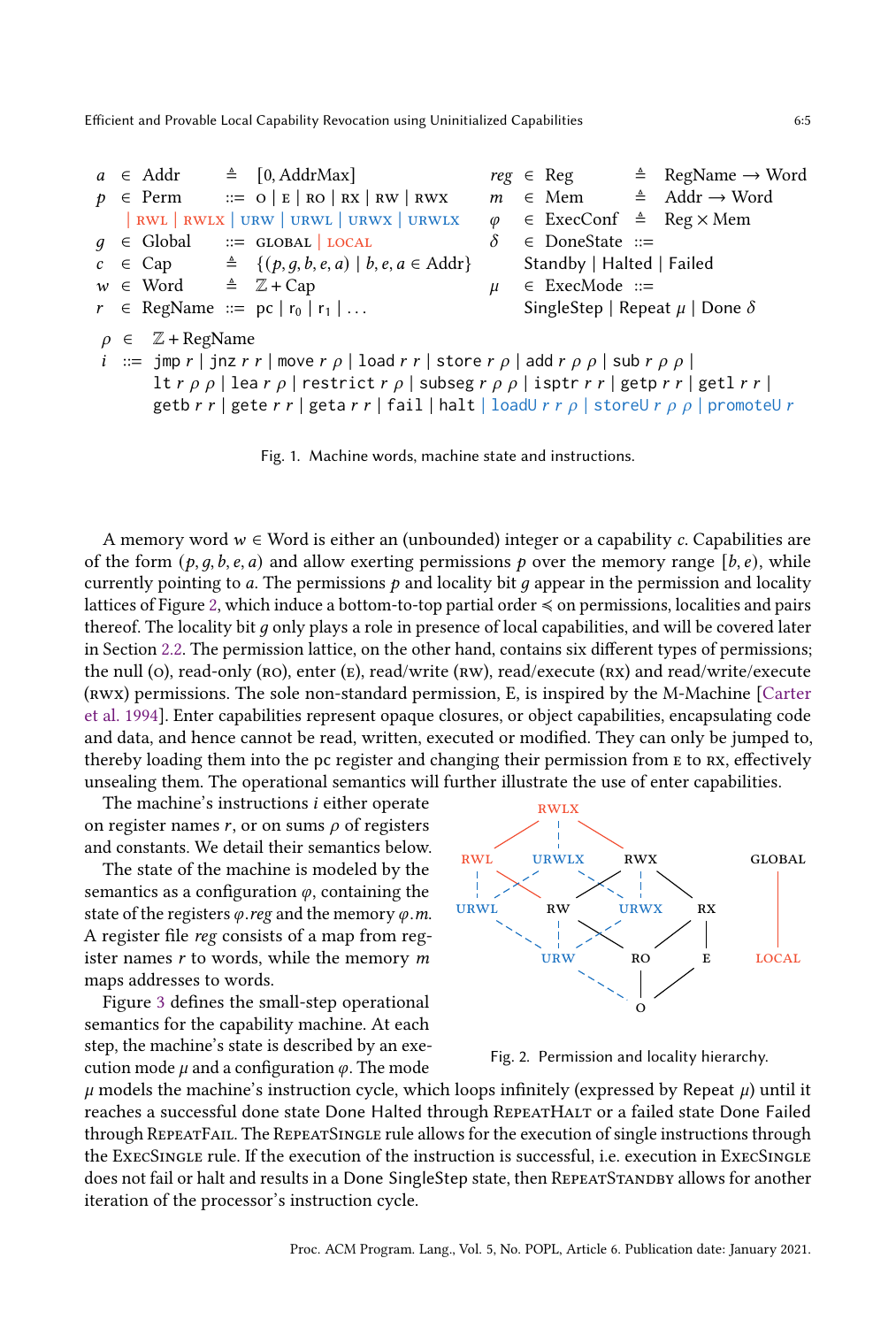<span id="page-5-0"></span>**REPEATSINGLE**  $(SingleStep, \varphi) \rightarrow (Done \delta, \varphi')$ (Repeat SingleStep,  $\varphi$ )  $\rightarrow$  (Repeat (Done  $\delta$ ),  $\varphi'$ ) REPEATSTANDBY (Repeat (Done Standby),  $\varphi$ )  $\rightarrow$  (Repeat SingleStep,  $\varphi$ ) **REPEATHALT** (Repeat (Done Halted),  $\varphi$ )  $\rightarrow$  (Done Halted,  $\varphi$ ) **REPEATFAIL** (Repeat (Done Failed),  $\varphi$ )  $\rightarrow$  (Done Failed,  $\varphi$ ) **EXECSINGLE** 

 $(SingleStep, \varphi) \rightarrow$  $\overline{\mathcal{L}}$  $\llbracket decode(z) \rrbracket(\varphi)$  if  $\varphi.\text{reg}(pc) = (p, g, b, e, a) \land b \le a < e \land$ <br> $p \in \{RX, RWX, RWX\} \land \varphi.\text{mem}(a) = z$ (Done Failed,  $\varphi$ ) otherwise

J

Fig. 3. Operational semantics: reduction steps.

An execution step (ExecSingle) requires an executable and in-bounds capability in the pc register, failing otherwise. It reads the word  $z$  at the memory address  $a$ , decodes it and executes the result on the current state  $\varphi$ , denoted  $\llbracket decode(z) \rrbracket(\varphi)$ . Figure [4](#page-6-1) defines the operational behavior  $\llbracket i \rrbracket(\varphi)$  for a number of representative instructions *i*. The notation ∈ is overloaded to deconstruct sum types, e.g. if  $\rho \in \mathbb{Z}$  + RegName, then the statement  $\rho \in \mathbb{Z}$  will automatically unwrap  $\rho$  if it is of the form inl and fail otherwise. Most instructions use the auxiliary function updPC to increment the pc register after their proper operations. Because the address space is finite, pointer arithmetic such as e.g.  $a + 1$  can result in illegal addresses, and should hence be represented as an option type. To avoid notational clutter, we assume this option type to be automatically unpacked through in the entire figure, resulting in failure in case of a None result. If an instruction operates on a value  $\rho$ , it either uses the constant value directly if  $\rho \in \mathbb{Z}$ , or it reads the value from the register if  $\rho \in \text{RegName}$ . In what follows, the contents of  $\rho$  will be used to signify the resulting value of either option.

We now describe the semantics of instructions, in particular those listed in Figure [4.](#page-6-1) The fail and halt instructions terminate execution in the Failed and Halted state respectively. move  $r \rho$  copies the contents of  $\rho$  into r. Memory is accessed using the load and store instructions: load  $r_1$   $r_2$ reads the value pointed by the capability in  $r_2$  provided it has the permission  $r_2$  and points within bounds, and store  $r \rho$  stores the contents of  $\rho$  through the capability in r provided it has the w permission and points within bounds. The jmp instruction jumps to a capability, by writing it into the pc register. In the case of an enter  $(E)$  capability, it unseals it into a RX capability first, allowing us to jump to opaque closures, as previously mentioned. Three instructions allow modifying capabilities. restrict  $r \rho$  allows restricting the permission and locality of a capability, by decoding the contents of  $\rho$  into a pair  $(p', g')$ , and provided it is less permissive than the current permissionlocality-pair of *r* according to  $\leq$ , restricts *r* accordingly. subseg *r*  $\rho_1$   $\rho_2$  takes a subsegment of a capability range of authority. It uses the contents of  $\rho_1$  and  $\rho_2$  to restrict the range of authority of the capability in r, in case r is not an enter capability. Note that the inequality  $0 \le z_2 < e$  suffices to guarantee monotonicity of authority, since if  $z_2 \leq z_1$ , then the capability provides no authority over memory whatsoever. Lea  $r \rho$  modifies the address of the capability in  $r$ , by adding to it the integer offset in  $\rho$ . As expected, lea fails for enter capabilities. A number of instructions allow inspecting capabilities. We show geta that retrieves the address field of a capability; getp, getl, getb and gete work similarly for the other fields. Not shown in Figure [4](#page-6-1) are jnz (conditional jump), arithmetic instructions (add, sub, lt) and isptr which checks whether a word is a capability.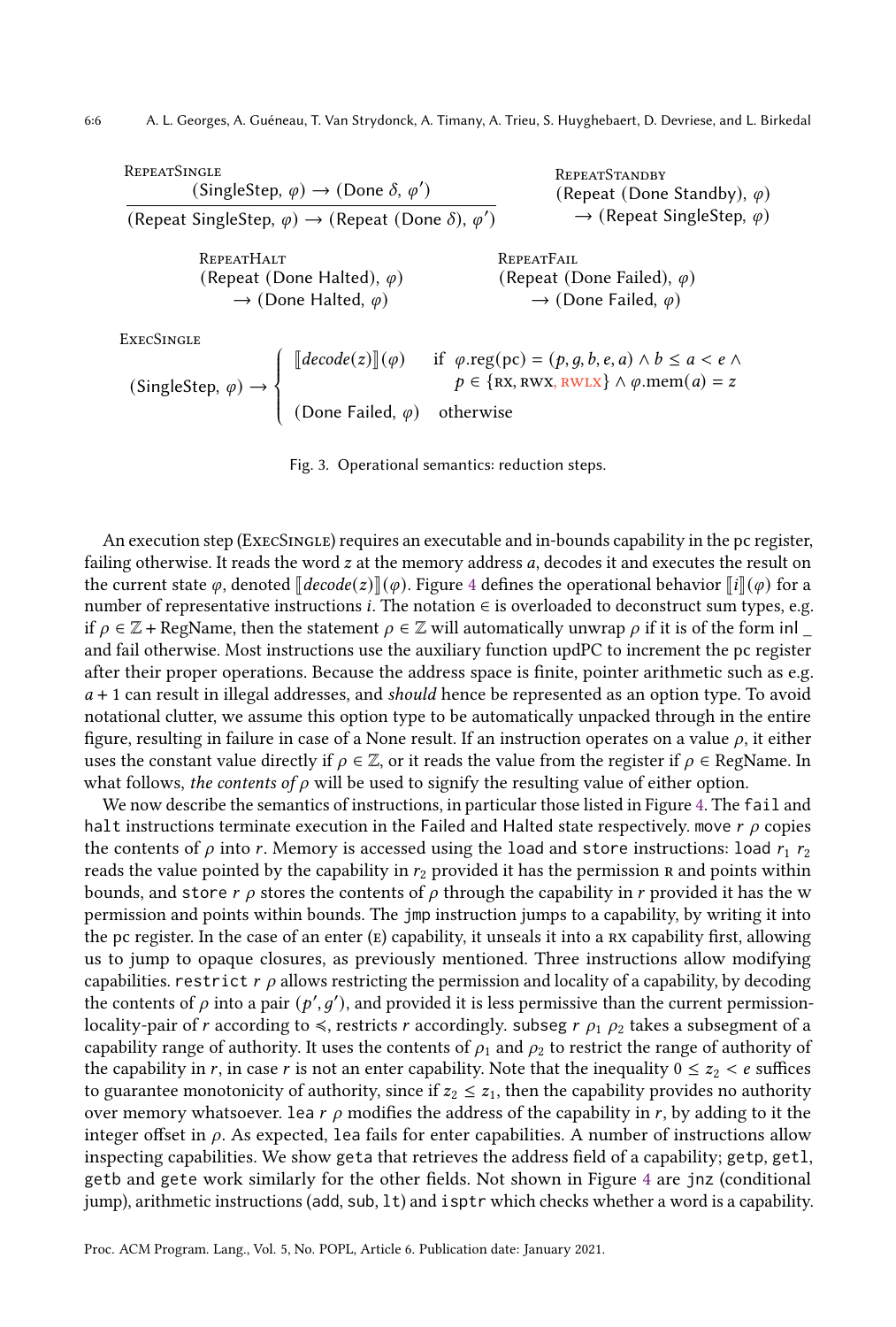<span id="page-6-1"></span>
$$
updPC(\varphi) = \begin{cases} (Done \, Standby, \varphi[reg.p c \mapsto (p, g, b, e, a + 1)]) & \text{if } \varphi \text{.reg}(pc) = (p, g, b, e, a) \\ (Done \, Failed, \varphi) & \text{otherwise} \end{cases}
$$

getWord $(\varphi, \rho) = \begin{cases} \rho & \text{if } \rho \in \mathbb{Z} \\ \rho & \text{if } \rho \in \mathbb{R} \end{cases}$ 

| $getW$ $(i\phi, \rho) = \int \phi \cdot \text{reg}(\rho)$ if $\rho \in \text{RegName}$ |                                                      |                                                                                                                                             |  |  |
|----------------------------------------------------------------------------------------|------------------------------------------------------|---------------------------------------------------------------------------------------------------------------------------------------------|--|--|
| i                                                                                      | $\llbracket i \rrbracket(\varphi)$                   | Conditions                                                                                                                                  |  |  |
| fail                                                                                   | (Done Failed, $\varphi$ )                            |                                                                                                                                             |  |  |
| halt                                                                                   | (Done Halted, $\varphi$ )                            |                                                                                                                                             |  |  |
| move $r \rho$                                                                          | $updPC(\varphi[reg.r \mapsto w])$                    | $w = getWord(\varphi, \rho)$                                                                                                                |  |  |
| load $r_1$ $r_2$                                                                       | $updPC(\varphi[reg.r_1 \mapsto w])$                  | $\varphi.\text{reg}(r_2) = (p, q, b, e, a)$ and $w = \varphi.\text{mem}(a)$<br>and $b \le a < e$ and $p \in \{RO, RX, RW, RWX, RWL, RWLX\}$ |  |  |
| store $r$ $\rho$                                                                       | $updPC(\varphi[mem.a \mapsto w])$                    | $\varphi.\text{reg}(r) = (p, g, b, e, a)$ and $b \le a < e$ and                                                                             |  |  |
|                                                                                        |                                                      | $p \in \{RW, RWX, RWL, RWLX\}$ and $w = getWord(\varphi, \rho)$ and                                                                         |  |  |
|                                                                                        |                                                      | if $w = (\_,$ LOCAL, $\_, \_, \_$ ), then $p \in \{$ RWLX, RWL $\}$                                                                         |  |  |
| $\mathop{\text{imp}} r$                                                                | (Done Standby,                                       | if $\varphi$ .reg(r) = (E, g, b, e, a), then $newPc = (RX, g, b, e, a)$                                                                     |  |  |
|                                                                                        | $\varphi$ [reg.pc $\mapsto$ newPc])                  | otherwise $newPc = \varphi \cdot reg(r)$                                                                                                    |  |  |
| restrict $r \rho$                                                                      |                                                      | $\varphi.\text{reg}(r) = (p, q, b, e, a)$ and                                                                                               |  |  |
|                                                                                        | $updPC(\varphi[reg.r \mapsto w])$                    | $(p', q')$ = decodePermPair(getWord( $(\varphi, \rho)$ ) and                                                                                |  |  |
|                                                                                        |                                                      | $(p', g') \leq (p, q)$ and $w = (p', g', b, e, a)$                                                                                          |  |  |
| subseg $r \rho_1 \rho_2$                                                               | $updPC(\varphi[reg.r \mapsto w])$                    | $\varphi.\text{reg}(r) = (p, q, b, e, a)$ and for $i \in \{1, 2\},$                                                                         |  |  |
|                                                                                        |                                                      | $z_i$ = getWord $(\varphi, \rho_i)$ and $z_i \in \mathbb{Z}$ and                                                                            |  |  |
|                                                                                        |                                                      | $b \leq z_1$ and $0 \leq z_2 \leq e$ and $p \neq E$ and $w = (p, g, z_1, z_2, a)$                                                           |  |  |
|                                                                                        | $updPC(\varphi[reg.r \mapsto w])$                    | $\varphi.\text{reg}(r) = (p, q, b, e, a)$ and $z = \text{getWord}(\varphi, \rho)$ and                                                       |  |  |
| lear $\rho$                                                                            |                                                      | $p \neq E$ and $w = (p, q, b, e, a + z)$ and if $p = U$ -, then $z \leq 0$                                                                  |  |  |
| geta $r_1$ $r_2$                                                                       | $updPC(\varphi[reg.r_1 \mapsto a])$                  | $\overline{\varphi.\text{reg}}(r_2) = (\underline{\ } , \underline{\ } , \underline{\ } , a)$                                               |  |  |
|                                                                                        | $updPC(\varphi[reg.r_1 \mapsto w])$                  | $\varphi.\text{reg}(r_2) = (p, g, b, e, a)$ and $p = u$ - and                                                                               |  |  |
| loadU $r_1$ $r_2$ $\rho$                                                               |                                                      | off = getWord $(\varphi, \rho)$ and $b \le a + \text{off} < a \le e$ and                                                                    |  |  |
|                                                                                        |                                                      | $w = \varphi$ .mem $(a + off)$                                                                                                              |  |  |
|                                                                                        | $updPC(\varphi')$<br>[mem. $(a + of f) \mapsto w$ ]) | $\varphi.\text{reg}(r) = (p, g, \overline{b, e, a})$ and $p = v$ - and                                                                      |  |  |
|                                                                                        |                                                      | off = getWord $(\varphi, \rho_1)$ and $w =$ getWord $(\varphi, \rho_2)$ and                                                                 |  |  |
| storeU $r$ $\rho_1$ $\rho_2$                                                           |                                                      | if $w = (\_,\text{local},\_,\_,\_)$ then $p \in \{\text{URWLX}, \text{URWL}\}\$ and                                                         |  |  |
|                                                                                        |                                                      | $b \le a + off \le a < e$ and if off $\ne 0$ then $\varphi' = \varphi$ else                                                                 |  |  |
|                                                                                        |                                                      | $\varphi' = \varphi[\text{reg.r} \mapsto (p, g, b, e, a + 1)]$                                                                              |  |  |
| promoteU $r$                                                                           | $\text{updPC}(\varphi[\text{reg}.r \mapsto w])$      | $\varphi.\text{reg}(r) = (p, q, b, e, a)$ and $p = \text{U}\pi$ and                                                                         |  |  |
|                                                                                        |                                                      | $w = (\pi, q, b, \min(a, e), a)$                                                                                                            |  |  |
| .                                                                                      |                                                      |                                                                                                                                             |  |  |
|                                                                                        | (Done Failed, $\varphi$ )                            | otherwise                                                                                                                                   |  |  |

Fig. 4. Operational semantics: instruction semantics.

Finally, if the capability checks for an instruction are not satisfied, the last row defines the resulting state as (Done Failed,  $\varphi$ ).

# <span id="page-6-0"></span>2.2 Capability Machine with Local Capabilities

The red parts of Figures [1](#page-4-0) to [4](#page-6-1) add local capabilities to our bare-bones capability machine. The locality hierarchy in Figure [2](#page-4-1) receives a second element, local. As evident from this hierarchy, the restrict instruction allows deriving local capabilities from global ones, but not vice versa.

Local capabilities can only be stored to memory through capabilities with a write-local permission, a stronger version of the w permission that we denote as wL. The permission hierarchy in Figure [2](#page-4-1)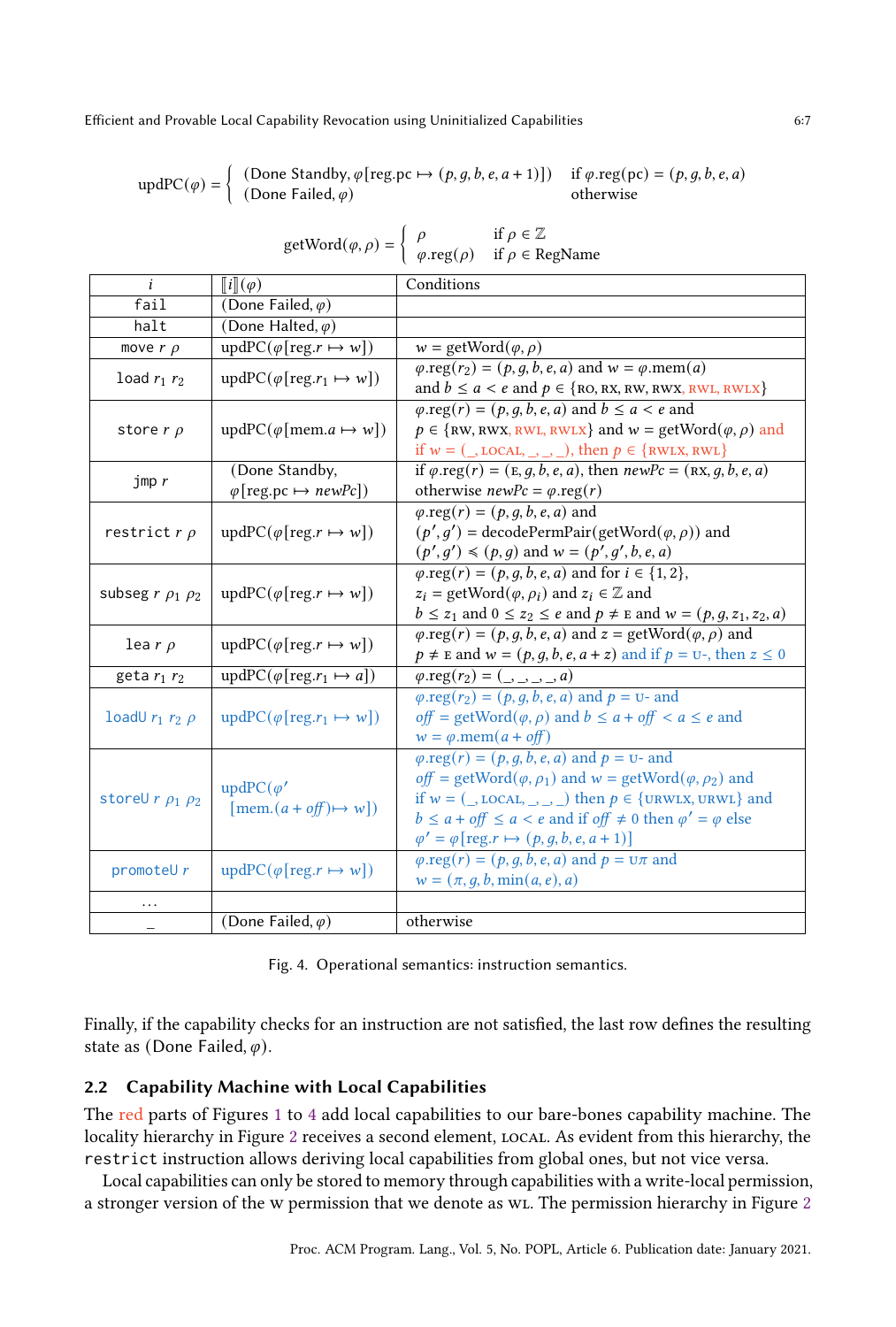<span id="page-7-0"></span>



(b) The stack capability Alice hands to Bob.

Fig. 5. Register state for Scenario 2, involving a write-local stack capability.

contains the two new write-local permissions RWL and RWLX at the top. The permission RWLX is a valid additional permission for the pc-register, as shown in Figure [3.](#page-5-0) The restrict instruction follows the order ≼ and allows deriving writable capabilities from write-local ones.

The semantics of locality comes into play when interacting with memory, i.e. in the load and store instructions in Figure [4.](#page-6-1) Both load and store permit loading, respectively storing, using the two new permissions. Additionally, store only permits storing local values if the capability's permission allows local writes.

# 3 REVOCATION USING LOCAL CAPABILITIES

We now discuss the use of local capabilities as a (flawed) revocation primitive. We use an incremental example consisting of **three scenarios** which build towards the secure calling convention of [Skorstengaard et al.](#page-28-5) [\[2018\]](#page-28-5). It will become clear why local capability revocation and the calling convention incur inherent performance issues because of stack clearing.

#### 3.1 Using Local Capabilities for Revocation

Consider the following scenario, which we will refer to as Scenario 1: a client, Alice, wishes to invoke an untrusted adversary, Bob, twice. Alice owns a capability,  $c$ , that she wishes to share with Bob, through a register  $r$ , but only for the duration of the first call. During the second call to Bob, he should not be able to access the capability any more. In other words, Alice wishes to revoke capability c before the second call. If c is a GLOBAL capability, i.e.  $c = (p, GLOBA, b, e, a)$ , Bob can simply store  $c$  in any part of memory he has access to, during the first invocation, and retrieve it during the second, thwarting Alice's plans. This is where local capabilities come in. In case  $c$ is local, i.e.  $c = (p, \text{local}, b, e, a)$ , and we disregard write-local permissions for the moment, Bob cannot store the capability  $c$  to memory for later use, and can therefore not recover  $c$  during the second invocation, provided Alice cleared it from the registers before the second call. In other words, as soon as Bob returns to  $Alice$ , Bob's access to  $c$  is effectively revoked.

# <span id="page-7-1"></span>3.2 Write-local Memory and Stack Clearing

The situation changes when we consider the existence of write-local permissions in an extended Scenario 2. Specifically, we extend Scenario 1 to handle the stack explicitly, through a local, writelocal stack capability  $c_{\text{stk}}$  stored in a register we call  $r_{\text{stk}}$ , as shown in Figure [5a.](#page-7-0) Concretely,  $c_{\text{stk}}$ carries RWLX permission. The  $c_{\text{stk}}$  capability is write-local, to allow spilling of local arguments and other capabilities onto the stack. It will become clear in Section [3.3](#page-8-0) why  $c_{\rm{stk}}$  needs an execute permission. Finally, we cannot allow  $c_{\text{stk}}$  to be GLOBAL, since Bob could then, during the first invocation, store  $c_{\rm stk}$  to memory, write c into  $c_{\rm stk}$ , and then, during the second invocation, read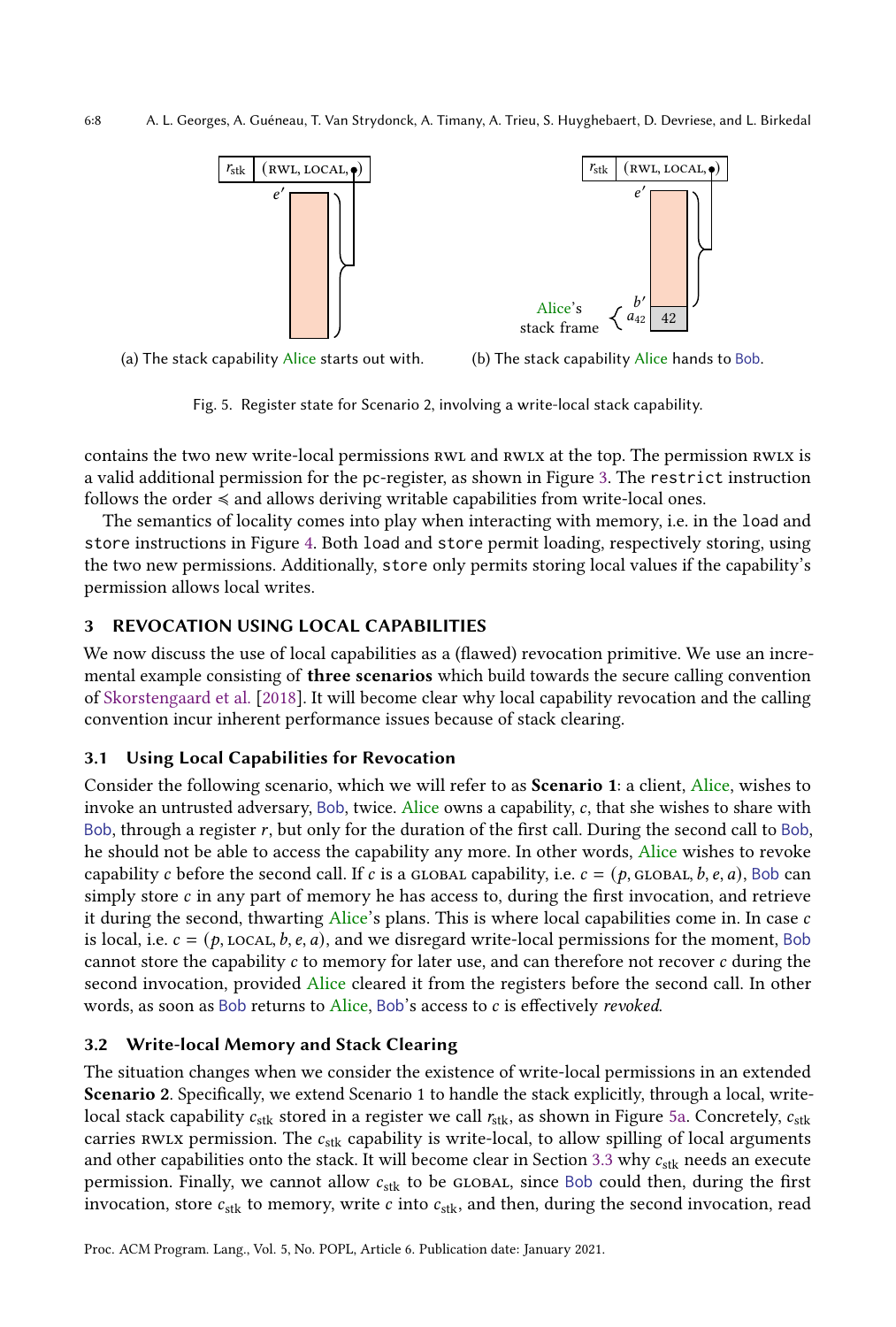$c$  again after retrieving  $c_{\text{stk}}$ . Since GLOBAL, write-local capabilities clearly break any attempts at building a sensible revocation schema using local capabilities, we forbid their existence.

Figure [5a](#page-7-0) shows the initial contents of  $r_{\text{stk}}$ , when Alice starts executing. When Alice calls Bob, she will restrict the stack capability and pass the unused part of the stack in  $r_{\rm{stk}}$ , as shown in Figure [5b.](#page-7-0) At the time of the first call, we set  $c_{stk} = (\text{RWLX, LOCAL}, b', e', b')$ . For simplicity, we assume that  $c_{\rm stk}$  has the same value on the second call, i.e. client's stack frame does not change size in between calls. Notice that it is currently unclear how Alice obtains this  $c_{\rm{stk}}$  capability for the second call, since  $c_{stk}$  itself is local and hence not easily stored in between the first and second call to Bob. We will clarify this point in Section [3.3.](#page-8-0) We also assume that  $c_{\text{stk}}$  is initially zeroed out.

Alice still wants to prohibit Bob from accessing  $c$  during the second call. But now, Bob does have a way of storing local capability  $c$  during the first invocation; he can store it anywhere in  $[b', e')$ through the write-local capability  $c_{\rm stk}$ . Therefore, Alice has to make sure that the region  $[b', e')$ does not contain any copies of c before invoking Bob a second time. The solution is to clear  $[b', e')$ before the second invocation, or more generally, clear all write-local memory that Bob had access to. This means a potentially large runtime overhead, since the region  $[b', e')$  may be quite large in practice. Note that we assume (here and elsewhere in the paper) that the stack is the only memory region that has write-local capabilities pointing into it; otherwise, Alice would have to find and clear all other write-local regions that Bob might have had access to as well, to ensure that he did not store the capability c there.

Additionally, Alice wants to enforce local state encapsulation, i.e. ensure that Bob cannot gain access to her local stack frame, including e.g. the value 42 stored at address  $a_{42}$  in Figure [5b.](#page-7-0) This is currently trivially enforced by not passing Bob a reference to the full stack capability.

#### <span id="page-8-0"></span>3.3 A Secure Calling Convention using Local Capabilities

Having discussed the core performance issue in the calling convention of [Skorstengaard et al.](#page-28-5) [\[2018\]](#page-28-5), namely the stack clearing caused by the use of local capabilities, we now extend our previous scenario to their full secure calling convention. Concretely, we need to make two additions.

First, the astute reader may have noticed that our scenario from Section [3.2](#page-7-1) does not actually work. The problem is that after Bob returns, Alice has no capability to erase Bob's part of the stack [b', e'), or to access her old stack frame, since Alice's stack capability was itself local, and could only have been stored on the stack itself. We could require Bob to return his own stack capability, but Alice would still have no way of accessing her own stack frame after the first call to Bob. To remedy this, [Skorstengaard et al.](#page-28-5) [\[2018\]](#page-28-5) have Alice create a kind of return closure on the stack, and pass a capability for invoking it to Bob as a return capability  $c_{\text{ret}}$ . This capability is represented as an enter capability and points to restoration instructions pushed onto Alice's stack frame, along with her stack pointer, before invoking Bob. When executed, these restoration instructions reinstate Alice's old stack pointer and then resume execution by loading a previously pushed value for the pc register. The execution of these instructions on the stack is the reason we gave  $c_{\text{stk}}$  execute permission in Section [3.2.](#page-7-1) Since enter capabilities are opaque, Bob can only use  $c_{\text{ret}}$  as a jumping destination, and when he does, Alice's old return pointer is restored. Bob cannot simply store the capability  $c_{\text{ret}}$  for later use, since  $c_{\text{ret}}$  is itself local, as it was derived from the local capability  $c_{\text{stk}}$ using restrict.

Secondly, to ensure generality, we have to assume that Alice is called by a second untrusted party, Charlie, rather than being allowed to initiate execution. In this Scenario 3, the stack capability  $c_{\text{stk}}$  in Figure [5a](#page-7-0) that was previously assumed to be initially zeroed, is now passed to Alice by Charlie. Charlie has the option to protect his own stack frame by calling Alice in a fashion similar to Figure [5b.](#page-7-0) Alice again wishes to revoke Bob's access to  $c$  and respects local state encapsulation. With the introduction of a second adversary, Alice now also has the extra goal of enforcing well-bracketed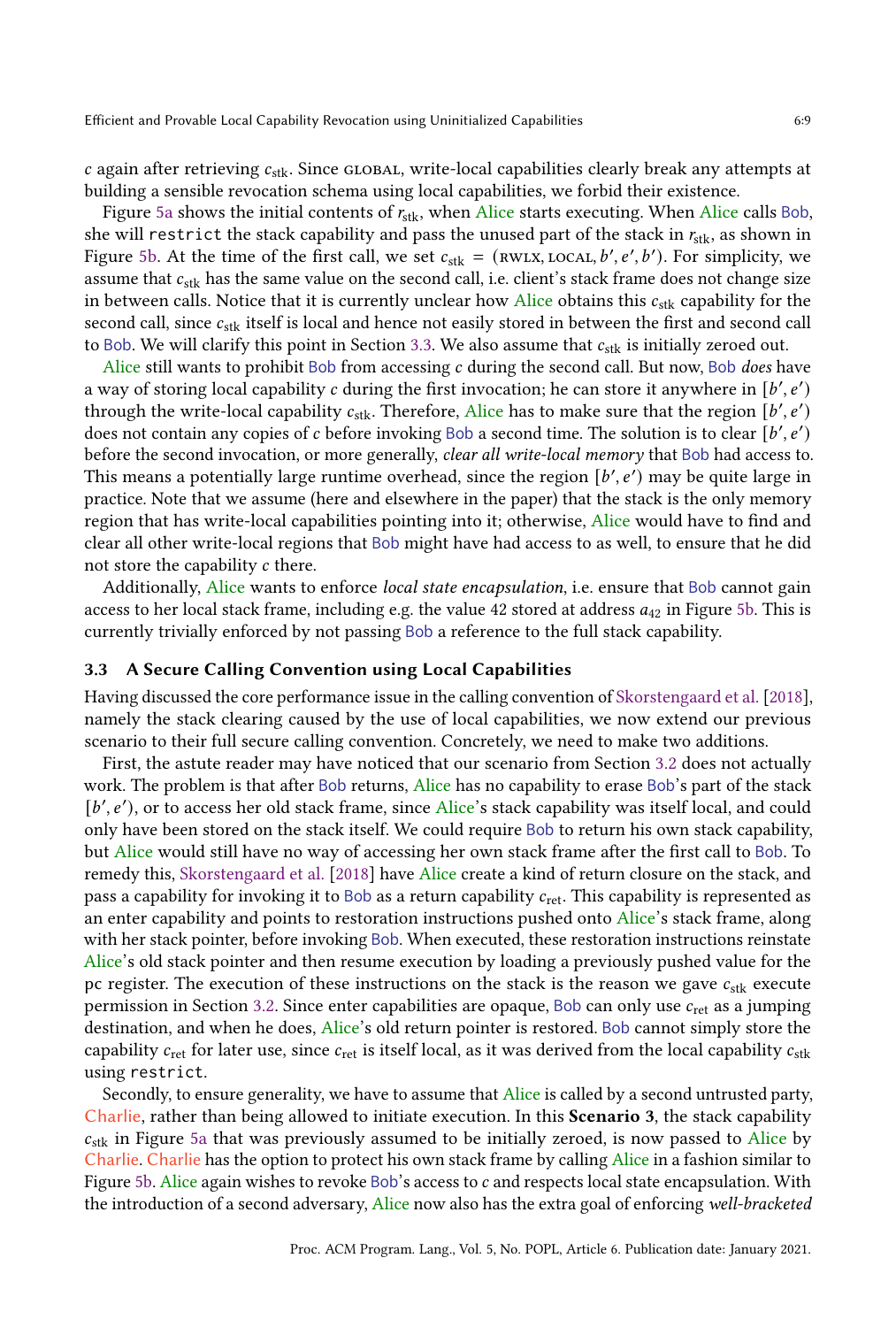control flow, i.e. ensure that Bob cannot bypass Alice and return to Charlie directly. To achieve all three goals, Alice needs to make sure that  $c_{\text{stk}}$  does not contain any capabilities that Bob should not have access to when invoking him. Since Charlie has access to a larger stack capability than both Alice and Bob, and could have stored his stack or return pointer high up in the stack, Alice now has to additionally erase the entire memory region  $[b', e')$  even before the first call to Bob.

When Alice returns to Charlie, [Skorstengaard et al.](#page-28-5) [\[2018\]](#page-28-5) originally proposed to erase the entire stack [b', e') again, but as they later point out, it suffices for Alice to clear her own stack frame when returning to Charlie [\[Skorstengaard et al.](#page-28-8) [2019a\]](#page-28-8). This is because any stack capabilities that Bob might want to smuggle to Charlie through the stack, ultimately originate from Charlie in the first place, and are not of any added value to him. Sharing his return pointer with Charlie will do Bob no good either, since it will jump to an address within Charlie's own stack. The formalization of this previously informal observation is one of the novelties in our logical relation in Section [6.](#page-14-0)

#### <span id="page-9-0"></span>4 UNINITIALIZED CAPABILITIES

Now let us introduce uninitialized capabilities in Section [4.1](#page-9-1) and see how they can be used to solve the issue of stack clearing in Section [4.2.](#page-10-0)

#### <span id="page-9-1"></span>4.1 Adding Uninitialized Capabilities to the Capability Machine

Uninitialized capabilities are a new form of capabilities that represent read write ability to a region of memory without access to its current contents. More specifically, they are represented as new permissions that are counterparts of the ones that have at least read write ability. The blue labels in Figure [2](#page-4-1) represent the additions to our permission lattice.

An uninitialized capability ( $\sigma\pi$ , q, b, e, q) has permission  $\pi$  on the range [b, q) (the *initialized* part) and write-only permission on the range  $[a, e)$  (the *uninitialized* part), assuming  $b \le a < e$  for simplicity. For instance, if  $\pi$  is rwx, then the capability can read, write, or execute anything in the initialized part of the capability, but can only write to the uninitialized part $^1$  $^1$ . The initialized part of the capability can be extended by writing to the first uninitialized address, i.e.  $a$ .

Capabilities that have at least read-write permissions can be restricted to their uninitialized counterparts. Uninitialized capabilities can be further restricted w.r.t. the initialized part, e.g., an urwlx permission can be restricted to an urw permission. Since an uninitialized capability ( $\sigma$ , q, b, e, a) represents authority  $\pi$  on the initialized part [b, a), we also allow converting it to a regular capability  $(\pi, q, b, a, a)$  with authority  $\pi$  on the initialized range [b, a), using a new promote instruction. We will make use of this instruction to construct return capabilities in Section [4.2.](#page-10-0)

We now discuss the changes to the operational semantics, indicated in blue in Figure [4.](#page-6-1) Instead of modifying load and store to support uninitialized capabilities, we define two new instructions loadU and storeU that can only be used with uninitialized capabilities. loadU  $r_1$   $r_2$   $\rho$  first checks that  $r_1$  contains a capability ( $\sigma, q, b, e, a$ ), that  $b \le a + \text{off} < a < e$  (where off is the contents of  $\rho$ ). If both checks succeed, the value at address  $a + off$  will be loaded into register  $r_2$ . Similarly, storeU  $r \rho_1 \rho_2$  checks that  $r$  contains a capability ( $(\sigma \pi, q, b, e, a)$  and  $b \le a + \text{off} \le a < e$  (with off the contents of  $\rho_1$ ). It will then store the value in  $\rho_2$  into the address  $a + off$ . If off = 0, then the capability in  $r$  is incremented.

From a hardware implementation perspective, the new loadU and storeU instructions do perform more work than load and store. In particular, they additionally need to compute an addition and an extra bound check. Nevertheless, we expect that this should not drastically change the implementation complexity or the critical path for our new instructions. [Woodruff et al.](#page-28-9) [\[2019\]](#page-28-9) show

<span id="page-9-2"></span><sup>&</sup>lt;sup>1</sup>Using an urwlx, urwx or urx capability to execute is actually only possible after first initializing (a part of) it and converting it to a regular capability using promote, as explained in the next paragraph.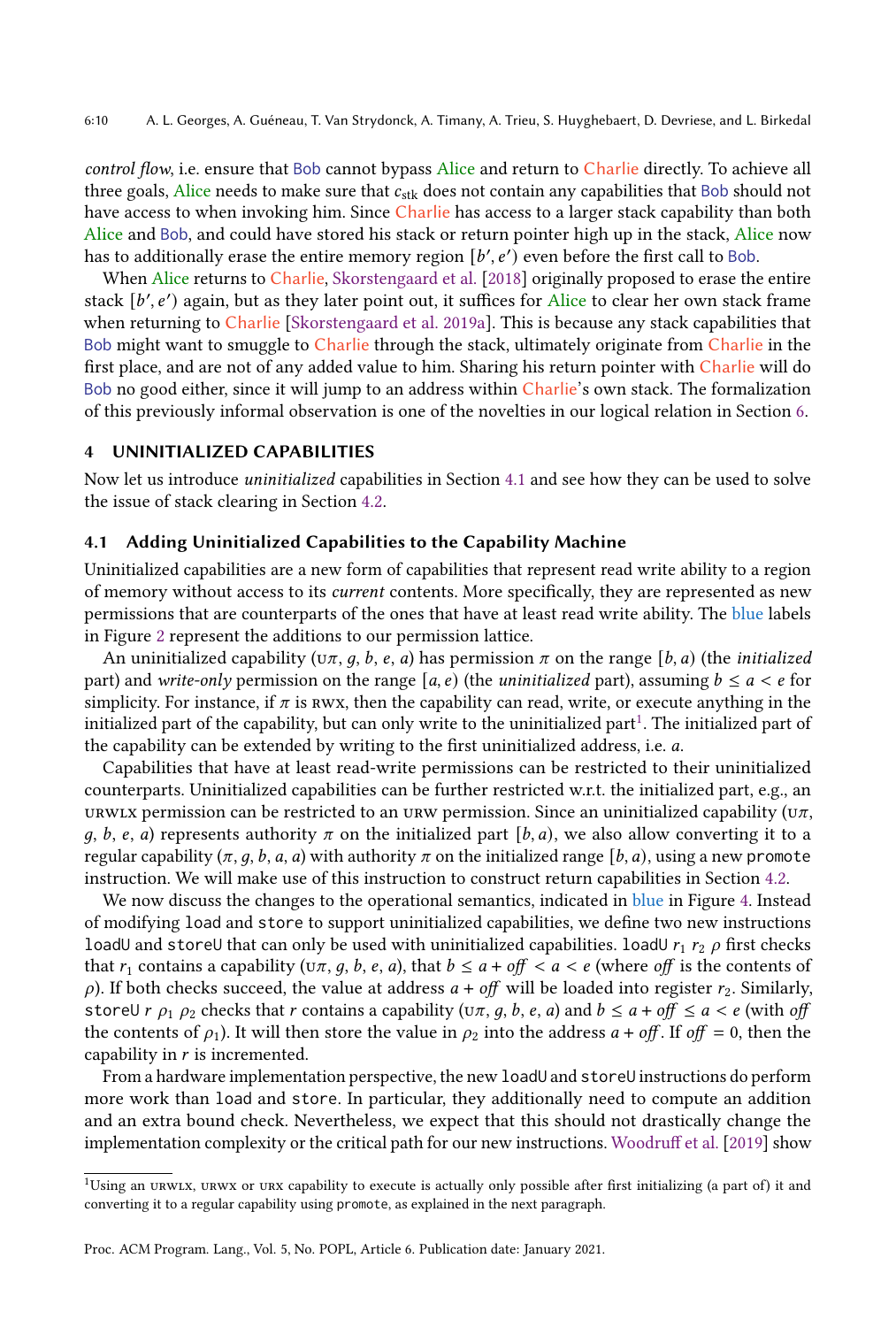that bound checks can typically be made efficient by running them in parallel with memory accesses: "any bounds check on the virtual address can be performed in parallel to [address] translation, making memory access a particularly convenient time to perform a bounds check". We believe the same optimisation could be applied to an implementation of loadU and storeU.

Finally, one instruction must be slightly modified: we cannot allow lea to increase the current address of an uninitialized capability, as this would increase its read authority. Therefore, when using lea to change the address of a capability ( $(\sigma \pi, g, b, e, a)$  to a', the machine checks that  $a' \le a$ .

### <span id="page-10-0"></span>4.2 A New Calling Convention

Description of the calling convention. With uninitialized capabilities, we can now revisit the calling convention from Section [3.3](#page-8-0) and use uninitialized capabilities to avoid the stack clearing requirement and fix its performance issues. Instead of using a RWLX stack capability, we give it permission urwlx. Let us consider again the example from Section [3.3,](#page-8-0) but let Alice pass the capability  $c_{\rm stk}$  = (URWLX, LOCAL, b, e, b) to Bob. Bob now cannot use  $c_{\rm stk}$  to read the contents of  $[b, e)$  without overwriting it first, so stack clearing is no longer needed.

Alice still needs to provide an enter capability  $c_{\text{ret}}$  as a return pointer to Bob. However, Alice must now first promote it back into a RWLX capability before she can use restrict  $c_{\rm stk}$  to create the return capabilty. When Alice returns to Charlie, Charlie regains access to the entire stack, so Alice still needs to clear her own stack frame. This clearing requirement is very reasonable compared to the earlier case, as Alice only needs to clear the part of the stack she has actually used.

We recap the new calling convention formally:

At program start-up. A local urwlx capability stack pointer is in register  $r_{\text{stk}}$ .

When called by an adversary. Check that the received stack pointer has permission urwlx.

Before calling an adversary. Push activation record to the stack and create a local E-capability to use as return pointer. Subseg the stack capability to the unused part. Clear non-argument registers. Before returning to an adversary. Clear non-return-value registers and the part of the stack we used.

While the changes may seem simple, there are some details to get right. Let's revisit Scenario 3 from Section [3.3,](#page-8-0) assume Alice receives stack capability  $c_{\text{stk1}} = (\text{URWIX, LOCAL}, b_1, e, b_1)$  from Charlie and uses range  $[b_1, b_2)$  to store data. She now calls Bob with  $c_{\text{stk}} = (\text{URWIX}, \text{LOCAL}, b_2, e,$  $b_2$ ). Suppose that after this first call, Alice needs less stack space. She can instead provide  $c_{\text{stk3}} =$ (URWLX, LOCAL,  $b_3$ , e,  $b_3$ ) as stack capability to Bob with  $b_1 \leq b_3 \leq b_2$  for the second call. Alice does not need to clear the range  $[b_3, b_2)$  since Bob cannot possibly read it as it is uninitialized. However, when returning to Charlie, Alice must be careful to clear everything she has ever written to, i.e. the whole range  $[b_1, b_2]$  and not just  $[b_1, b_3]$ . This is because Alice cannot be sure that Bob overwrote what is in  $[b_3, b_2)$  and she must ensure that any capabilities she may have inadvertently left there are scrubbed before returning to Charlie.

Informal cost analysis. With these details in mind, let's make sure that we can indeed witness a gain in performance. At first glance, since the new calling convention still clears the local stack frame upon return, it could appear as if the new calling convention only provides a minor constant factor performance improvement. However, in the calling convention by [Skorstengaard et al.](#page-28-5) [\[2018\]](#page-28-5), the full stack space (even parts that will never be used) is cleared twice for each call. In our new proposed calling convention, each function only needs to clear its own stack frame once upon return.

Let us consider two concrete scenarios. First, assume that we are making  $n$  secure calls in sequence to untrusted components. Let us note  $m$  the size of the remaining unused stack space, and  $c$  the size of the stack frame that we currently use.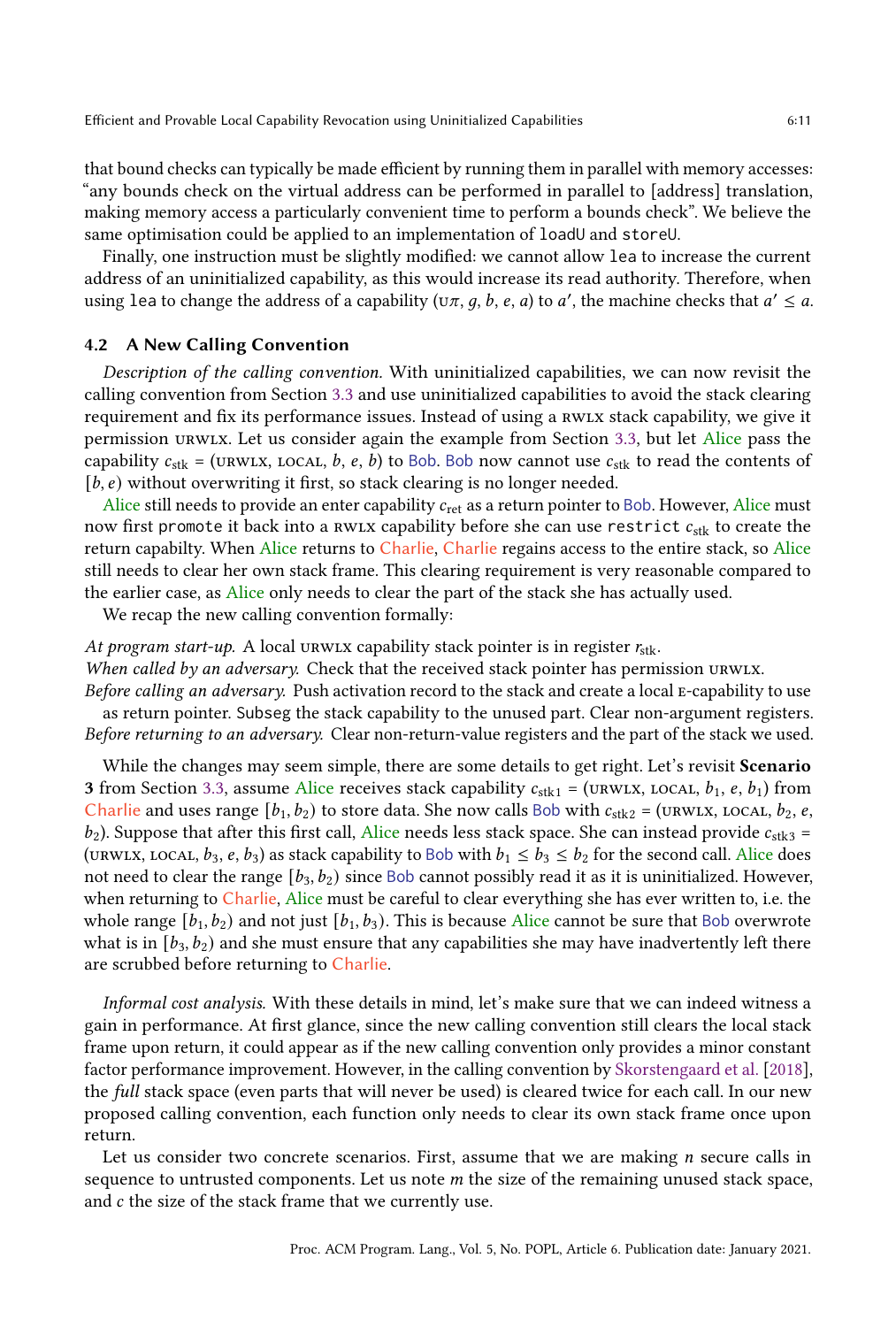[Skorstengaard et al.'](#page-28-5)s calling convention requires that we clear the whole unused stack space before each call, and finally, clear it again along with our own stack frame before returning. The cost of clearing is then:

$$
n*m+m+c
$$

In a typical scenario where c is small compared to m, the overall cost of clearing is quadratic:  $O(mn)$  $(m)$  is typically comparable to the overall available stack space, which counts in megabytes). In the improved calling convention, we only need to clear our stack frame before returning. We therefore only need to pay the small price of clearing  $c$  memory cells.

Now assume that we are making  $n$  nested secure calls, each call using a stack frame of size  $c$ .

[Skorstengaard et al.'](#page-28-5)s calling convention now requires that we clear  $m$  before the first call and  $m + c$  when returning,  $(m - c)$  before the second call and m when returning, etc, i.e.:

$$
2nm - n(n-1)c + c
$$

Again, in a typical scenario where the portion of the stack actually used  $(nc)$  is small compared to the available stack space m, the cost remains a quadratic  $O(mn)$ . With our calling convention, we only need to clear the individual stack frames, which amounts to an overall linear cost of  $nc$ . (Notice how this does not depend on the size of the available stack space.)

In summary, it seems like uninitialized capabilities solve the stack clearing requirement and associated performance issue of local capability revocation and the secure calling convention of [Skorstengaard et al.](#page-28-5) [\[2018,](#page-28-5) [2019a\]](#page-28-8). But security of the result relies on subtle arguments and invariants. Fortunately, in the next section, we'll see that we can build on [Skorstengaard et al.'](#page-28-8)s approach for reasoning about capability machines and the guarantees they provide and prove security of local capability revocation and the updated calling convention.

#### <span id="page-11-0"></span>5 PROGRAM LOGIC

In order to reason about the behavior of programs running on the capability machine, we build a program logic on top of the machine operational semantics. The logic provides rules describing the execution of single machine instructions, that can then be used to establish a specification for a complete program running until the machine halts (or fails).

Specifications are written as separation logic triples, both in the case of manually written specifications for concrete programs (such as the macros of Section [6.8\)](#page-22-0), and in the case of the "universal specification" that holds of arbitrary code by the Fundamental Theorem (see Section [6.7\)](#page-21-0). Figure [6](#page-12-0) shows specifications for some single machine instructions as well as for a program composed of several instructions (in this case, a simple macro). In a high level language, a separation logic triple  ${P}$   ${e}$   ${Q}$  provides a precondition P and postcondition Q for the execution of the expression  $e$ . However, in our setting, there is no direct equivalent of  $e$  since code executed by the machine is laid out in memory as mere integers that are then decoded into instructions. Instead, we use triples of the form  ${P}$   $\mu$   ${Q}$ , where  $\mu$  denotes an *execution mode* as defined in Figure [1.](#page-4-0) Treating execution modes as expressions in this way makes our assembly language fit well into the Iris framework, which is more usually used with lambda calculi. A triple using the SingleStep execution mode specifies the behavior of a single instruction (the one currently pointed to by the program counter). A triple using the Repeat SingleStep execution mode specifies a complete execution, starting from the instruction currently pointed to by the program counter, and continuing until the machine halts or fails.

We use Iris' standard definition of triples, which correspond to partial correctness: correctness does not entail termination. Finally, note that machine failure (e.g. failure to pass a capability check) is modeled explicitly. A failing program does not get stuck, instead, it reduces to a configuration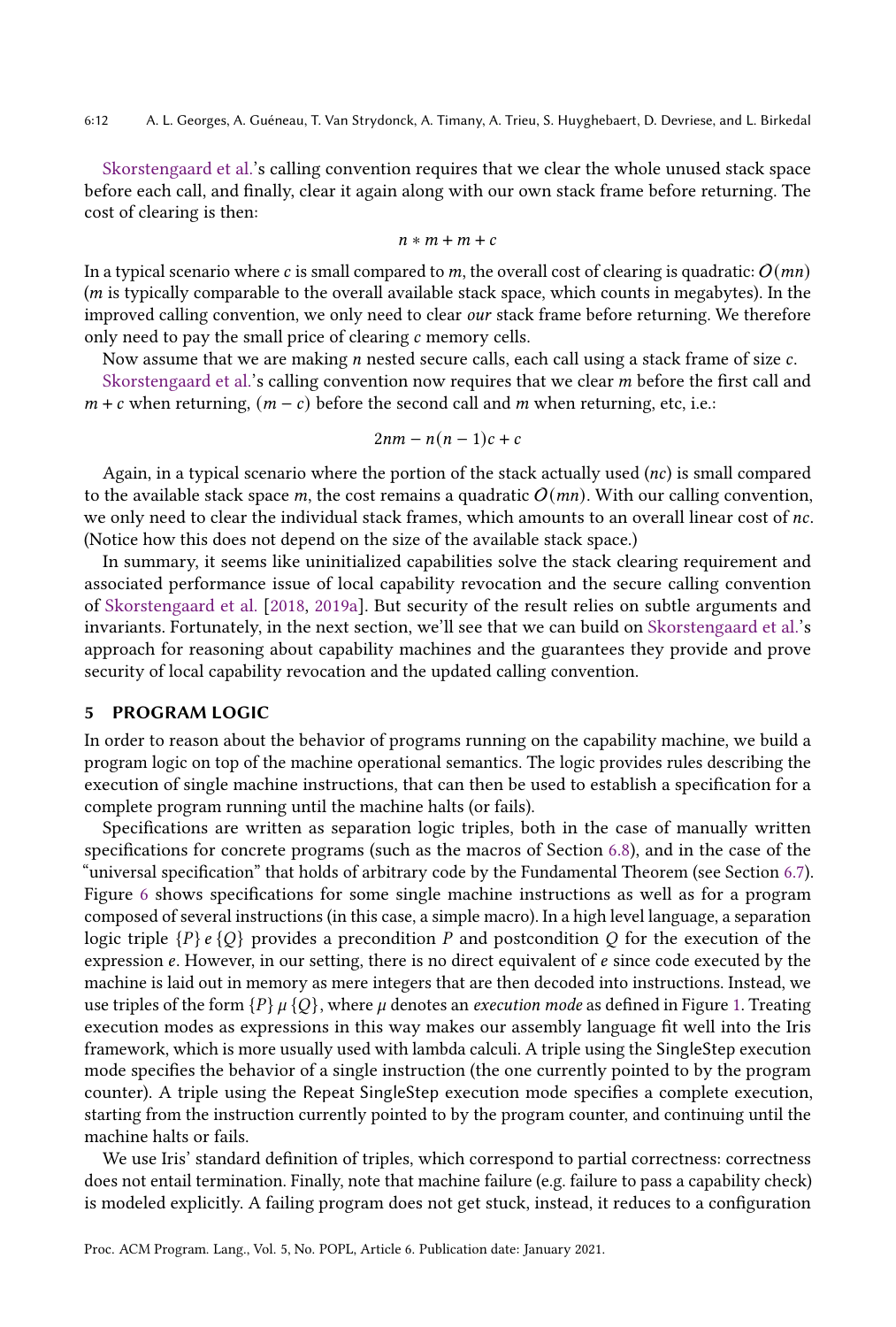<span id="page-12-0"></span>ValidPC(, , , , ′ ) ValidSubseg(, , , 1, 2) decode() = subseg <sup>1</sup> <sup>2</sup> {pc ↦→ (, , , , ) ∗ ↦→ ′ ∗ ↦→ (, , , , )} SingleStep {, = Done Standby ∗ pc ↦→ (, , , , + 1) ∗ ↦→ ′ ∗ ↦→ (, , 1, 2, )} ValidPC(, , , , ′ ) ValidStore(, , , , ′′,) decode() = store dst src {pc ↦→ (, , , , ) ∗ ↦→ ′ ∗ dst ↦→ (, , , , ) ∗ src ↦→ ∗ ↦→ ′′ −} SingleStep { , = Done Standby ∗ pc ↦→ (, , , , + 1) ∗ ↦→ ′ ∗ dst ↦→ (, , , , ) ∗ src ↦→ ∗ ↦→ ′′ } ∀ ∈ [0, ), ValidPC(, , , , ′ ) = |rclear\_instrs | { pc ↦→ (, , , , 0) ∗ ∗ <sup>∈</sup> ↦→ − ∗ ∈ [ ∗ 0,) ↦→ ′ (rclear\_instrs ) [] ∗ © « pc ↦→ (, , , , ) ∗ ∗ <sup>∈</sup> ↦→ 0 ∗ ∈ [ ∗ 0,) ↦→ ′ (rclear\_instrs ) [] −−∗ wp Repeat SingleStep {} ª ® ¬ } Repeat SingleStep {} ValidPC(, , , , ′ ) ≜ ≼ ′ ∧ ′ ∈ {rx, rwx, rwlx} ∧ ≤ < ValidSubseg(, , , 1, 2) ≜ ≤ <sup>1</sup> ∧ 0 ≤ <sup>2</sup> ≤ ValidStore(, , , , ′′,) ≜ rw ≼ ≼ ′′ ∧ ≤ < ∧ if = (\_, local, \_, \_, \_) then ∈ {rwlx, rwl} rclear\_instrs ≜ map ( . encode(move 0))

Fig. 6. Separation Logic specifications for the machine instructions subseg and store and for the rclear macro that sets a given list of registers to zero. Changes to the machine state are highlighted in red.

with the Done Failed execution mode. A postcondition binds the execution mode at the end of the execution, allowing specifications to talk explicitly about failure or success.

As an additional subtlety, note that separation logic triples are not a primitive concept in Iris. Instead, they are a defined as sugar on top of a weakest-precondition combinator

$$
\{P\}\,\mu\,\{Q\} \triangleq \Box(P \rightarrow \sup \mu\,\{Q\})
$$

The triple  ${P}$   $\mu$  {Q} specifies that owning the resource P is sufficient to run the machine with mode  $\mu$  and eventually obtain the postcondition Q. Furthermore, this fact is required to hold not only at the current point, but also to remain true indefinitely, using the Iris modality  $\Box$  [see, e.g., [Birkedal and Bizjak](#page-26-1) [2017;](#page-26-1) [Jung et al.](#page-27-3) [2018\]](#page-27-3). This "persistent" modality □ expresses that the proof of a triple may not rely on assumptions that hold now but may cease to hold in the future ("ephemeral assertions"). Instead, it must only rely on assumptions that remain true at any point in the execution of the system ("persistent assertions"), because we may want to invoke this specification at any later point.

Access to registers and memory is described using two separate points-to assertions. The assertion " $r \mapsto w$ " asserts that register r currently contains the machine word w, and provides exclusive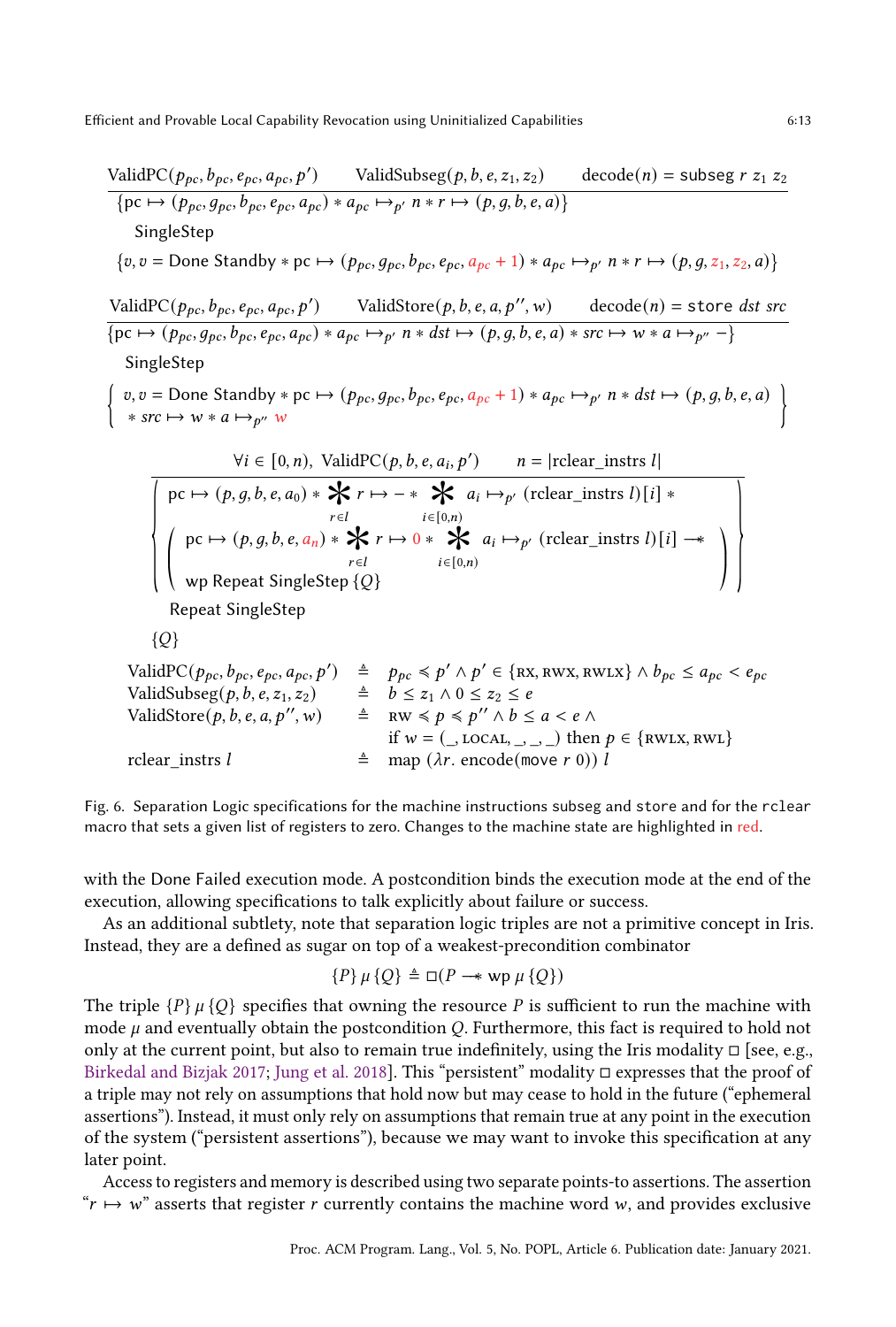ownership over that register. The assertion " $a \mapsto_{p} w$ " asserts that the memory location at address  $a$  currently contains the machine word  $w$  and provides ownership over that location. Furthermore, access to the location is restricted with permission  $p$ : for instance, if  $p$  is no then it is not possible to modify the value stored at that location. More generally, when accessing a memory location with permission  $p$  using a capability with permission  $p'$ , the permission of the capability must be included in the permission for the location, i.e.  $p' \leq p$ .

The first two rules of Figure [6](#page-12-0) show specifications for the subseg and store instructions. Their respective preconditions describe the subset of the machine state accessed by the instruction, and the postconditions describe the updated state after executing the instruction. For both specifications, the postcondition asserts that the execution mode after executing the instruction is Done Standby, meaning that the machine instruction always succeeds under the premises of the specification. The first rule states that if the program counter contains a capability pointing to a memory location  $a_{pc}$ , if that location contains an integer *n* which decodes into subseg  $r z_1 z_2$ , if the register *r* contains a capability, and assuming that the program counter is valid (ValidPC( $\dots$ )) and that  $z_1$ and  $z_2$  are valid new bounds (ValidSubseg(...)), then the machine successively increments the program counter and restricts the capability held in register r with new bounds  $z_1$  and  $z_2$ . Similarly, the second rule states that successfully executing the store instruction reads a word from the src register and writes it into the memory location pointed to by the capability in the dst register.

The specifications that appear in Figure [6](#page-12-0) for subseg and store are in fact not the most general specifications for these instructions. They assume that some side-conditions hold and establish that the execution succeeds, making them useful for reasoning about the correctness of a concrete program. However, there are many ways in which instructions can fail: because of capability checks, but also, for example, because incrementing the program counter or performing address arithmetic can fail since we have finite memory. Our program logic thus also provides rules (not reproduced here) to reason about cases where executing an instruction fails. Furthermore, "most general" specifications covering all cases are also provided, that are useful not only as a proxy for deriving more specific rules, but also directly in the proof of the Fundamental Theorem (Theorem [6.1\)](#page-21-1), for characterizing the behavior of arbitrary instructions that might or might not fail.

Our machine code does not have primitive mechanisms for structured control flow. Similarly, our program logic does not make assumptions about program control flow. Instead, programs composed of several instructions are specified in continuation-passing style: one proves a specification for a complete execution of the machine, starting at the beginning of the program, by assuming a specification for the continuation of the program, which is reached either through sequential instruction fetch, or through a jmp instruction.

The last rule of Figure [6](#page-12-0) exemplifies such a specification for a program composed of several instructions; the rclear macro. This macro clears a number of registers by setting their contents to 0. It is parameterized by a list  $l$  of register names and its code consists of a sequence of instructions move  $r$  0 for each register name  $r$  in  $l$ . We state rclear's specification as a triple using the Repeat SingleStep execution mode, meaning that the specification covers a full execution of the machine, and prove that starting before the execution of rclear, to reach any postcondition  $Q$ (describing the state of the machine at the very end of the execution) it is enough to prove that one can reach  $Q$  from the *continuation*, i.e. after rclear as been executed. In other words, the postcondition of rclear is given as the precondition of its continuation.

Concretely, the specification of rclear assumes that the body of the macro ("rclear instrs  $l$ ") is laid out contiguously in memory range  $[a_0, a_n)$ , while the program counter initially points to  $a_0$ . When the program counter eventually points to  $a_n$ , the address immediately after the macro instructions, then all the registers in *l* have been cleared and now contain 0. Importantly, notice that the specification for the continuation of rclear is given not as a separation logic triple, but directly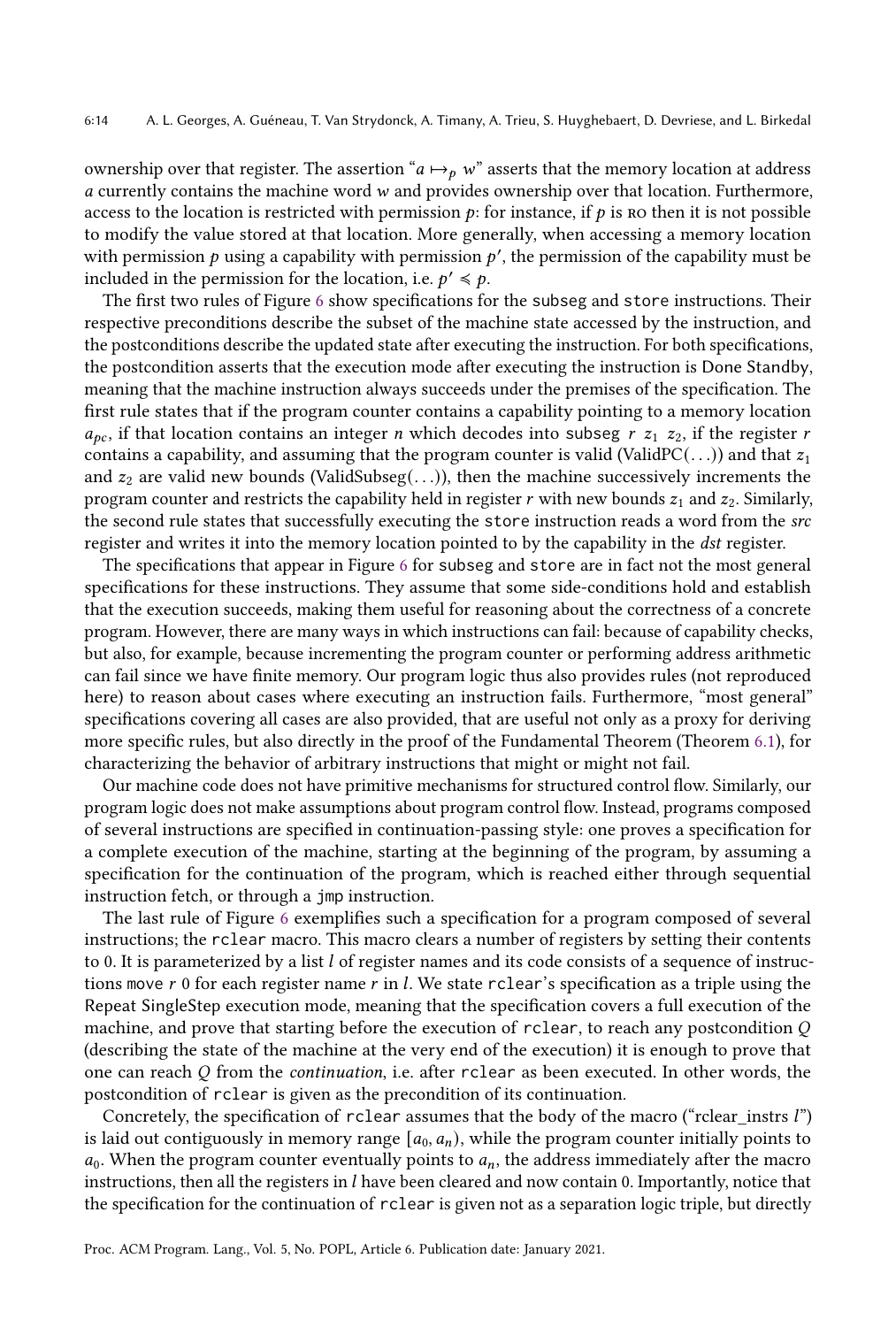in terms of the weakest-precondition combinator. Unlike triples, this specification is not required to be persistent (note the absence of □). Indeed, it only makes sense to call to this specification once, at the point of the execution where the continuation is reached (i.e. when pc reaches  $(p, q, b, e, a_n)$ ).

# <span id="page-14-0"></span>6 LOGICAL RELATION MODEL

Now that we have this program logic, we can explain the most important contribution of this paper: the formalization and proof of *capability safety*. This is the set of guarantees that the capability machine provides for untrusted code and it includes both general capability safety guarantees and guarantees that are specific to local and uninitialized capabilities.

While our program logic (Section [5\)](#page-11-0) provides rules for concrete machine instructions which are useful to verify known concrete code, capability safety provides a universal contract that holds for unknown, arbitrary code. Thanks to the capability checks implemented by the capability machine, an arbitrary piece of code cannot behave completely arbitrarily: it is limited by the set of capabilities it has access to. Our logical relation model thus captures how we can reason about the interaction of known and unknown code, and in particular which guarantees one exactly gets from the revocation mechanism enabled by local and uninitialized capabilities.

For readability, we introduce the required machinery gradually, starting with a simple formulation of capability safety without support for revocation (Section [6.1\)](#page-14-1). Next, we provide some intuitions on what needs to change for supporting revocation in Section [6.2.](#page-16-0) This motivates the need for a form of Kripke worlds with public/private transitions, and standard and custom resources, which we explain and apply in Sections [6.3](#page-17-0) to [6.5.](#page-19-0) In Section [6.6,](#page-20-0) we provide more technical details on how we combine Iris invariants and saved predicates with more traditional Kripke world-indexing. The Fundamental Theorem, which establishes that our machine indeed satisfies the capability safety formalized by the logical relation, is discussed in Section [6.7.](#page-21-0) Finally, we demonstrate reasoning about examples with revocation, by outlining a proof of the classic awkward example in Section [6.8.](#page-22-0)

# <span id="page-14-1"></span>6.1 A Version of the LR without Kripke Worlds/Local Capabilities

Following [Skorstengaard et al.](#page-28-5) [\[2018\]](#page-28-5), we formulate the guarantees provided by the capability machine as a logical relation, capturing an informal property known as capability safety [\[Miller](#page-28-2) [2006\]](#page-28-2). Intuitively, the idea is to define the authority represented by a capability. The guarantees provided by the machine then amount to the fact that arbitrary code can never exceed the authority of the capabilities it has access to, or create capabilities with larger authority.

To formalize these intuitions, we define a maximum bound on the authority of a capability using a notion of safety with respect to a set of registered invariants. A capability will be considered safe if it cannot be used in any way to break those invariants. This intuition is instantiated differently for different types of capabilities. For example, memory capabilities are safe if they only grant access to memory that is guaranteed to contain safe values by an invariant. Updating the memory with safe values must not break registered invariants. If the capability is executable, jumping to it with safe words in the registers must respect invariants and produce safe result values.

The reader may notice that this intuitive definition of safety is problematically circular. This is commonly referred to as the world circularity problem [\[Ahmed](#page-26-2) [2004;](#page-26-2) [Birkedal et al.](#page-26-3) [2011\]](#page-26-3). [Skorsten](#page-28-5)[gaard et al.](#page-28-5) [\[2018\]](#page-28-5) resolve it for their model using step-indexed Kripke logical relations [\[Ahmed](#page-26-2) [2004;](#page-26-2) [Birkedal et al.](#page-26-3) [2011\]](#page-26-3). We define our logical relations model in Iris so that we can use (1) its built-in support for guarded recursion, which we can use to replace manual bookkeeping of step-indexes, and invariants for reasoning about shared state, and (2) its implementation in Coq and the associated interactive proof mode [\[Krebbers et al.](#page-28-7) [2017b\]](#page-28-7).

Formally, we define in Figure [7](#page-15-0) three mutually recursive logical relations. The value relation  $V$  : Word  $\rightarrow$  *iProp* defines what it means for a word to be safe, the expression relation  $\mathcal{E}$  :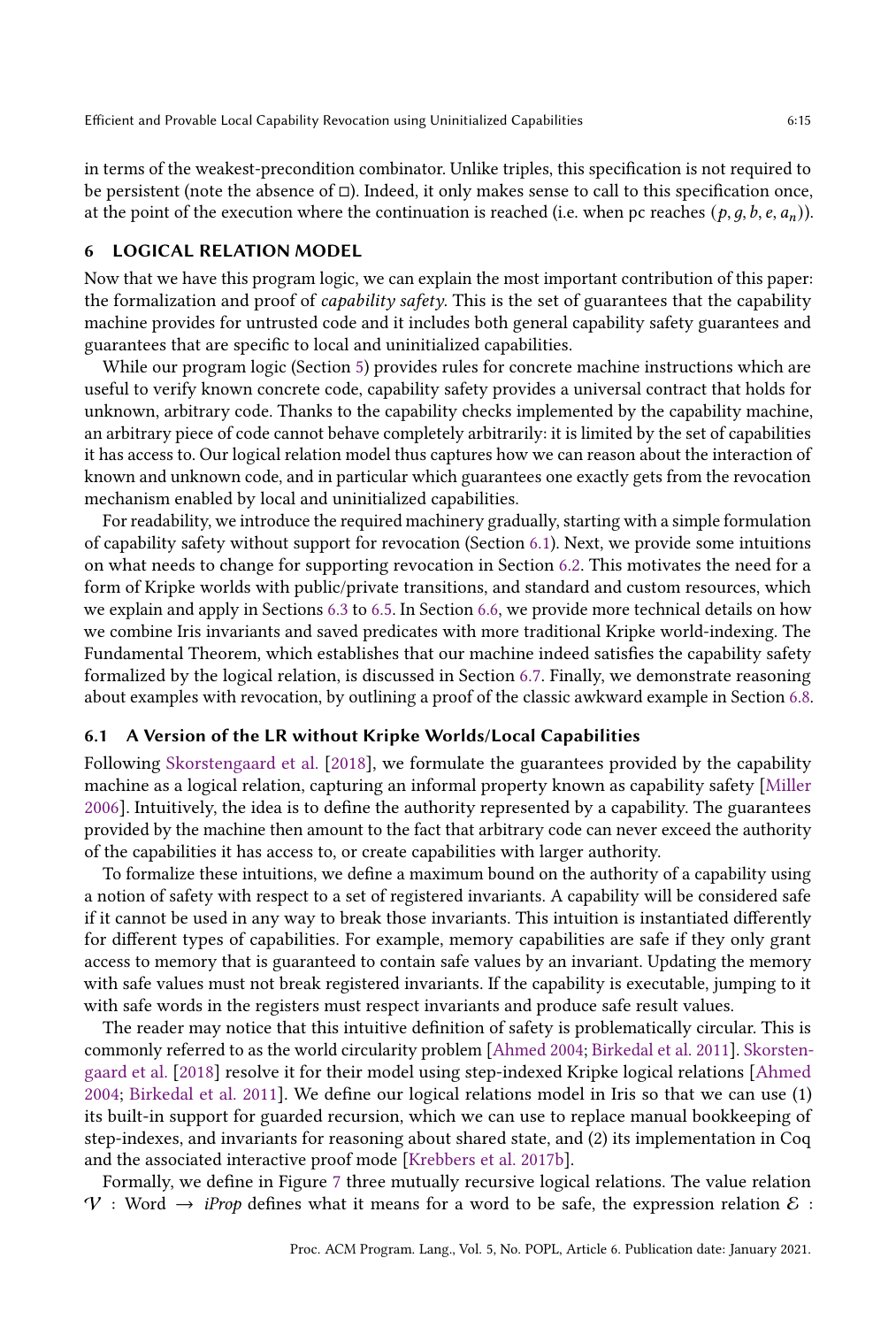6:16 A. L. Georges, A. Guéneau, T. Van Strydonck, A. Timany, A. Trieu, S. Huyghebaert, D. Devriese, and L. Birkedal

<span id="page-15-0"></span>

| $\mathcal{E}(v)$          | $\triangleq$ Vreg, $\mathcal{R}(reg) * pc \mapsto v * *_{(r,w) \in reg, r \neq pc} r \mapsto w \rightarrow$            |                                             |
|---------------------------|------------------------------------------------------------------------------------------------------------------------|---------------------------------------------|
| $\mathcal{R}(reg)$        | $\triangleq$ Vreg, $\mathcal{R}(reg) * pc \mapsto v * *_{(r,w) \in reg, r \neq pc} r \mapsto w$                        |                                             |
| $\mathcal{R}(reg)$        | $\triangleq$ * $\mathcal{R}(r, w) \in reg, r \neq pc$ $\mathcal{V}(w)$                                                 |                                             |
| $\mathcal{V}(reg)$        | $\triangleq$ * $\mathcal{V}(r, w) \in reg, r \neq pc$ $\mathcal{V}(w)$                                                 |                                             |
| $\mathcal{V}(w)$          | $\mathcal{V}(z), \mathcal{V}(o, -)$                                                                                    | $\triangleq$ T                              |
| $\mathcal{V}(w)$          | $\mathcal{V}(E, b, e, a)$                                                                                              | $\triangleq$ D * $\mathcal{E}(Rx, b, e, a)$ |
| $\mathcal{V}(p, b, e, a)$ | $\triangleq$ * $\mathcal{A}' \in [b, e)$ $\exists p', p \leq p' \land [\exists w, a' \mapsto_{p'} w * \mathcal{V}(w)]$ |                                             |

Fig. 7. Safety without Revocation.

Word  $\rightarrow$  *iProp* expresses what it means for a program counter to be safe to execute and the relation  $\mathcal{R}$  : (RegName  $\rightarrow$  Word)  $\rightarrow$  *iProp* expresses that a register file is safe if all register values are safe.

We define safety of words  $V$  as a guarded fixed point: each recursive occurrence of  $V$  is either guarded by the so-called "later" modality ⊲ or appears inside an Iris invariant, indicated by the boxed assertion, and thus Iris guarantees that  $\mathcal V$  is well-defined. For space reasons, we will not explain the later modality or Iris invariants technically; readers who are unfamiliar with them may interpret ⊳P to mean that P holds after one step of execution and think of an Iris invariant as a property that remains valid at every step of execution.

We define the expression relation  $\mathcal E$  as a program specification, expressed using the weakestprecondition combinator. Conceptually, the body of  $\mathcal E$  can be read as a Hoare-triple (see Section [5\)](#page-11-0), except that it is not required to be persistent. A word  $v$  is in the expression relation—i.e. it is safe to execute—if one can run the machine with  $v$  in the pc register, and safe values in the other registers, provided we temporarily give up ownership of the registers but we get it back afterwards. Note that we do not specify what happens if the machine runs into an error, but only the case where the machine halts gracefully. Now, since we are not requiring any interesting property to hold in the postcondition, it might seem like the definition of  $\mathcal E$  is trivial and always true! This is not the case, however. For a weakest-precondition assertion to hold within Iris, one additionally needs to prove that all Iris invariants are preserved at every step of the execution. This includes the Iris invariants mentioned in the definition of  $V$ , as detailed next.

The value relation,  $V(w)$ , defines what it means for a word to be safe. Intuitively, the definition expresses that a word is safe when it cannot be used to violate invariants. There are two modes of usage to consider: (1) read/write authority over an address, and (2) authority to jump to an enter capability. A capability  $(p, b, e, a)$  with a permission p other than E or O grants read/write authority over each address  $a$  within its range of authority. It is in the value relation, if for each  $a$  within  $[b, e)$ , there exists an Iris invariant (indicated by the boxed assertion) which owns the memory location and guarantees that it will always contain a safe value. Note that the invariant is allowed to hold a stronger permission  $p' \geq p$  (so that we can easily downgrade capabilities' permissions).

A capability with an enter  $(E)$  permission is a special case: it cannot be used directly to read values from memory, so we do not require safety of the values it points to. Instead, its safety only requires that the capability is safe to execute (by the expression relation) after changing its permission to rx (as happens when invoking an enter capability). Since this capability may be jumped to at any point of the execution, this fact needs to hold persistently, hence the "box" modality.

Interestingly, the safety of executable capabilities (rx or rwx) does not require any additional conditions. As we will see in Section [6.7,](#page-21-0) this is because we are formalizing capability safety: a property that holds for arbitrary code. As such, we could in principle allow the adversary to execute any capability it has read access to and in fact, all executable permissions in the lattice of Figure [2](#page-4-1) also have read permission. In fact, even if we give an adversary read but not execute permission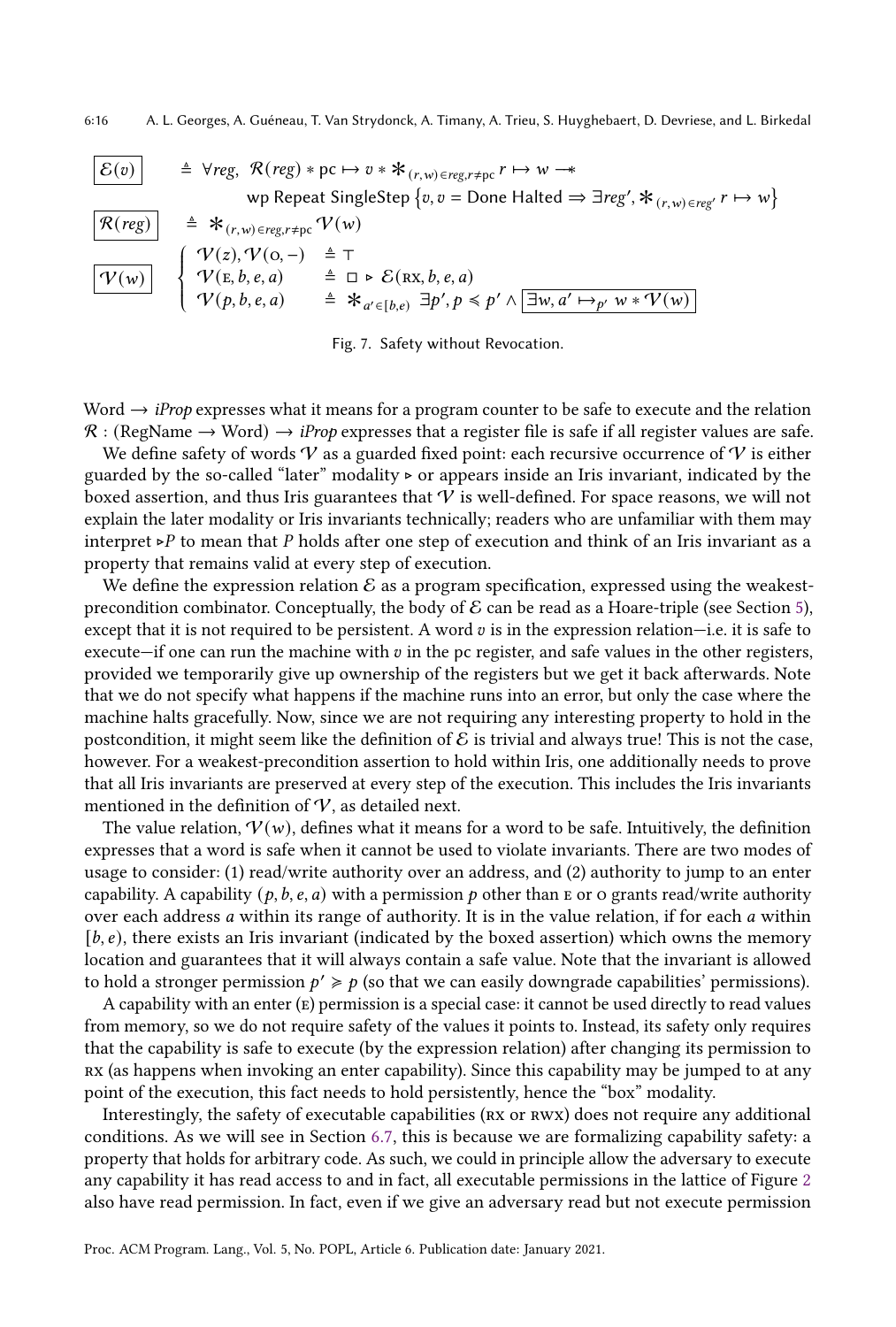<span id="page-16-1"></span>

Fig. 8. A scenario where a stack capability is passed in a register  $r_{\text{stk}}$  between different parties.

over some memory, we already cannot prevent them from executing the instructions anyway: as soon as they have writable and executable access to any block of memory  $[b, e]$  elsewhere, they can simply copy the instructions into the range  $[b, e)$  and jump to them there.

#### <span id="page-16-0"></span>6.2 Reasoning about Revocation

The logical relation from the previous section is relatively easy to understand, but only captures a basic form of capability safety. In the following sections, we extend it to support local and uninitialized capabilities as well as revocation.

To understand what needs to change, we first take another look at scenario 3 from Section [3.3,](#page-8-0) using the illustrations in Figure [8.](#page-16-1) In this scenario, Alice receives a stack capability  $c_{\rm{stk}}$  from Charlie in some register  $r_{\rm stk}$ , as shown in Figure [8a.](#page-16-1) Alice knows that Charlie only has access to safe capabilities, so every address  $a$  in the range of  $c_{\rm stk}$  must be owned by an invariant  $\boxed{\exists w, a \mapsto_{p'} w * \mathcal{V}(w)}$ . These invariants are depicted as Temporary in Figure [8,](#page-16-1) a term that we will explain in the next sections. This invariant means that any component in the system is allowed to change the content of the memory cell at  $a$  to any safe value  $w$ .

However, when Alice invokes Bob, the situation is different. Alice has now stored the value 42 in location  $a_{42}$  and expects Bob to not be able to change this value (see Figure [8b\)](#page-16-1). To this end, Alice uses local capabilities to revoke Bob's read/write access to part of the stack and only allow him to modify the other parts. In other words, the invariant  $\boxed{\exists w,a\mapsto_{p'}w*\mathcal{V}(w)}$  that used to govern the memory location  $a_{42}$  should no longer be active. Instead, it should be replaced by a new invariant expressing Alice's intention: the memory location should now be frozen: it should not be modifiable and only be allowed to contain 42, as shown in Figure [8b.](#page-16-1)

Replacing this old invariant with such a frozen invariant also means that capabilities that used to be safe are not safe any more. Specifically, a read/write memory capability c whose range includes  $a$  (e.g. Charlie's stack capability) will no longer be safe as the required invariant has been replaced. This observation makes a lot of sense: in this scenario, such a capability is really not safe anymore to pass to Bob, as he could use it to break the new frozen invariant.

In other words, reasoning about local capabilities and revocation requires two things that are impossible in the logical relation from Section [6.1.](#page-14-1) First, general Iris invariants cannot be deactivated (except temporarily during a single atomic step, but that's not what we need). Once they are defined, they remain active during the rest of the execution of the system. Second, the logical relation does not allow a capability to be safe at one moment but become unsafe later (when certain invariants have been revoked): the value relation is simply a predicate on words and if it is true, it remains true forever.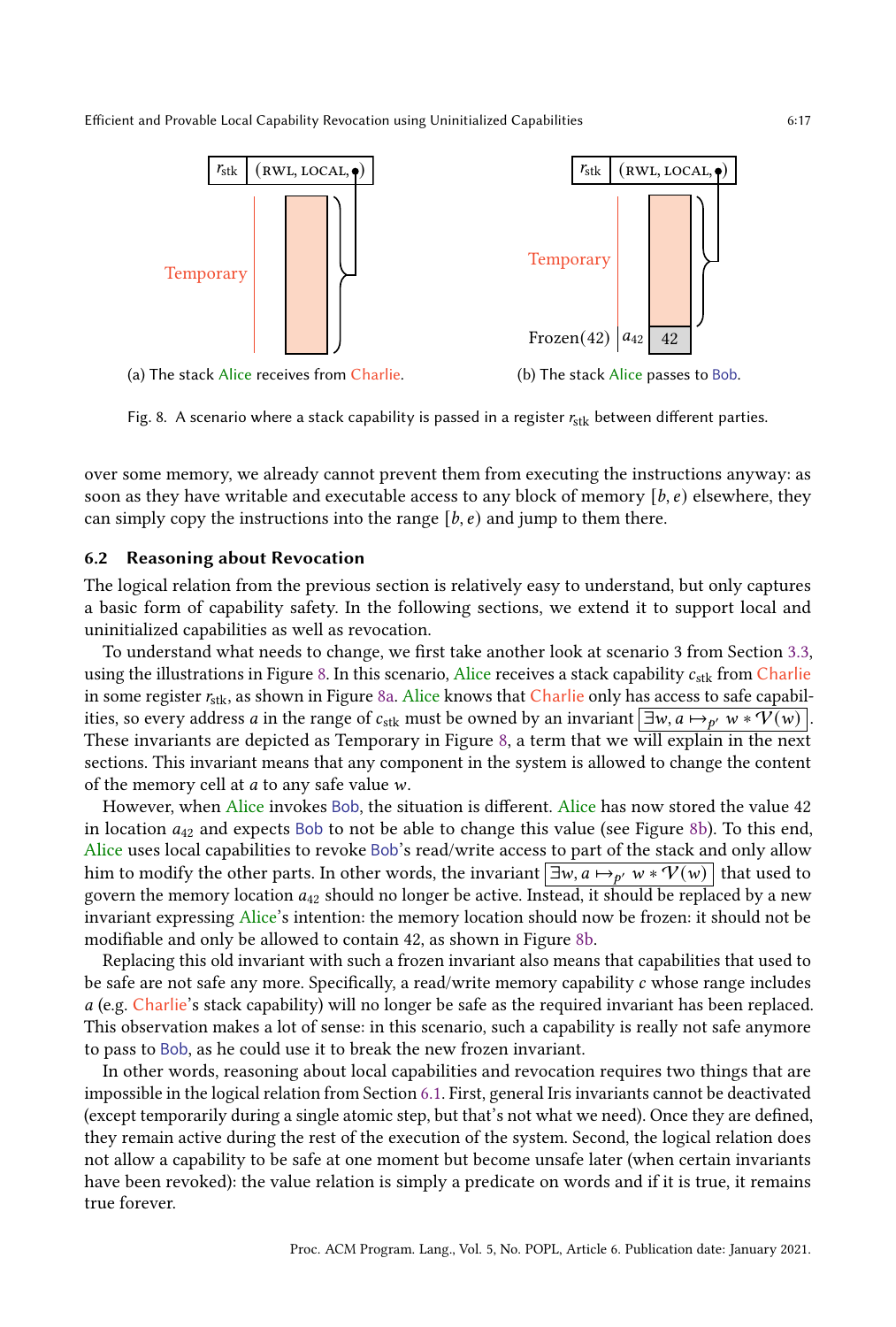Moreover, we also need to ensure that an adversary does not deactivate an invariant, without reinstating it when they return. In other words, we need a more refined model, where invariants can be in different states and where safety can depend on these states. Moreover, we must be able to track precisely how these states evolve (to ensure that invariants are properly reinstated when necessary). This final point means that to define the refined model it is not enough simply to replace the general Iris invariants with so-called cancellable invariants. Instead we will parameterize our logical relation by an explicit notion of world, which will allow fine-grained control over invariant states.

## <span id="page-17-0"></span>6.3 Kripke Worlds to Track the State of Invariants

We change the signature of the value relation as follows: the safety of a word can now depend on a world representing the currently active invariants:  $V : WORLD \rightarrow Word \rightarrow iProp$ .

Some readers may notice that our value relation now has the same signature as a step-indexed Kripke logical relation, but we hasten to point out that our worlds are much simpler than is typical in such settings. In earlier work, e.g., [\[Ahmed et al.](#page-26-4) [2009;](#page-26-4) [Dreyer et al.](#page-27-6) [2010;](#page-27-6) [Skorstengaard et al.](#page-28-5) [2018,](#page-28-5) [2019b\]](#page-28-10), worlds track both invariant states and associated predicates (which are also world-indexed) on memory and are therefore recursively defined. Here instead, worlds track only the states of invariants and in Section [6.6,](#page-20-0) we will discuss how the associated predicates on memory are tracked using an Iris mechanism called saved predicates[\[Jung et al.](#page-27-2) [2016,](#page-27-2) [2018\]](#page-27-3).

Before we move on to the definition of worlds, there is a final important observation to make in the revocation scenario we discussed. As discussed, Alice revokes the old invariant for location  $a_{42}$  before invoking Bob and as discussed, this will break the safety of some capabilities. However, not all invariants can be revoked in this way and also, not all capabilities will be made unsafe by revoking an invariant. To understand this, consider that it is easy to control the local capabilities that an adversary has access to: they must reside in the registers or in memory that the adversary receives write-local access to. However, the same is not true for global capabilities: the adversary might have previously stored those in arbitrary memory and we have no way to revoke them. Since we can't revoke an adversary's access to global capabilities, it should not be possible to revoke invariants which their safety depends on. Conversely, global capabilities' safety should be able to survive the revocation of invariants like the one for  $a_{42}$ .

What this means is that we need to distinguish two kinds of invariants: (1) non-revocable ones, which global capabilities' safety may depend on, and (2) revocable ones, which global capabilities' safety must not depend on. Revoking the latter may affect the safety of local capabilities but not global capabilities. To formalize this, we follow previous work [\[Dreyer et al.](#page-27-6) [2010;](#page-27-6) [Skorstengaard](#page-28-8) [et al.](#page-28-8) [2019a\]](#page-28-8) and distinguish public and private world updates. The former are those which cannot break safety of any capabilities (e.g. adding new invariants for previously unused memory) while the latter are updates which may break safety of local capabilities but not global capabilities (e.g. revoking invariants, adding new invariants for unused memory). If a world  $\bar{W}'$  can be reached from W using public transitions alone, we call it a public future world ( $W' \sqsupseteq^{pub} W$ ) and similarly for private transitions and private future worlds  $(W' \sqsupseteq^{priv} W)$ .

Our worlds assign to memory locations a logical state belonging to a small protocol tailored to talk about revocation. This "standard" protocol uses four possible states. A location can be either in the Temporary, Frozen, Permanent or Revoked state: The first two are revocable (consequently, global capabilities may not depend on them), the third is not (consequently, global capabilities can depend on them).

• The Temporary state represents the invariant that a location may only contain safe words, including local capabilities. This type of invariant is intended to cover memory locations in the stack, which are allowed to contain local capabilities.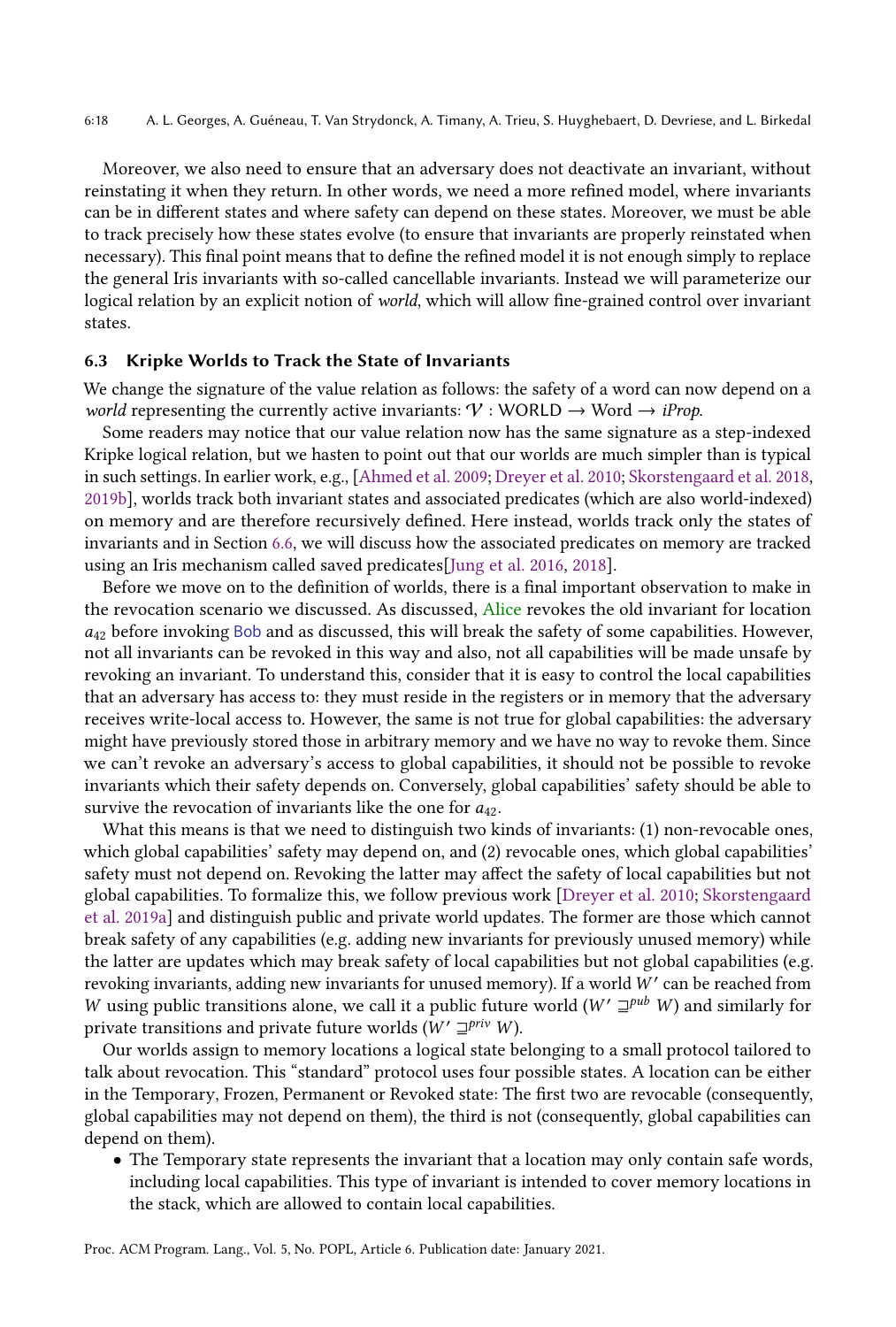- The Permanent state represents the invariant that a location contains safe words, but only those whose safety will survive private updates, i.e., no local capabilities.
- The Revoked state corresponds to the result of revocation: a location that was previously Temporary or Frozen but got revoked. This means we know nothing about the contents of the memory at this location: conceptually, someone has taken control over the location, and needs to do some work to reinstantiate the invariants and restore safety of capabilities for it.
- Finally, the Frozen state asserts that we know the exact (not-necessarily-safe) value stored at the location, and it is not allowed to change. Frozen states are used for two purposes: (1) to keep a local stack frame frozen during a call to an adversary and (2) to freeze the uninitialized part of a capability. Indeed, locations in the uninitialized part of a u- capability will point to the same word right until they are written to. Whenever an uninitialized capability is purposely uninitialized (when passing it to an adversary), the Frozen state will allow us to remember the old, now unsafe value it still contains. If the word is never overwritten, then that knowledge can be used to reinstate the address to its previous Temporary state.

We call these states the standard states, StdStates.

Invariants represented by these standard states are collected in  $W^{std}$ , the first component of a world W. It is a partial map from addresses to standard states:  $W^{std}$  :  $Addr \hookrightarrow \text{Ex}(StdStates)$ . Here Ex refers to the Iris notion of an exclusive resource algebra—readers who are unfamiliar with Iris can ignore it. This map only tracks the states of shared resources, i.e. those that safe capabilities can range over. The shared resources are exactly those that are associated to the standard behaviour. In Section [6.5,](#page-19-0) we will explain a second component of  $W$ , which collects other, custom invariants. Such custom invariants are never directly addressable by safe capabilities, but they are necessary for modeling advanced examples (closures with non-trivial local state), see, e.g., Section [6.8.](#page-22-0)

# 6.4 The Logical Relation with Support for Revocation

Let us now take a look at Figure [9](#page-19-1) and see how the logical relation is updated to use these worlds. The differences with the LR from Section [6.1](#page-14-1) are highlighted in blue. Apart from the addition of world parameters  $W$ , the changes are concentrated around the validity of a read-write capability. Instead of requiring the presence of an Iris invariant, that condition now formalizes the intuitive idea mentioned above: rel(a, p', V) associates a memory invariant (namely  ${\cal V}$  itself) to address a using saved predicates, whereas  $S$  and  $S^u$  associate the address  $a$  to its state. More precisely, the state relation  $\mathcal{S}(W)(a, q, p)$  looks at the locality g and the permission p, and requires W to contain the appropriate state in  $W^{std}$ . The uninitialized state relation  $S^u(W)(a, g, p, mid)$  does the same but for u- permissions, for which the required state also depends on the boundary mid between the initialized and uninitialized part (i.e. the current address  $a$  of the uninitialized capability). The resource  $rel(a, p', V)$  will be discussed later in Section [6.6.](#page-20-0)

We highlight what the states are for some interesting cases of safe capabilities:

- A capability with a rwlx permission (which must be itself local) is in  $V(W)$  if each address within its range of authority is in a Temporary state of  $W^{std}$  (so the address can be used to store local capabilities).
- A capability in  $V(W)$  with a urwlx permission and local locality, currently pointing to the address mid, has all addresses  $a < mid$  in a Temporary state, whereas it has all addresses  $a \geq mid$  either in a Temporary state or Frozen at some hidden word w.
- Global capabilities in  $V(W)$  have all addresses in their range of authority in a Permanent state, regardless of their permission.

In addition, the value relation for enter capabilities now quantify over future worlds  $W' \sqsupseteq^g W$ . For  $q$  local resp. global, this means that the execution of the capability must hold in arbitrary public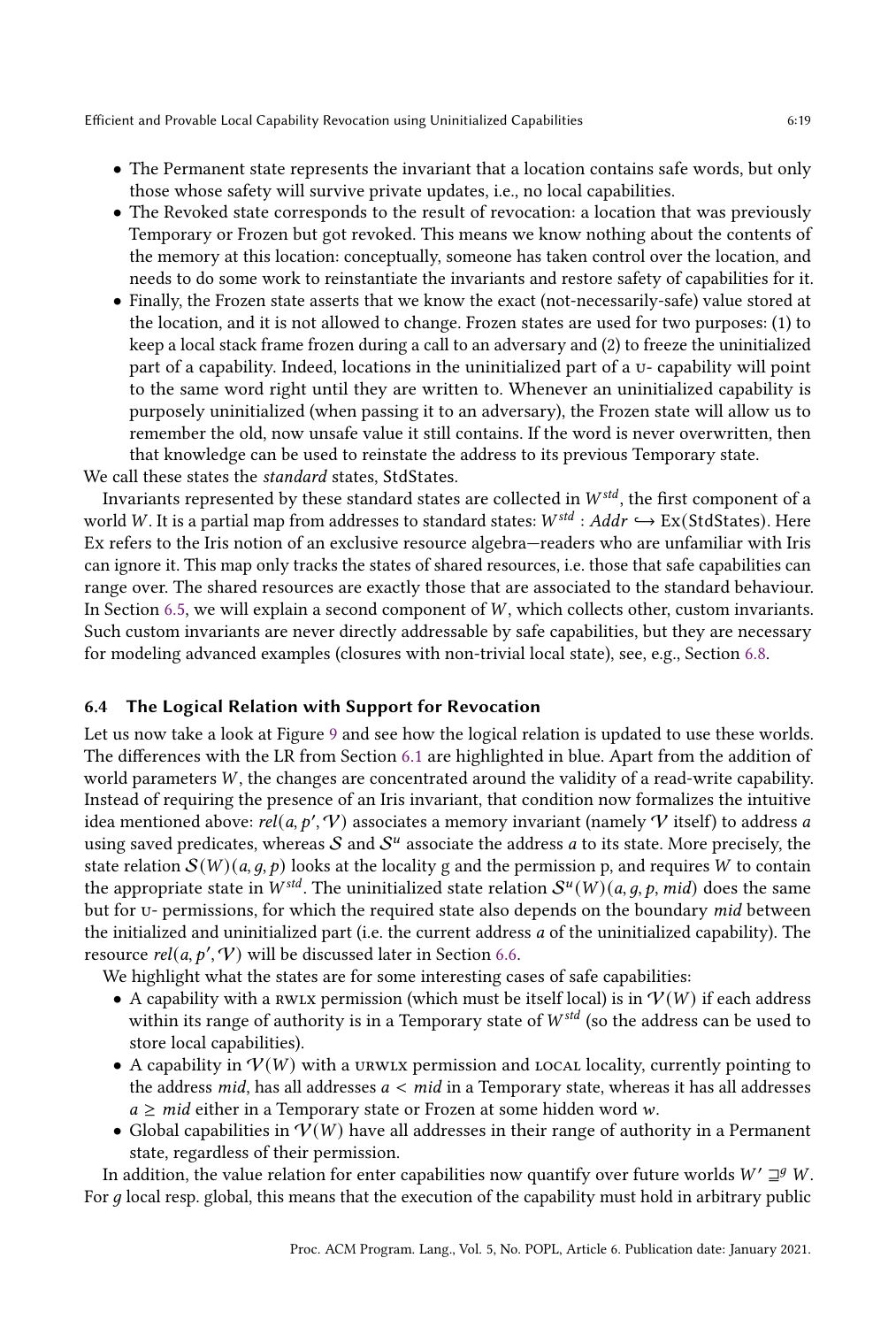<span id="page-19-1"></span>
$$
\begin{array}{ll}\n\mathcal{E}(W)(v) & \triangleq \forall \text{reg}, \mathcal{R}(W)(\text{reg}) * \text{sharedResources}(W) * \text{stsCollection}(W) * \text{pc} \mapsto v \\
& * \mathcal{K}_{(r,w) \in \text{reg}/p} \cdot r \mapsto w \stackrel{\text{def}}{\longrightarrow} v \\
& \text{wp} \in \text{Dom} \text{Halded} \rightarrow \exists W' \text{reg}', W' \sqsupseteq^{\text{priv}} W \\
& \text{wp} \in \text{Dom} \text{Halded} \rightarrow \exists W' \text{reg}', W' \sqsupseteq^{\text{priv}} W \\
& * \mathcal{K}_{(r,w) \in \text{reg}/p} \cdot r \mapsto w \\
& \text{wp} \in \text{Dom} \text{Halded} \rightarrow \exists W' \text{reg}', W' \sqsupseteq^{\text{priv}} W \\
& * \mathcal{K}_{(r,w) \in \text{reg}} \cdot r \mapsto w \\
& \text{wp} \in \text{Dom} \text{Halded} \rightarrow \exists W' \text{reg}', W' \sqsupseteq^{\text{priv}} W \\
& \text{wp} \in \text{Dom} \text{Halded} \rightarrow \exists W' \text{reg}', W' \sqsupseteq^{\text{priv}} W \\
& \text{wp} \in \text{Dom} \text{Halded} \rightarrow \exists W' \text{reg}', W' \sqsupseteq^{\text{priv}} W \\
& \text{wp} \in \text{Dom} \text{Halded} \rightarrow \text{Hom} \text{Halded} \rightarrow \text{Hom} \text{Halded} \rightarrow \text{Hom} \text{Halded} \text{Halded} \rightarrow \text{Hom} \text{Halded} \text{Halded} \text{Halded} \text{Halded} \text{Halded} \text{Halded} \text{Halded} \text{Halded} \text{Halded} \text{Halded} \text{Halded} \text{Halded} \text{Hilded} \text{Hilded} \text{Hilded} \text{Hilded} \text{Hilded} \text{Hilded} \text{Hilded} \text{Hilded} \text{Hilded} \text{Hilded} \text{Hilded} \text{Hilded} \text{Hilded} \text{Hilded} \text{Hilded} \text{Hilded} \text{Hilded} \text{Hilded} \text{Hilded} \text{Hilded} \text{
$$

Fig. 9. Safety with Revocation. Differences with Figure [7](#page-15-0) are highlighted in blue.

<span id="page-19-2"></span>

Fig. 10. Standard State Transition System. Full lines indicate public transitions, dashed lines indicate private transitions. Public transitions are also private.

resp. private future worlds. This quantification makes sure that global enter capabilities remain safe when temporary invariants are revoked, and enforces that invariants are properly reinstated.

Finally, the new sharedResources and stsCollection assertions in the figure are used to ensure that shared memory actually satisfies the memory invariants, which have registered using saved predicates, during execution. This aspect of the LR is a bit technical and will be discussed further in Section [6.6.](#page-20-0)

## <span id="page-19-0"></span>6.5 World Updates and Monotonicity

Now let us reconsider our worlds and future world relations in more detail. As already mentioned, temporary invariants may be revoked to obtain a private future world and fresh invariants over unused memory may be added to obtain a public future world. Actually, those are not the only types of updates allowed; Figure [10](#page-19-2) depicts the allowed transitions between standard states. Dashed lines in the figure indicate private updates and full lines indicate public ones. One can observe that making a frozen or revoked location temporary is a public update: indeed, doing so can never make safe capabilities unsafe, only the reverse. In contrast, changing the state of a temporary location is a private update, because it may break safety of capabilities depending on it.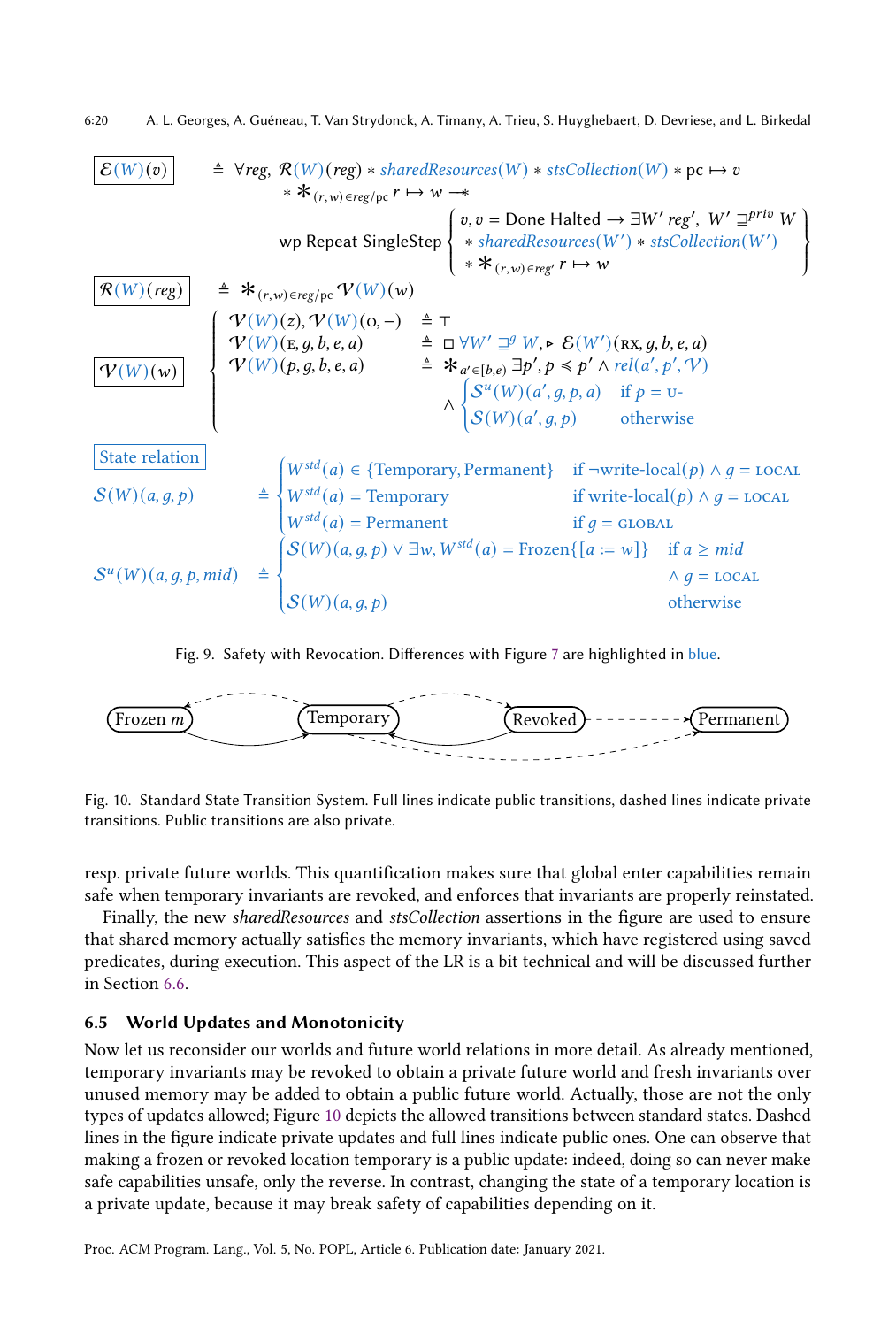<span id="page-20-1"></span>
$$
\text{monoReg}(W, \phi, v, \sqsupseteq) \triangleq \Box \forall W', W' \sqsupseteq W \rightarrow \phi(W, v) \rightarrow \phi(W', v)
$$
\n
$$
\text{permR}(a, p, W, \phi) \triangleq \exists v, a \mapsto_{p} v * \models \phi(W, v) * \text{monoReg}(W, \phi, v, \sqsupseteq^{\text{priv}})
$$
\n
$$
\text{tempR}(a, p, W, \phi) \triangleq \exists v, a \mapsto_{p} v * \models \phi(W, v) * \begin{cases}\n\text{monoReg}(W, \phi, v, \sqsupseteq^{\text{pub}}) & \text{if write-local}(p) \\
\text{monoReg}(W, \phi, v, \sqsupseteq^{\text{pub}}) & \text{if write-local}(p)\n\end{cases}
$$
\n
$$
\text{frozenR}(a, p, m, M^{\text{std}}) \triangleq a \mapsto_{p} m(a) * \forall a \in \text{dom}(m), M^{\text{std}}(a) = \text{Frozen m}
$$

Fig. 11. Standard Resources.

We can now give the full definition of WORLD. In addition to the component  $W^{std}$  which we have already seen, it contains a second component  $W^{cu}$ . This component contains custom state transition systems, whose states can be associated with arbitrary Iris predicates. Such custom invariants are often needed for examples that involve closures with some private state evolving according to a certain ad hoc protocol, like in the example presented in Section [6.8.](#page-22-0) We remark that the definition of the value relation does not depend on the custom states, but through its quantification over future worlds, the value relation enforces that custom states evolve according to their public and private future world relations.

 $W^{cus}$  refers to a map from region names  $rn \in \mathbb{R}$ Names to custom state transition systems with private and public transitions, and their current state. A WORLD is simply a pair of  $W^{std}$  and  $W^{cus}$ , and  $stsCollection(W)$  denotes the full ownership (aka the authoritative view) of W.

We can now also define the rules for public and future worlds, which we've already seen above. We call W' a public future world of W,  $W' \sqsupseteq^{pub} W$ , if each state in W' is either fresh, or publicly reachable from its state in  $W$ . A state is publicly reachable by a sequence of public transitions. Conversely, we call W' a private future world of W,  $W' \sqsupseteq^{priv} W$ , if each state in W' is either fresh, or privately reachable from its state in  $W$ . A state is privately reachable by a (possibly interwoven) sequence of private and public transitions.

# <span id="page-20-0"></span>6.6 Linking Worlds to Memory

So far, we've defined worlds, explained how the logical relation depends on the invariants in a world and how worlds are allowed to evolve over time. What is still missing in the story is mapping invariants to requirements on memory contents and ensuring that those requirements are satisfied at runtime. This part of the logical relation is a bit technical and makes use of Iris machinery like stored predicates and certain resource algebras. You may wish to skip it on first reading.

First, in Figure [11,](#page-20-1) we define the resource interpretation of each standard state: standard shared resource invariants. The role of each interpretation is to map an address to the requirement on the location's contents that the associated invariant in its current state represents.

A permanent resource invariant for some address a and permission  $p$  contains the ownership of a points-to predicate for the address a. It states that some predicate  $\phi$  holds at the current state of a, say v, and some world W. Crucially, this  $\phi$  holds *invariantly*, that is in any private future world of  $W$  (when applied to that same  $v$ ). On the other hand, local capabilities are allowed to depend on revocable invariants, so a *temporary* invariant only requires  $\phi$  to be monotone with regards to public future worlds and is not required to be able to survive private world updates.

Finally, a *frozen* resource invariant Frozen m is parametrized by a memory segment: a partial map  $m: Addr \hookrightarrow Word$  from addresses to specific words. Note that these words do not need to satisfy any invariant  $\phi$  or be themselves safe in any way. The *Frozen* state imposes two requirements for addresses  $a \in \text{dom}(m)$ : that they point to the associated word, i.e. they cannot change until the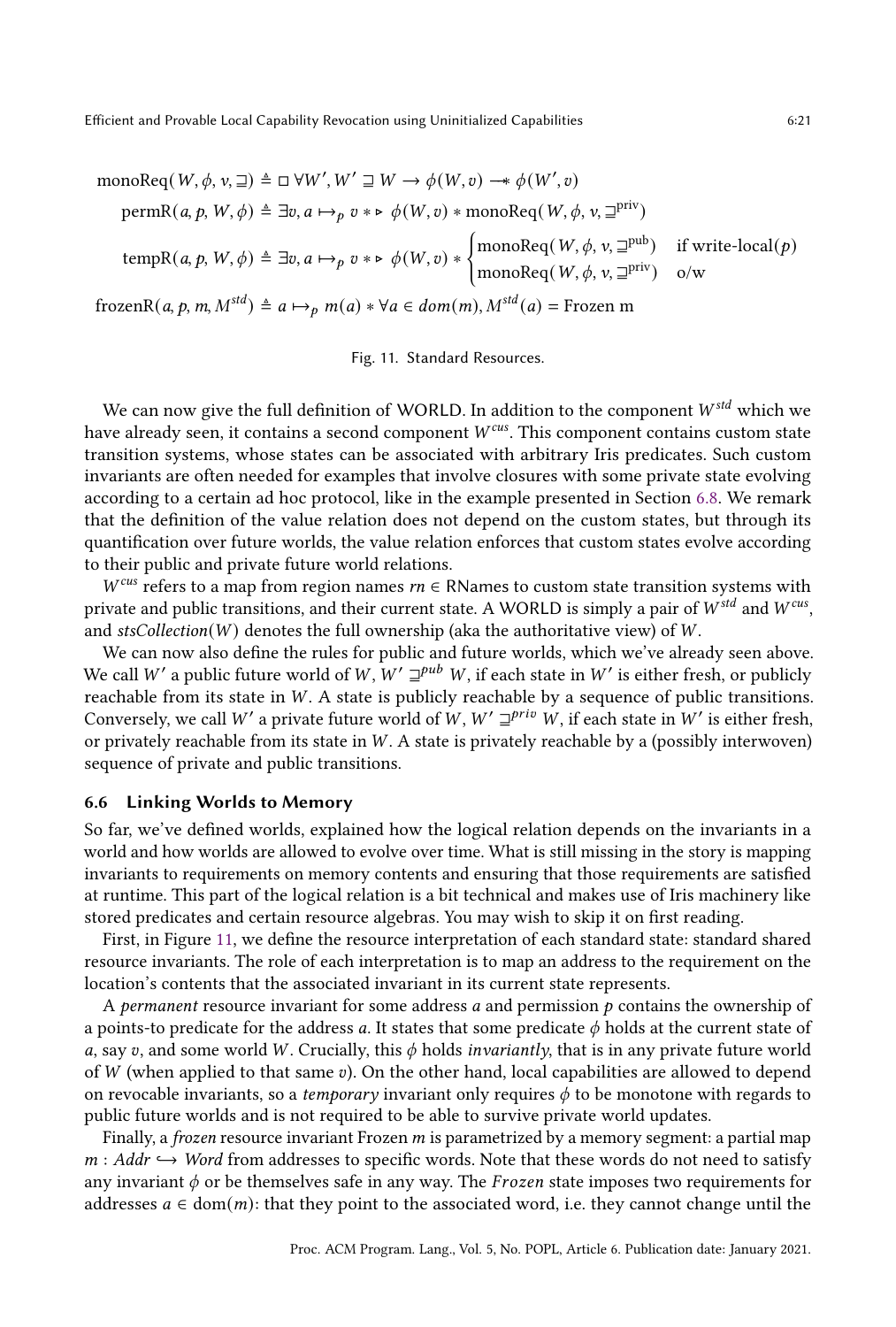<span id="page-21-2"></span>

Fig. 12. Abstract Machine.

state changes from *Frozen* to *Temporary*, and that each address in the map  $m$  are also frozen to the same map  $m$  (see below for more details on  $M^{std}$ ). This additional requirement ensures that if one of the invariants for an address in  $dom(m)$  is revoked, all other ones must be revoked along and it allows us to think of the addresses in  $m$  as being frozen as a block, rather than individually.

So, now we have defined maps that keep track of the standard state of shared resources, the region state of custom resources, and their associated state transition systems. We have also defined the meaning of temporary, permanent, and frozen resource invariants as requirements on memory. What remains is to connect the two: mapping a given world to the requirement on memory that its invariants represent. This connection is made using a few non-trivial pieces of Iris machinery that we cannot explain in detail due to space constraints, so we restrict ourselves to a rough sketch of what is going on.

Technically, this connection is made in the predicates rel(a,  $p, \phi$ ), sharedResources(W) and  $stsCollection(W)$  that appear in Figure [9.](#page-19-1) These three predicates are all defined as requirements on what we can think of as an instrumented machine state. This instrumented machine state consists of three parts, depicted in Figure [12.](#page-21-2) The most important part is  $M^{interp}$ , which associates each address a with a predicate  $\phi$  and a permission p. To simplify the definition of  $M^{interp}$ , we do not associate a directly to  $\phi$ , but indirectly through an Iris saved predicate  $\gamma_n \mapsto \phi_n$ , but this is a technical detail that can be ignored. The permission represents the permission of the first allocated capability with authority over  $a$ , in other words an upper bound on the permission of all capabilities that contain  $a$ in their range of authority. The predicate  $\phi$ : WORLD  $\times$  *Word*  $\rightarrow$  *iProp* represents the predicate that is currently enforced on values stored in memory at address a. Without elaborating on its definition, the predicate  $rel(a, p, V)$  that was used in Figure [9](#page-19-1) requires that p and V are registered in  $M^{interp}$  as the permission and predicate for address a.

Additionally, the instrumented machine state contains two other pieces of logical state  $M<sup>std</sup>$ and  $M^{cu}$ , containing an authoritative copy of the current world W and its two parts  $W^{std}$  and  $W<sup>cus</sup>$ . Again we won't provide full details about the definition, but the two remaining predicates  $stsCollection(W)$  and sharedResources(W) from Figure [9](#page-19-1) impose requirements on this authoritative world. Essentially,  $stsCollection(W)$  requires that this authoritative copy of the world corresponds exactly to  $W$ . Finally, sharedResources( $W$ ) makes the connection for every address a between three things: the actual word w in the capability machine's memory at a, the predicate  $\phi$  registered for a in  $M^{interp}$  and the standard state *S* for *a* in  $M^{std}$ . It requires that  $\phi$  satisfies the word *w* at the world  $W$ , in the appropriate way as defined in Figure [11](#page-20-1) for the state  $S$ .

### <span id="page-21-0"></span>6.7 Fundamental Theorem

<span id="page-21-1"></span>With the definition of our logical relation in place, we can now state the fundamental theorem of our logical relation (FTLR). In broad terms, the FTLR states that if a range  $[b, e)$  is safe to read, then it is safe to execute. The permission of the capability must itself be executable, and in particular if the capability is RWLX, then its locality must be LOCAL.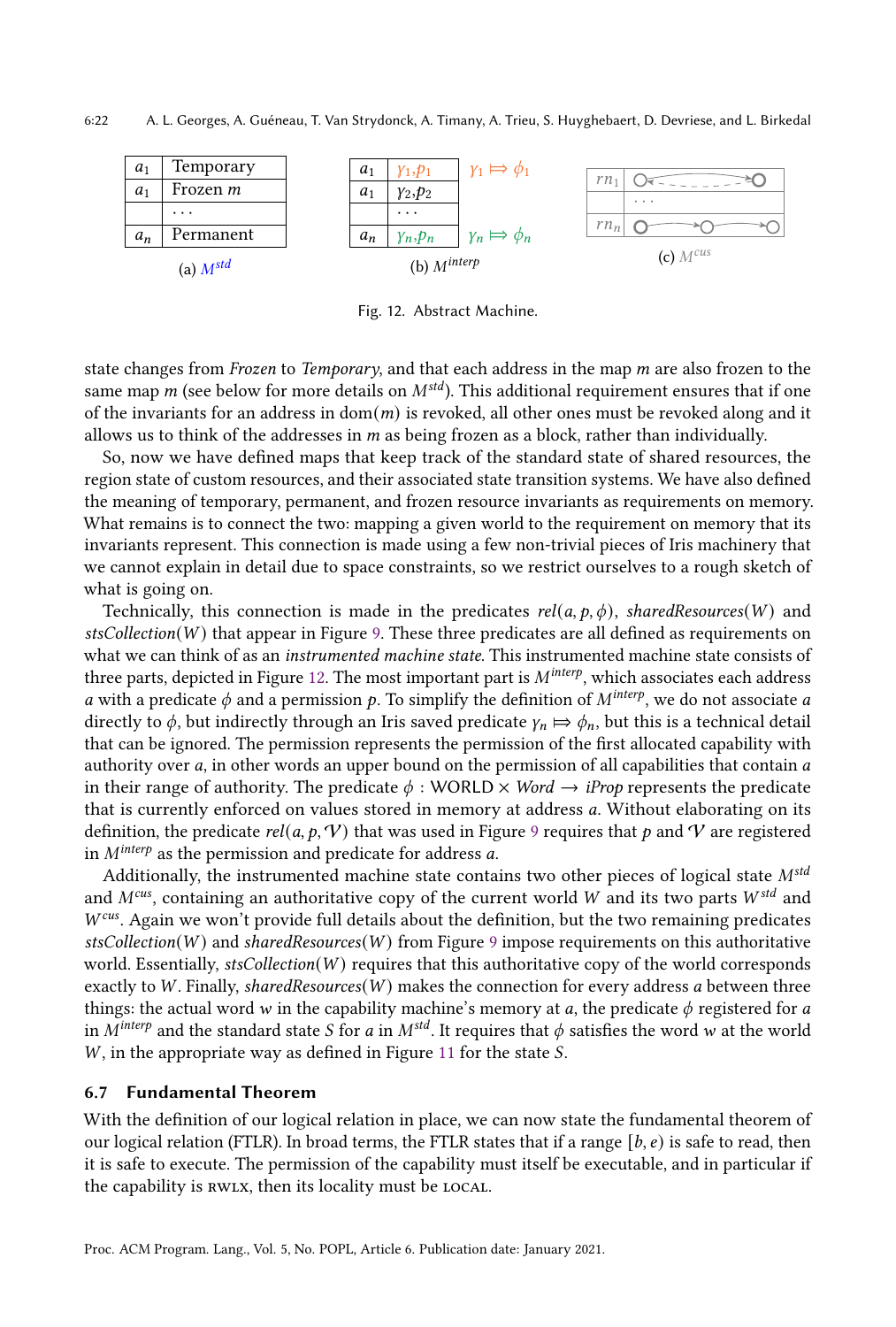THEOREM 6.1 (FTLR). Assume that  $p = RX$ ,  $p = RWX$  or  $(p = RWX \land q = Local)$ . Assume also that  $V(W)(p, q, b, e, a)$ . Then we have that  $E(W)(p, q, b, e, a)$ .

proof sketch. We prove the FTLR by Löb induction, i.e. by assuming that the theorem holds later (after one step), we prove that it holds now. In order to take a step in the program, we consider the different possible instructions pointed to by the program counter. For each instruction, we look at all the possible cases: for example we need to distinguish between moving a constant into a register and moving from one register to another. If the instruction fails, we are done since we know the postcondition of the expression relation holds for a failed configuration. If the instruction succeeds, we prove safety of the resulting machine state and the updated program counter capability, and apply the induction hypothesis. Each instruction has many cases, especially when one considers all the possible ways an instruction can fail. To avoid a tedious blow-up of case distinctions, we use a general form of the program logic rules that separate the (interesting) success case from all the (uninteresting) possible failure cases. The store and load instructions also require us to access the memory invariants of the source and destination addresses. This is done using the sharedResources( $W$ ) predicate, knowing that each address is accessed using a safe capability, which means we know its exact standard type in  $W$ . A particularly interesting case is that of the store  $U$ instruction: if we store to an uninitialized capability at offset 0, the current address of that capability is increased by one. As a result, if we need to show that the resulting register state is safe, we will need to show that this updated capability is safe. This means we might have to change the state of that address from Frozen to Temporary. Since such a change is public, we can monotonically update the sharedResources(W) predicate to sharedResources( $W[a := Temporary]$ ).

We use the fundamental theorem whenever we want to reason about unknown adversary code. For instance, if we go back to the third scenario, when Alice returns to Charlie, we can finish the execution simply by knowing that the return capability is safe: if it was an enter capability, we directly apply the execute condition, and if it was an executable capability, we know that its range is safe to read, and thus by the fundamental theorem, safe to execute. Let us see in slightly more detail what kind of properties we can prove about example programs.

# <span id="page-22-0"></span>6.8 A Concrete Scenario: the "Awkward Example"

We demonstrate the use of our logical relation model by verifying the correctness of a tricky example program, in a scenario where known (verified) code calls to and is called by unknown (possibly adversarial) code. The example is a low-level version of the "awkward example" [\[Dreyer](#page-27-6) [et al.](#page-27-6) [2010\]](#page-27-6):

let 
$$
x = \text{ref } 0
$$
 in  $\lambda f$ .  $(x := 0; f()$ ;  $x := 1; f()$ ; assert $(!x = 1)$ 

The correctness of this program—the assert never fails—relies on local state encapsulation (the adversary cannot modify private location  $x$ ) and well-bracketed control flow (the adversary must return to where he was last invoked). Exploiting these properties when they are built into the language is already quite challenging: [Dreyer et al.](#page-27-6) deploy a step-indexed Kripke logical relation with public and private transitions to achieve that task. In subsequent work, [Skorstengaard et al.](#page-28-5) [\[2018\]](#page-28-5) verify (on paper) a low-level version of this example adapted to a capability machine with local capabilities. In that setting, local state encapsulation and well-bracketed control flow are not properties of the language (they do not make sense at the machine-code level), but are instead consequences of the secure calling convention implemented in the example.

In this work, we adapt the machine-code example from [Skorstengaard et al.](#page-28-5) [\[2018\]](#page-28-5) to use our improved calling convention with uninitialized capabilities, and prove the updated code correct using Iris and our logical relation mechanized in Coq. Our code appears in Figure [13,](#page-23-0) with differences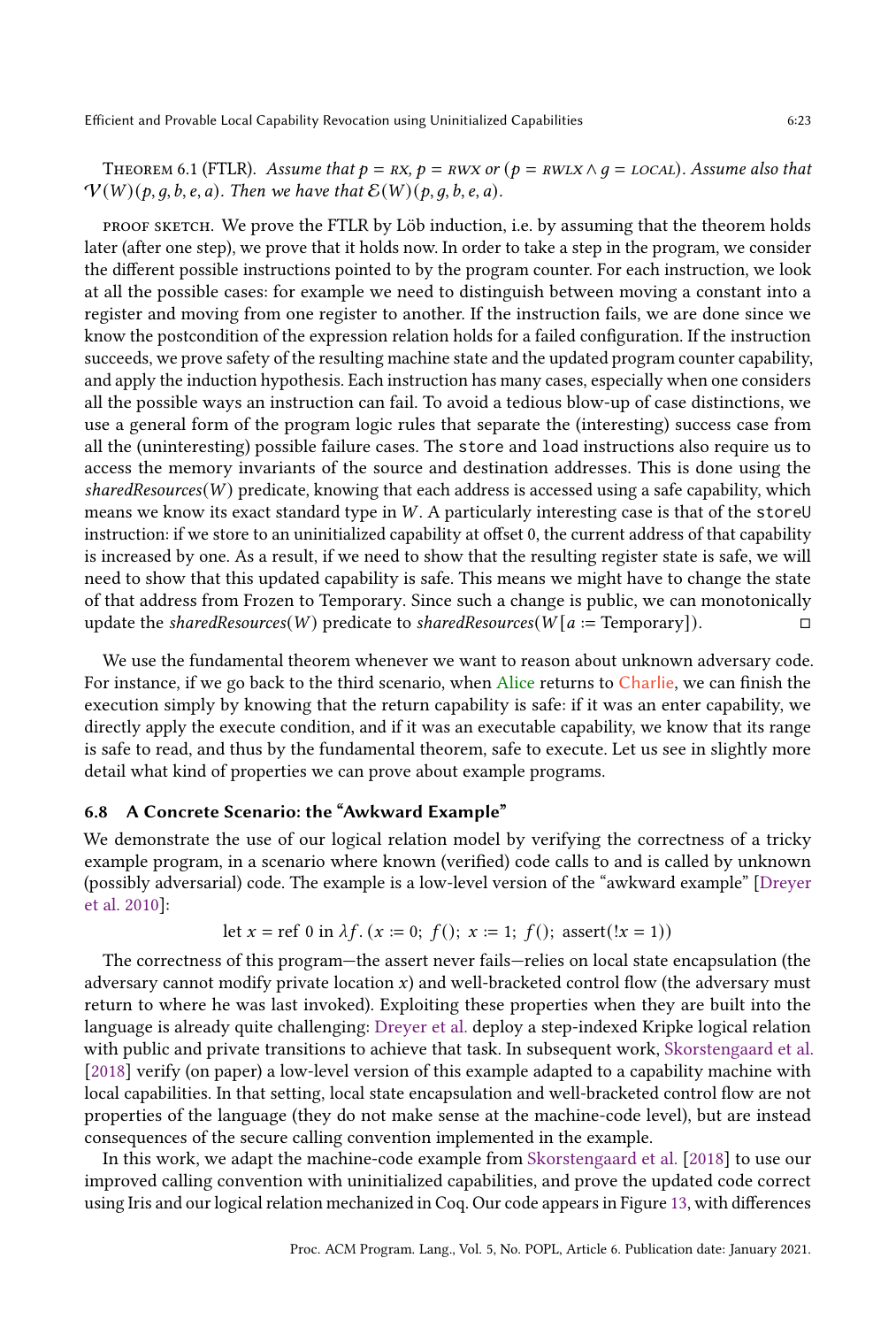<span id="page-23-0"></span>

|                              | (continued from previous column)                                      | (continued from previous column) |
|------------------------------|-----------------------------------------------------------------------|----------------------------------|
| g1: malloc $r_2$ 1           | prepstack $r_{\rm stk}$                                               | getb $r_1$ $r_{\rm stk}$         |
| store $r_2$ 0                | store $r_{env}$ 0                                                     | add $r_2$ $r_1$ 10               |
| move $r_3$ pc                | scall $r_{\text{adv}}$ ([], $[r_0, r_{\text{adv}}, r_{\text{env}}]$ ) | subseg $r_{\rm stk}$ $r_1$ $r_2$ |
| lea $r_3$ offset             | store $r_{\rm env}$ 1                                                 | mclear $r_{\rm stk}$             |
| crtcls $[(x, r_2)]$ $r_3$    | scall $r_{\text{adv}}$ ([], $[r_0, r_{\text{env}}]$ )                 | rclear RegName\{pc, $r_0$ }      |
| $\lim p r_0$                 | load $r_{\rm adv}$ $r_{\rm env}$                                      | $\mathop{\rm Jmp}$ $r_0$         |
| f1: regglob $r_{\text{adv}}$ | assert $r_{\text{adv}}$ 1                                             |                                  |
| (continues in next column)   | (continues in next column)                                            |                                  |

Fig. 13. The awkward example using our new calling convention. It relies on local state encapsulation and well-bracketedness as provided by scall. g1 is the entry-point of the program; when executed, it creates a closure (as an E capability) whose body executes f1. offset is the offset to f1. Changes following our new calling convention are highlighted in blue.

highlighted in blue. There are two main changes: first, secure function calls are made through a new scallU macro that implements the stack discipline described in Section [4.2;](#page-10-0) second, we now only clear our own stack frame before returning to the adversary instead of the whole stack (here, this means clearing ten memory cells instead of possibly thousands or millions).

We carry out the proof in two main steps. In a first step (Lemma [6.2\)](#page-23-1), we show that the program entry-point g1 is safe according to the expression relation  $\mathcal{E}$ .

<span id="page-23-1"></span>LEMMA 6.2. For any world W, assuming that the memory has been properly initialized  $^3$  $^3$  in region  $[b_{\text{awk}}, e_{\text{awk}})$  with the code of the program and a pointer to the malloc and assert subroutines, we have:

$$
\mathcal{E}(W)(\text{RX, GLOBAL}, b_{\text{awk}}, e_{\text{awk}}, g1).
$$

The bulk of the work consists in proving this lemma: the proof requires allocating a custom state transition system for the encapsulated reference, stepping through the code of the program using the program logic rules, and using the FTLR (Theorem [6.1\)](#page-21-1) to reason about calls to unknown code (made by scallU and the final jmp to an unknown return pointer).

In a second step (Theorem [6.3\)](#page-23-2), we use the standard adequacy theorem of Iris, and derive a closed statement for the correctness of our program against the operational semantics of the machine<sup>[2](#page-23-3)</sup>.

<span id="page-23-2"></span>THEOREM 6.3. (Correctness of the awkward example) Let reg  $\in$  Reg,  $m \in$  Mem and

 $c_{\text{awk}} \triangleq (RX, GLOBAL, ...)$   $c_{\text{stk}} \triangleq (URW L X, LOCAL, ...)$   $c_{\text{adv}} \triangleq (RW X, GLOBAL, ...)$ 

where the capabilities have an appropriate range of authority and pointer<sup>[3](#page-24-1)</sup>. Furthermore, assume that:

- m has been initialized with the code of the program and subroutines (pointed to by  $c_{\rm{awk}}$ ), an uninitialized stack (pointed to by  $c_{\text{stk}}$ ), and unknown adversarial code (pointed to by  $c_{\text{adv}}$ );
- $reg(pc) = c_{\text{awk}}$ ,  $reg(r_{\text{stk}}) = c_{\text{stk}}$ ,  $reg(r_0) = c_{\text{adv}}$  and  $reg(r) \in \mathbb{Z}$  otherwise;
- flag denotes the memory address set to 1 by the assert subroutine in case of failure;
- $m(\text{flag}) = 0$ .

If (Repeat SingleStep,  $(\text{reg}, m)$ ) →\*  $(\mu, (\text{reg}', m'))$  then  $m'(\text{flag}) = 0$ .

Theorem [6.3](#page-23-2) states that, starting from a properly initialized machine state, the in-memory flag set by the assert routine remains set to 0 at every step of the execution—meaning that the call to assert never fails. Obtaining Theorem [6.3](#page-23-2) from Lemma [6.2](#page-23-1) is mostly mechanical: this highlights

<span id="page-23-3"></span><sup>&</sup>lt;sup>2</sup>We have also instantiated Theorem [6.3](#page-23-2) with a simple adversarial code that invokes the awkward example with  $f = (\lambda() \cdot ()')$ and additionally proved that, in that setting, the whole machine runs and gracefully halts.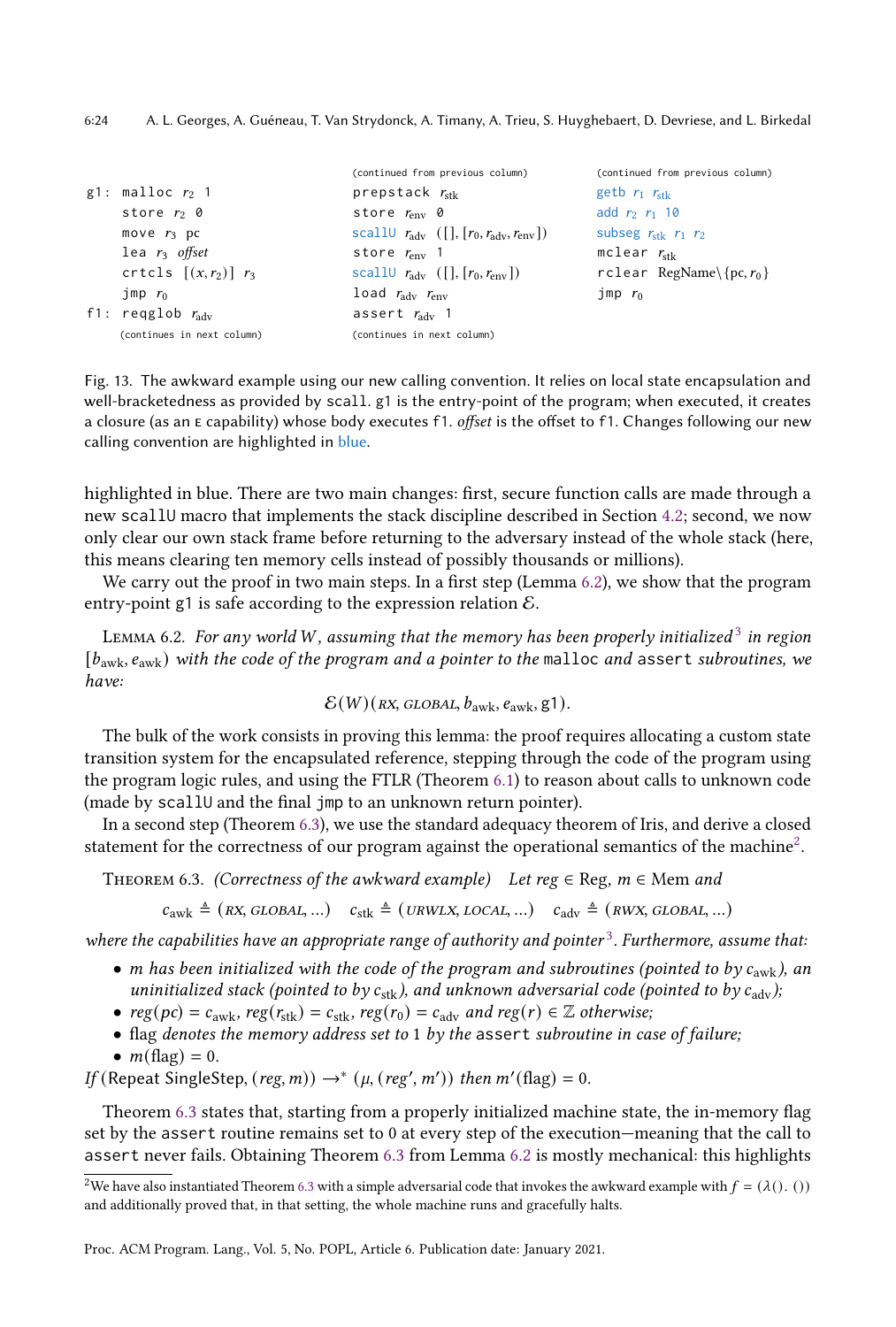one of the benefits of using Iris, whose built-in soundness theorem can be leveraged to obtain a program specification stated directly against the operational semantics of the machine.

#### <span id="page-24-0"></span>**IMPLEMENTATION**

We have implemented uninitialized capabilities in the CHERI-MIPS ISA for the 256-bit capability format (we believe that the implementation should be possible for other capability formats as well<sup>[4](#page-24-2)</sup>). In CHERI-MIPS the stack grows downwards (from higher memory adresses to lower memory addresses) and the implementation of uninitialized capabilities is inverted to reflect the stack growth. Concretely, uninitialized capabilities only allow reading from the range [a, e] and a moves downwards on writes below the current *a*, just like the stack. Capabilities now have a bit indicating if they are uninitialized or not. Some existing CHERI-MIPS instructions are modified to take the uninitialized permission into account: the load instructions and those that modify a capability's cursor. For experimentation purposes, we have opted to add separate store instructions for uninitialized capabilities, leaving the old store instructions intact. Additionally, we add an instruction to make a regular capability uninitialized and a new variant of CSetBounds (the CHERI version of subseg) that is needed for technical reasons.

These modifications result in a CHERI-MIPS simulator that supports uninitialized capabilities. We have also added support for the new instructions to the Clang/LLVM assembler for CHERI- $MIPS<sup>4</sup>$  $MIPS<sup>4</sup>$  $MIPS<sup>4</sup>$ . This allows us to write assembly programs with the new instructions and run them on the simulator. With the simulator and assembler in place, we were able to experiment with the new calling convention by manually modifying assembly programs. The calling convention of Section [4.2](#page-10-0) is slightly modified for CHERI-MIPS because CHERI uses pairs of sealed capabilities (a code capability and data capability) instead of enter capabilities. This means we do not need to store return closures on the stack (like for StkTokens [\[Skorstengaard et al.](#page-28-10) [2019b\]](#page-28-10)), but otherwise makes little difference.

Although more investigation is needed, our results suggest that uninitialized capabilities and the calling convention from Section [4.2](#page-10-0) can be adapted and applied in a CHERI setting.

### 8 RELATED WORK

We already discussed some related work in the introduction, which we briefly recall now. We follow an existing line of work on capability machines [\[Carter et al.](#page-27-8) [1994;](#page-27-8) [Levy](#page-28-0) [1984;](#page-28-0) [Watson et al.](#page-28-1) [2019,](#page-28-1) [2015\]](#page-28-4), and in particular the CHERI family featuring local capabilities [\[Watson et al.](#page-28-1) [2019,](#page-28-1) [2015\]](#page-28-4) that provide a form of revocable capabilities. To our knowledge, uninitialized capabilities and the idea of using them to reduce the cost of local capability revocation are both new.

Other forms of revocation have been proposed in capability machine contexts. A line of work of the CHERI project (CHERI-JNI [\[Chisnall et al.](#page-27-9) [2017\]](#page-27-9), CHERIvoke [\[Xia et al.](#page-29-1) [2019\]](#page-29-1), Cornucopia [\[Fi](#page-27-10)[lardo et al.](#page-27-10) [2020\]](#page-27-10)) presents a general revocation mechanism for memory managed through a dedicated memory allocator. In that setting, revocation happens by sweeping through the whole memory and clearing obsolete (revoked) pointers. This GC-like approach to revocation is somewhat orthogonal to our stack-based revocation mechanism. The authors mostly focus on practical feasibility, and do not formally state or prove the guarantees provided by their revocation procedure.

Linear capabilities [\[Watson et al.](#page-28-1) [2019\]](#page-28-1) have also been proposed as a lightweight revocation mechanism, both for implementing a secure calling convention [\[Skorstengaard et al.](#page-28-10) [2019b\]](#page-28-10) providing similar guarantees as ours, and as a secure compilation target for separation logic verified

<span id="page-24-1"></span> $^3$  These assumptions are kept intentionally vague for brevity. Full statements can be found in the Coq formalization.

<span id="page-24-2"></span><sup>4</sup> Available at [https://zenodo.org/record/4067949.](https://zenodo.org/record/4067949)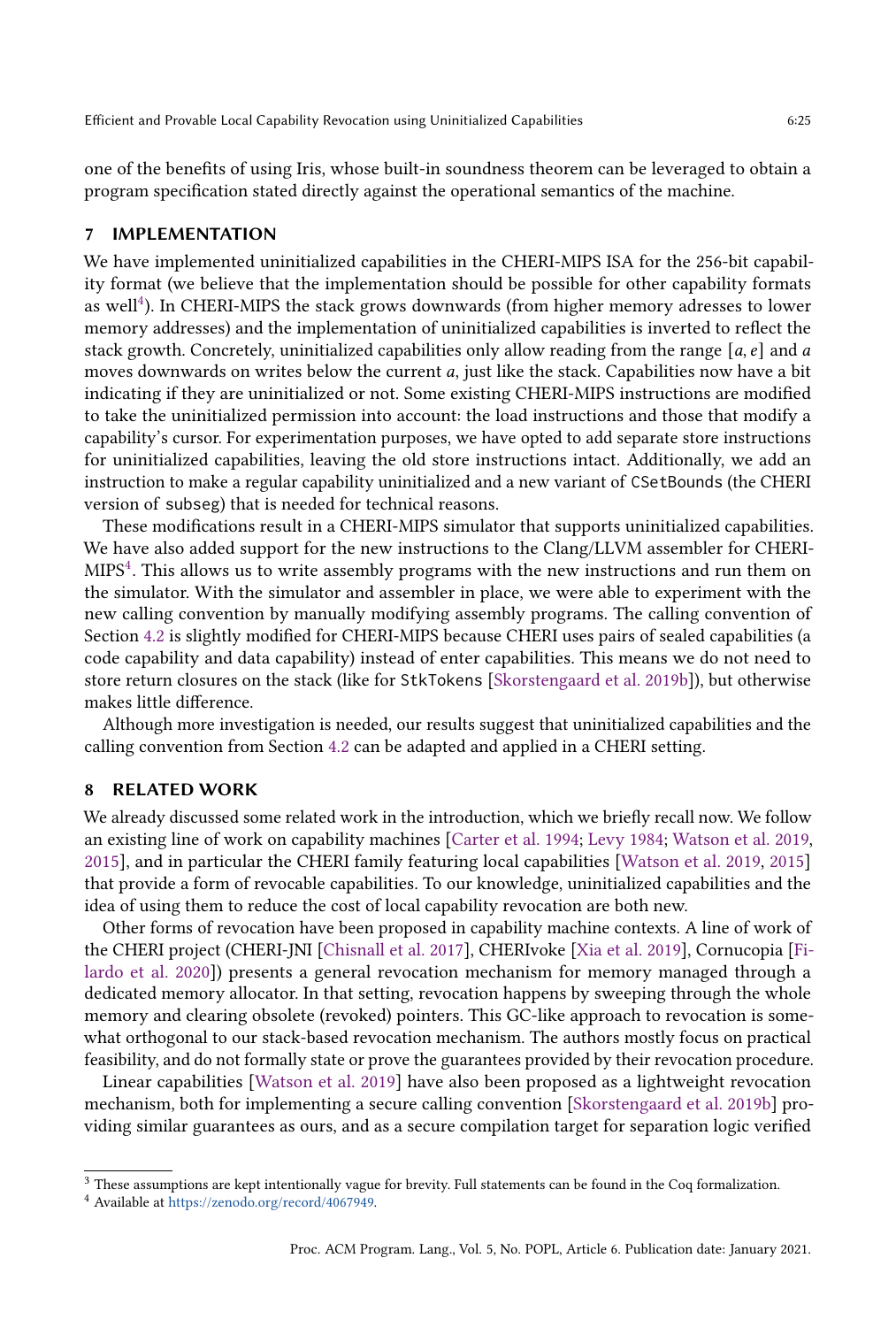code [\[Van Strydonck et al.](#page-28-11) [2019\]](#page-28-11). However, there are concerns as to whether the atomic storeand-clear operation required by linear capabilities can be realistically implemented in hardware without an important performance penalty and whether they would be easy to support in existing compilers [\[Skorstengaard](#page-28-12) [2019,](#page-28-12) §3.6.2]. We expect uninitialized capabilities to be a more benign extension from a micro-architectural and compiler perspective.

Another category of related work is on formalizing capability safety, i.e. characterizing the guarantees provided by a capability machine or language runtime. In the context of high-level languages with object capabilities, [Maffeis et al.](#page-28-13) [\[2010\]](#page-28-13) define a syntactic notion of capability safety based on reachability between objects. This kind of criterion is however of limited expressive power as it is not directly defined with respect to the actual behaviour of objects. [Drossopoulou et al.](#page-27-11) [\[2020\]](#page-27-11) formalize a form of capability safety in their Chainmail specification language. It can be used to capture properties of object-oriented programs like "An account's balance can be changed only if a client has access to that particular account".

More closely to our current work, [Devriese et al.](#page-27-12) [\[2016\]](#page-27-12) propose a more expressive, semantic definition of capability-safety for object capabilities, based on a Kripke logical relation with public and private transitions which is not unlike ours. [Swasey et al.](#page-28-14) [\[2017\]](#page-28-14) extend this line of work by showing that a similar logical relation can be used to give compositional specifications for the robustness of object capabilities patterns, and formalize their work in Coq using Iris.

Other related work has considered capability safety of (low-level) capability machines. [Nienhuis](#page-28-15) [et al.](#page-28-15) [\[2020\]](#page-28-15) build a formal model of the CHERI ISA, and formally verify a number of architectural security properties using Isabelle/HOL. A key security property they prove is capability monotonicity, meaning that the machine does not allow creating new capabilities out of thin air, and therefore, that an unknown code component can only modify parts of memory it has access to through its reachable capabilities. This is a somewhat syntactic property in nature, and it has an important limitation: it only holds until the code jumps to an enter capability (or sealed capability in the case of CHERI), which purposely gives access to new capabilities in a non-monotonic way. Therefore, their security properties only hold within a single "component". Our definition of capability safety, although more involved, allows reasoning about a complete machine execution, with arbitrary calls between different security domains and dynamic evolution of invariants and boundaries. [Akram](#page-26-5) [El-Korashy](#page-26-5) [\[2016\]](#page-26-5) has studied a formal model of the CHERI capability machine and proved some properties of it. Their main capability safety property captures a whole-system form of capability monotonicity that appears unsuitable for reasoning.

The work by [Skorstengaard et al.](#page-28-5) [\[2018,](#page-28-5) [2019a\]](#page-28-8) is probably the most closely related to our own. As discussed before, they define capability safety for a capability machine with local capabilities as a logical relation, and propose a secure calling convention based on local capabilities. Our contributions are the introduction of a more efficient calling convention using uninitialized capabilities and a more expressive model (with the introduction of Frozen regions), as well as our formalization of our work in Coq using Iris. In subsequent work, [Skorstengaard et al.](#page-28-10) [\[2019b\]](#page-28-10) verify a secure calling convention based on linear capabilities. They phrase their result as a fully-abstract compilation theorem, rather than by verifying challenging examples, as they did in their previous work, and as we do here. This is an interesting perspective for future work: we believe that we could alternatively prove a similar theorem to characterize the correctness of our secure calling convention.

There are a number of previous work on using logical relations with public/private transitions to account for well-bracketed state changes [\[Devriese et al.](#page-27-12) [2016;](#page-27-12) [Dreyer et al.](#page-27-6) [2010;](#page-27-6) [Skorstengaard et al.](#page-28-5) [2018\]](#page-28-5), as well as using Iris to mechanize logical relations using higher-level constructs [\[Giarrusso](#page-27-13) [et al.](#page-27-13) [2020;](#page-27-13) [Timany and Birkedal](#page-28-16) [2019;](#page-28-16) [Timany et al.](#page-28-17) [2017\]](#page-28-17). Our combination of the two is novel: we use lightweight Kripke worlds and Iris saved predicates to allow for precisely tracking the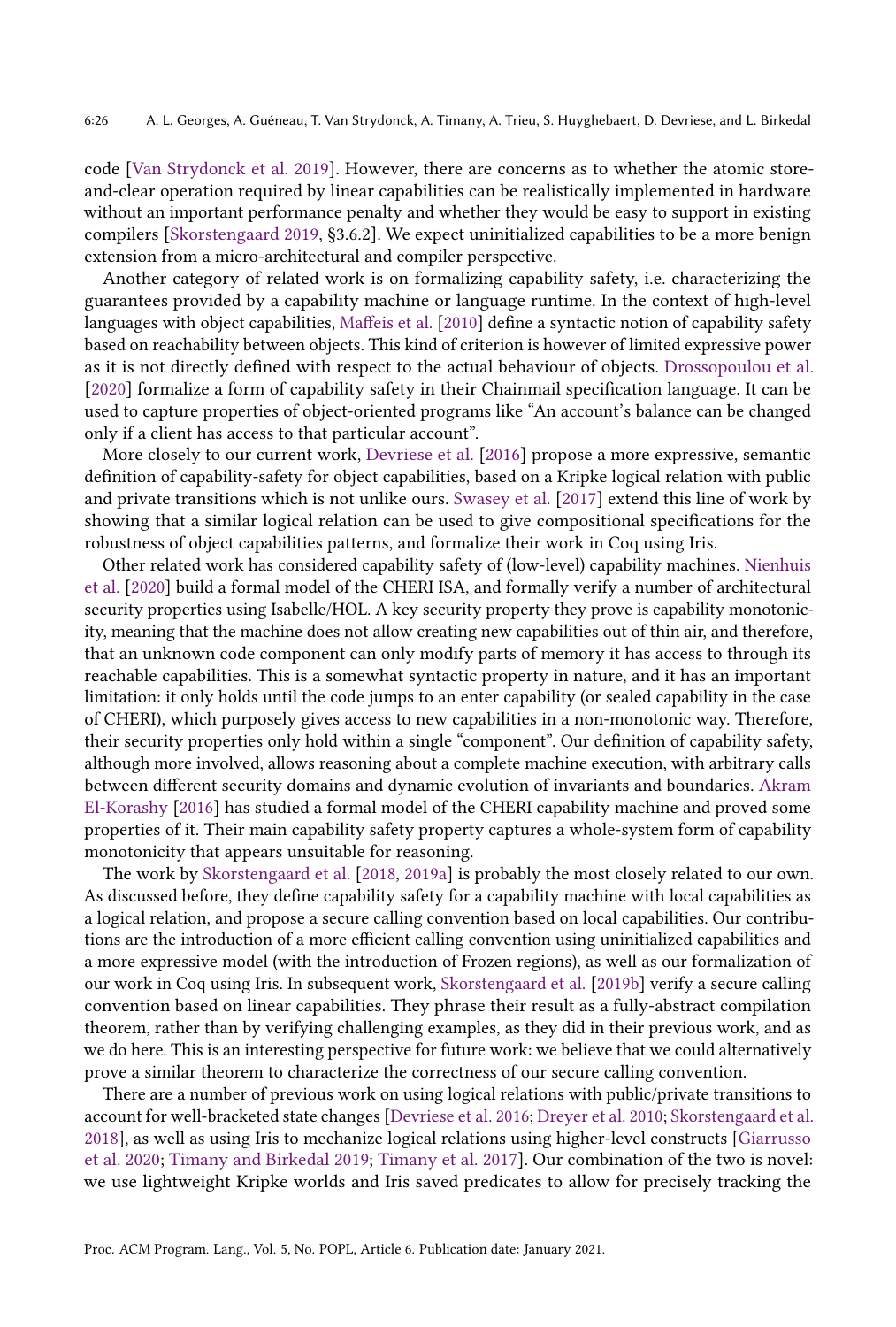relationship between intermediate logical states (which would be impossible using Iris invariants), but we avoid solving recursive domain equations or working explicitly with step indices.

A final category of related work is on program logics for low-level code. Our program logic deals with code stored in memory as data, uses continuations to specify sequences of instructions, in combination with step-indexing to deal with unstructured control flow, and uses separation logic to model the resources associated to registers and memory. These features can often be found in a number of previous works [\[Cai et al.](#page-27-14) [2007;](#page-27-14) [Chlipala](#page-27-15) [2011;](#page-27-15) [Jensen et al.](#page-27-16) [2013;](#page-27-16) [Myreen and Gordon](#page-28-18) [2007;](#page-28-18) [Ni and Shao](#page-28-19) [2006\]](#page-28-19). The distinguishing feature of our program logic is that it is built on top of an existing general purpose logic. Consequently, we can (and we do) exploit the powerful features of Iris to reason about the low-level programs that we consider.

# 9 CONCLUSION

Local capabilities potentially provide an efficient but restricted revocation primitive in capability machines, with many possible applications. We have demonstrated how uninitialized capabilities can make them actually live up to this potential by solving an important performance problem. Moreover, using our novel formalized model of capability safety, we have demonstrated that the combination of local and uninitialized capabilities lends itself to machine-checked reasoning. In particular, we have verified an implementation of a classical example from the literature, which makes advanced use of local capability revocation through our modified calling convention. The example is, by the way, longer than it looks (400 instructions after unfolding macros). This shows the power of local capability revocation using uninitialized capabilities as well as the expressiveness of our reasoning infrastructure. Finally, our initial results suggest that uninitialized capabilities and our new calling convention can be practically applied in a more realistic setting like CHERI. We believe these different results combined make a strong case for the addition of uninitialized capabilities in CHERI and other capability machines.

# ACKNOWLEDGMENTS

We thank the anonymous reviewers for valuable comments and suggestions. This work was supported in part by a Villum Investigator grant (no. 25804), Center for Basic Research in Program Verification (CPV), from the VILLUM Foundation; by the Research Foundation - Flanders (FWO) under grant number G0G0519N; and by DFF project 6108-00363 from The Danish Council for Independent Research for the Natural Sciences (FNU). Thomas Van Strydonck holds a Research Fellowship of the Research Foundation - Flanders (FWO). Amin Timany was a postdoctoral fellow of the Flemish research fund (FWO) during parts of this project.

#### REFERENCES

<span id="page-26-2"></span>Amal Ahmed. 2004. Semantics of Types for Mutable State. Ph.D. Dissertation. Princeton University.

- <span id="page-26-4"></span>Amal Ahmed, Derek Dreyer, and Andreas Rossberg. 2009. State-dependent representation independence. In Proceedings of the 36th ACM SIGPLAN-SIGACT Symposium on Principles of Programming Languages, POPL 2009, Savannah, GA, USA, January 21-23, 2009, Zhong Shao and Benjamin C. Pierce (Eds.). ACM, 340–353. <https://doi.org/10.1145/1480881.1480925>
- <span id="page-26-5"></span>Akram El-Korashy. 2016. A Formal Model for Capability Machines: An Illustrative Case Study towards Secure Compilation to CHERI. Master Thesis. Saarland University.
- <span id="page-26-0"></span>Alasdair Armstrong, Thomas Bauereiss, Brian Campbell, Shaked Flur, Jon French, Kathryn E. Gray, Gabriel Kerneis, Neel Krishnaswami, Prashanth Mundkur, Robert Norton-Wright, Christopher Pulte, Alastair Reid, Peter Sewell, Ian Stark, and Mark Wassell. 2013–2019. The Sail Instruction-Set Architecture (ISA) specification language.
- <span id="page-26-1"></span>Lars Birkedal and Aleš Bizjak. 2017. Lecture Notes on Iris: Higher-Order Concurrent Separation Logic. [http://iris](http://iris-project.org/tutorial-pdfs/iris-lecture-notes.pdf)[project.org/tutorial-pdfs/iris-lecture-notes.pdf.](http://iris-project.org/tutorial-pdfs/iris-lecture-notes.pdf) (2017).
- <span id="page-26-3"></span>Lars Birkedal, Bernhard Reus, Jan Schwinghammer, Kristian Støvring, Jacob Thamsborg, and Hongseok Yang. 2011. Stepindexed kripke models over recursive worlds. In Proceedings of the 38th ACM SIGPLAN-SIGACT Symposium on Principles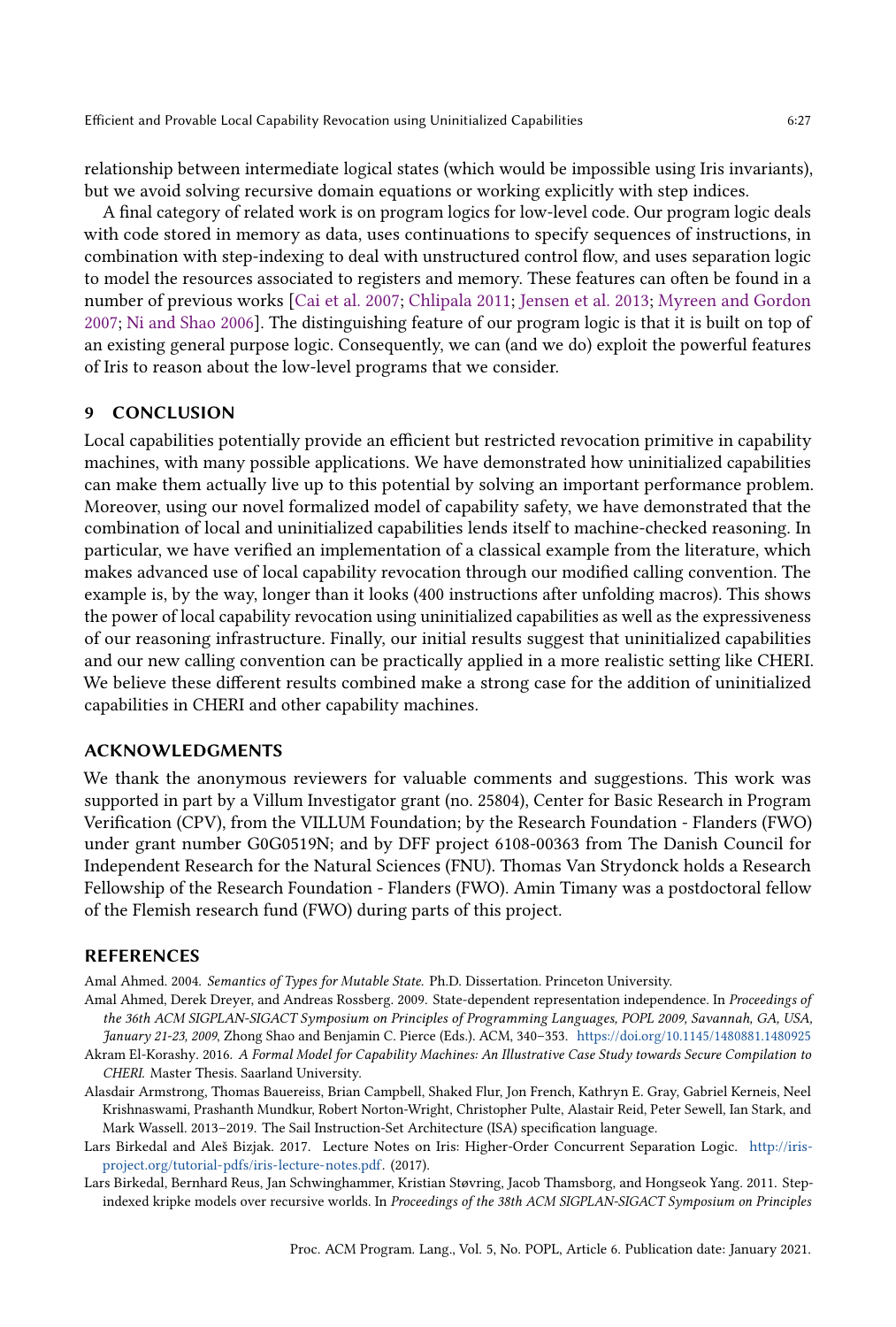6:28 A. L. Georges, A. Guéneau, T. Van Strydonck, A. Timany, A. Trieu, S. Huyghebaert, D. Devriese, and L. Birkedal

of Programming Languages, POPL 2011, Austin, TX, USA, January 26-28, 2011, Thomas Ball and Mooly Sagiv (Eds.). ACM, 119–132. <https://doi.org/10.1145/1926385.1926401>

- <span id="page-27-14"></span>Hongxu Cai, Zhong Shao, and Alexander Vaynberg. 2007. Certified Self-Modifying Code. In Proceedings of the 28th ACM SIGPLAN Conference on Programming Language Design and Implementation (San Diego, California, USA) (PLDI '07). Association for Computing Machinery, New York, NY, USA, 66–77. <https://doi.org/10.1145/1250734.1250743>
- <span id="page-27-8"></span>Nicholas P. Carter, Stephen W. Keckler, and William J. Dally. 1994. Hardware Support for Fast Capability-Based Addressing. In International Conference on Architectural Support for Programming Languages and Operating Systems. ACM, 319–327. <https://doi.org/10.1145/195473.195579>
- <span id="page-27-9"></span>David Chisnall, Brooks Davis, Khilan Gudka, David Brazdil, Alexandre Joannou, Jonathan Woodruff, A. Theodore Markettos, J. Edward Maste, Robert Norton, Stacey Son, Michael Roe, Simon W. Moore, Peter G. Neumann, Ben Laurie, and Robert N.M. Watson. 2017. CHERI JNI: Sinking the Java Security Model into the C. In International Conference on Architectural Support for Programming Languages and Operating Systems. ACM, 569–583. <https://doi.org/10.1145/3037697.3037725>
- <span id="page-27-15"></span>Adam Chlipala. 2011. Mostly-automated verification of low-level programs in computational separation logic. In Proceedings of the 32nd ACM SIGPLAN Conference on Programming Language Design and Implementation, PLDI 2011, San Jose, CA, USA, June 4-8, 2011, Mary W. Hall and David A. Padua (Eds.). ACM, 234–245. <https://doi.org/10.1145/1993498.1993526>
- <span id="page-27-0"></span>Jack B. Dennis and Earl C. Van Horn. 1966. Programming Semantics for Multiprogrammed Computations. Commun. ACM 9, 3 (March 1966), 143–155. <https://doi.org/10.1145/365230.365252>
- <span id="page-27-12"></span>Dominique Devriese, Lars Birkedal, and Frank Piessens. 2016. Reasoning about Object Capabilities with Logical Relations and Effect Parametricity. In IEEE European Symposium on Security and Privacy, EuroS&P 2016, Saarbrücken, Germany, March 21-24, 2016. IEEE, 147–162. <https://doi.org/10.1109/EuroSP.2016.22>
- <span id="page-27-6"></span>Derek Dreyer, Georg Neis, and Lars Birkedal. 2010. The impact of higher-order state and control effects on local relational reasoning. In Proceeding of the 15th ACM SIGPLAN international conference on Functional programming, ICFP 2010, Baltimore, Maryland, USA, September 27-29, 2010, Paul Hudak and Stephanie Weirich (Eds.). ACM, 143–156. [https:](https://doi.org/10.1145/1863543.1863566) [//doi.org/10.1145/1863543.1863566](https://doi.org/10.1145/1863543.1863566)
- <span id="page-27-11"></span>Sophia Drossopoulou, James Noble, Julian Mackay, and Susan Eisenbach. 2020. Holistic Specifications for Robust Programs. In Fundamental Approaches to Software Engineering - 23rd International Conference, FASE 2020, Held as Part of the European Joint Conferences on Theory and Practice of Software, ETAPS 2020, Dublin, Ireland, April 25-30, 2020, Proceedings (Lecture Notes in Computer Science, Vol. 12076), Heike Wehrheim and Jordi Cabot (Eds.). Springer, 420–440. [https:](https://doi.org/10.1007/978-3-030-45234-6_21) [//doi.org/10.1007/978-3-030-45234-6\\_21](https://doi.org/10.1007/978-3-030-45234-6_21)
- <span id="page-27-10"></span>Nathaniel Wesley Filardo, Brett F. Gutstein, Jonathan Woodruff, Sam Ainsworth, Lucian Paul-Trifu, Brooks Davis, Hongyan Xia, Edward Tomasz Napierala, Alexander Richardson, John Baldwin, David Chisnall, Jessica Clarke, Khilan Gudka, Alexandre Joannou, A. Theodore Markettos, Alfredo Mazzinghi, Robert M. Norton, Michael Roe, Peter Sewell, Stacey Son, Timothy M. Jones, Simon W. Moore, Peter G. Neumann, and Robert N. M. Watson. 2020. Cornucopia: Temporal Safety for CHERI Heaps. In IEEE Symposium on Security and Privacy. IEEE.
- <span id="page-27-13"></span>Paolo Giarrusso, Leo Stefanesco, Amin Timany, Lars Birkedal, and Robbert Krebbers. 2020. Scala Step-by-Step — Soudness for DOT with Step-indexed Logical Relations in Iris. Proc. ACM Program. Lang. ICFP (2020).
- <span id="page-27-7"></span>Sander Huyghebaert. 2020. A Secure Calling Convention with Uninitialized Capabilities. Master's thesis. Vrije Universiteit Brussel. <https://doi.org/10.5281/zenodo.4073111>
- <span id="page-27-16"></span>Jonas B. Jensen, Nick Benton, and Andrew Kennedy. 2013. High-Level Separation Logic for Low-Level Code. In Proceedings of the 40th Annual ACM SIGPLAN-SIGACT Symposium on Principles of Programming Languages (Rome, Italy) (POPL '13). Association for Computing Machinery, New York, NY, USA, 301–314. <https://doi.org/10.1145/2429069.2429105>
- <span id="page-27-1"></span>A. Joannou, J. Woodruff, R. Kovacsics, S. W. Moore, A. Bradbury, H. Xia, R. N. M. Watson, D. Chisnall, M. Roe, B. Davis, E. Napierala, J. Baldwin, K. Gudka, P. G. Neumann, A. Mazzinghi, A. Richardson, S. Son, and A. T. Markettos. 2017. Efficient Tagged Memory. In IEEE International Conference on Computer Design (ICCD). IEEE. <https://doi.org/10.1109/ICCD.2017.112>
- <span id="page-27-2"></span>Ralf Jung, Robbert Krebbers, Lars Birkedal, and Derek Dreyer. 2016. Higher-order ghost state. In Proceedings of the 21st ACM SIGPLAN International Conference on Functional Programming, ICFP 2016, Nara, Japan, September 18-22, 2016. 256–269. <https://doi.org/10.1145/2951913.2951943>
- <span id="page-27-3"></span>Ralf Jung, Robbert Krebbers, Jacques-Henri Jourdan, Ales Bizjak, Lars Birkedal, and Derek Dreyer. 2018. Iris from the ground up: A modular foundation for higher-order concurrent separation logic. J. Funct. Program. 28 (2018), e20. <https://doi.org/10.1017/S0956796818000151>
- <span id="page-27-4"></span>Ralf Jung, David Swasey, Filip Sieczkowski, Kasper Svendsen, Aaron Turon, Lars Birkedal, and Derek Dreyer. 2015. Iris: Monoids and Invariants as an Orthogonal Basis for Concurrent Reasoning. In Proceedings of the 42nd Annual ACM SIGPLAN-SIGACT Symposium on Principles of Programming Languages, POPL 2015, Mumbai, India, January 15-17, 2015. 637–650. <https://doi.org/10.1145/2676726.2676980>
- <span id="page-27-5"></span>Robbert Krebbers, Jacques-Henri Jourdan, Ralf Jung, Joseph Tassarotti, Jan-Oliver Kaiser, Amin Timany, Arthur Charguéraud, and Derek Dreyer. 2018. MoSeL: a general, extensible modal framework for interactive proofs in separation logic. PACMPL 2, ICFP (2018), 77:1–77:30. <https://doi.org/10.1145/3236772>

Proc. ACM Program. Lang., Vol. 5, No. POPL, Article 6. Publication date: January 2021.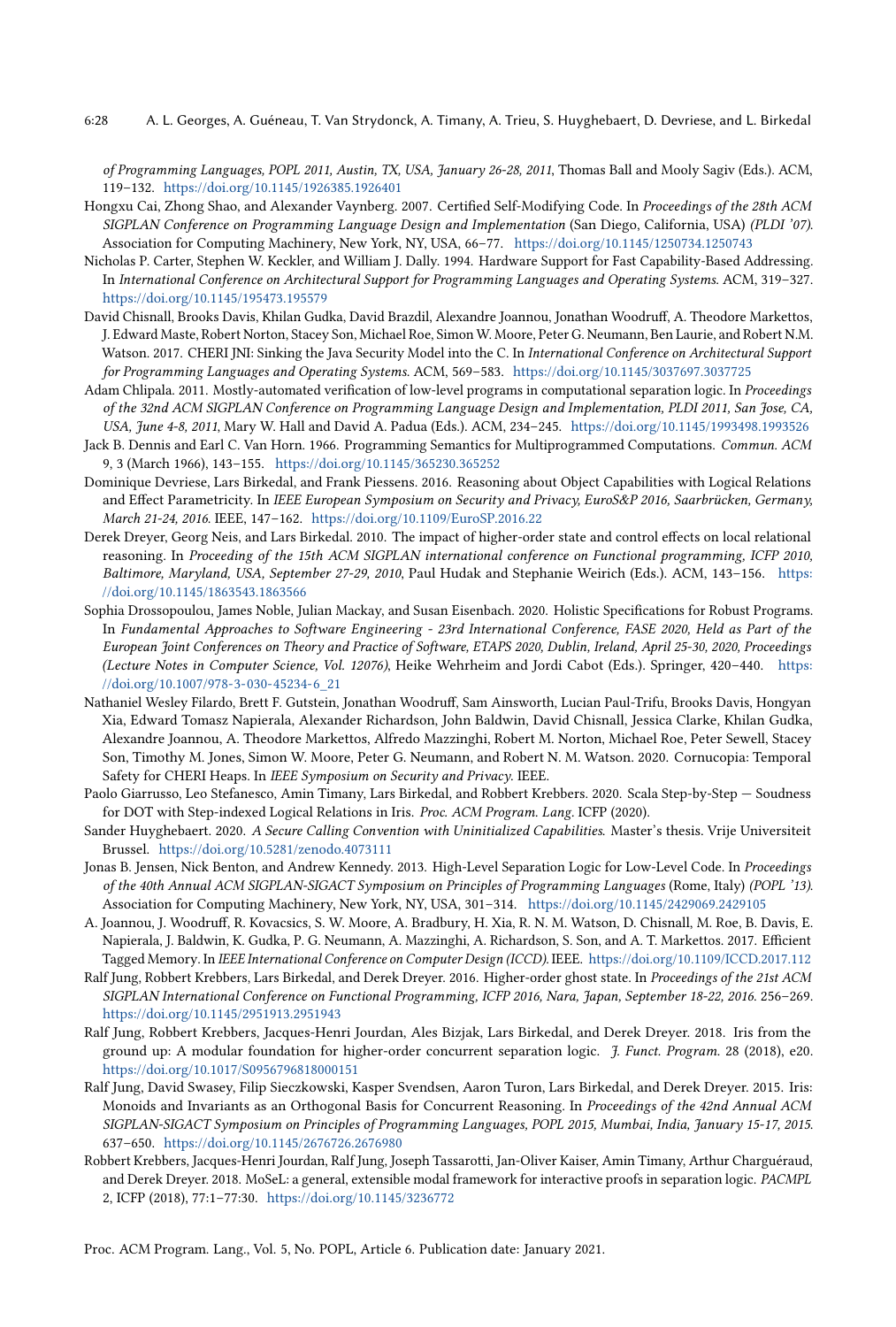- 
- <span id="page-28-6"></span>Robbert Krebbers, Ralf Jung, Ales Bizjak, Jacques-Henri Jourdan, Derek Dreyer, and Lars Birkedal. 2017a. The Essence of Higher-Order Concurrent Separation Logic. In Programming Languages and Systems - 26th European Symposium on Programming, ESOP 2017, Held as Part of the European Joint Conferences on Theory and Practice of Software, ETAPS 2017, Uppsala, Sweden, April 22-29, 2017, Proceedings. 696–723. [https://doi.org/10.1007/978-3-662-54434-1\\_26](https://doi.org/10.1007/978-3-662-54434-1_26)
- <span id="page-28-7"></span>Robbert Krebbers, Amin Timany, and Lars Birkedal. 2017b. Interactive Proofs in Higher-Order Concurrent Separation Logic. In Principles of Programming Languages (POPL).
- <span id="page-28-0"></span>Henry M. Levy. 1984. Capability-Based Computer Systems. Digital Press. <https://homes.cs.washington.edu/~levy/capabook/>
- <span id="page-28-13"></span>Sergio Maffeis, John C. Mitchell, and Ankur Taly. 2010. Object Capabilities and Isolation of Untrusted Web Applications. In 31st IEEE Symposium on Security and Privacy, S&P 2010, 16-19 May 2010, Berleley/Oakland, California, USA. IEEE Computer Society, 125–140. <https://doi.org/10.1109/SP.2010.16>
- <span id="page-28-2"></span>Mark S. Miller. 2006. Robust Composition: Towards a Unified Approach to Access Control and Concurrency Control. Ph.D. Dissertation. Johns Hopkins University.
- <span id="page-28-18"></span>Magnus O. Myreen and Michael J. C. Gordon. 2007. Hoare Logic for Realistically Modelled Machine Code. In Proceedings of the 13th International Conference on Tools and Algorithms for the Construction and Analysis of Systems (Braga, Portugal) (TACAS'07). Springer-Verlag, Berlin, Heidelberg, 568–582.
- <span id="page-28-19"></span>Zhaozhong Ni and Zhong Shao. 2006. Certified Assembly Programming with Embedded Code Pointers. SIGPLAN Not. 41, 1 (Jan. 2006), 320–333. <https://doi.org/10.1145/1111320.1111066>
- <span id="page-28-15"></span>Kyndylan Nienhuis, Alexandre Joannou, Thomas Bauereiss, Anthony Fox, Michael Roe, Brian Campbell, Matthew Naylor, Robert M. Norton, Simon W. Moore, Peter G. Neumann, Ian Stark, Robert N. M. Watson, and Peter Sewell. 2020. Rigorous engineering for hardware security: Formal modelling and proof in the CHERI design and implementation process. In Proceedings of the 41st IEEE Symposium on Security and Privacy (SP).
- <span id="page-28-12"></span>Lau Skorstengaard. 2019. Formal Reasoning about Capability Machines. Ph.D. Dissertation. Aarhus University.
- <span id="page-28-5"></span>Lau Skorstengaard, Dominique Devriese, and Lars Birkedal. 2018. Reasoning About a Machine with Local Capabilities - Provably Safe Stack and Return Pointer Management. In Programming Languages and Systems - 27th European Symposium on Programming, ESOP 2018, Held as Part of the European Joint Conferences on Theory and Practice of Software, ETAPS 2018, Thessaloniki, Greece, April 14-20, 2018, Proceedings. 475–501. [https://doi.org/10.1007/978-3-319-89884-1\\_17](https://doi.org/10.1007/978-3-319-89884-1_17)
- <span id="page-28-8"></span>Lau Skorstengaard, Dominique Devriese, and Lars Birkedal. 2019a. Reasoning about a Machine with Local Capabilities: Provably Safe Stack and Return Pointer Management. ACM Transactions on Programming Languages and Systems 42, 1 (Dec. 2019), 5:1–5:53. <https://doi.org/10.1145/3363519>
- <span id="page-28-10"></span>Lau Skorstengaard, Dominique Devriese, and Lars Birkedal. 2019b. StkTokens: Enforcing Well-Bracketed Control Flow and Stack Encapsulation Using Linear Capabilities. Proc. ACM Program. Lang. 3, POPL, Article 19 (Jan. 2019), 28 pages. <https://doi.org/10.1145/3290332>
- <span id="page-28-14"></span>David Swasey, Deepak Garg, and Derek Dreyer. 2017. Robust and Compositional Verification of Object Capability Patterns. In OOPSLA. ACM. <https://people.mpi-sws.org/~swasey/papers/ocpl/ocpl-20170418.pdf>
- <span id="page-28-16"></span>Amin Timany and Lars Birkedal. 2019. Mechanized Relational Verification of Concurrent Programs with Continuations. Proc. ACM Program. Lang. 3, ICFP, Article 105 (July 2019), 28 pages. <https://doi.org/10.1145/3341709>
- <span id="page-28-17"></span>Amin Timany, Léo Stefanesco, Morten Krogh-Jespersen, and Lars Birkedal. 2017. A Logical Relation for Monadic Encapsulation of State: Proving Contextual Equivalences in the Presence of RunST. Proc. ACM Program. Lang. 2, POPL, Article 64 (Dec. 2017), 28 pages. <https://doi.org/10.1145/3158152>
- <span id="page-28-11"></span>Thomas Van Strydonck, Frank Piessens, and Dominique Devriese. 2019. Linear Capabilities for Fully Abstract Compilation of Separation-Logic-Verified Code. Proc. ACM Program. Lang. ICFP (2019).
- <span id="page-28-1"></span>Robert N. M. Watson, Peter G. Neumann, Jonathan Woodruff, Michael Roe, Hesham Almatary, Jonathan Anderson, John Baldwin, David Chisnall, Brooks Davis, Nathaniel Wesley Filardo, Alexandre Joannou, Ben Laurie, Simon W. Moore, Steven J. Murdoch, Kyndylan Nienhuis, Robert Norton, Alex Richardson, Peter Sewell, Stacey Son, and Hongyan Xia. 2019. Capability Hardware Enhanced RISC Instructions: CHERI Instruction-Set Architecture (Version 7). Technical Report UCAM-CL-TR-927. University of Cambridge, Computer Laboratory. [https://www.cl.cam.ac.uk/techreports/UCAM-CL-](https://www.cl.cam.ac.uk/techreports/UCAM-CL-TR-927.html)[TR-927.html](https://www.cl.cam.ac.uk/techreports/UCAM-CL-TR-927.html)
- <span id="page-28-3"></span>R. N. M. Watson, R. M. Norton, J. Woodruff, S. W. Moore, P. G. Neumann, J. Anderson, D. Chisnall, B. Davis, B. Laurie, M. Roe, N. H. Dave, K. Gudka, A. Joannou, A. T. Markettos, E. Maste, S. J. Murdoch, C. Rothwell, S. D. Son, and M. Vadera. 2016. Fast Protection-Domain Crossing in the CHERI Capability-System Architecture. IEEE Micro 36, 5 (Sept. 2016), 38–49. <https://doi.org/10.1109/MM.2016.84>
- <span id="page-28-4"></span>R. N. M. Watson, J. Woodruff, P. G. Neumann, S. W. Moore, J. Anderson, D. Chisnall, N. Dave, B. Davis, K. Gudka, B. Laurie, S. J. Murdoch, R. Norton, M. Roe, S. Son, and M. Vadera. 2015. CHERI: A Hybrid Capability-System Architecture for Scalable Software Compartmentalization. In IEEE Symposium on Security and Privacy. 20–37. <https://doi.org/10.1109/SP.2015.9>
- <span id="page-28-9"></span>Jonathan Woodruff, Alexandre Joannou, Hongyan Xia, Anthony C. J. Fox, Robert M. Norton, David Chisnall, Brooks Davis, Khilan Gudka, Nathaniel Wesley Filardo, A. Theodore Markettos, Michael Roe, Peter G. Neumann, Robert N. M. Watson, and Simon W. Moore. 2019. CHERI Concentrate: Practical Compressed Capabilities. IEEE Trans. Computers 68, 10 (2019),